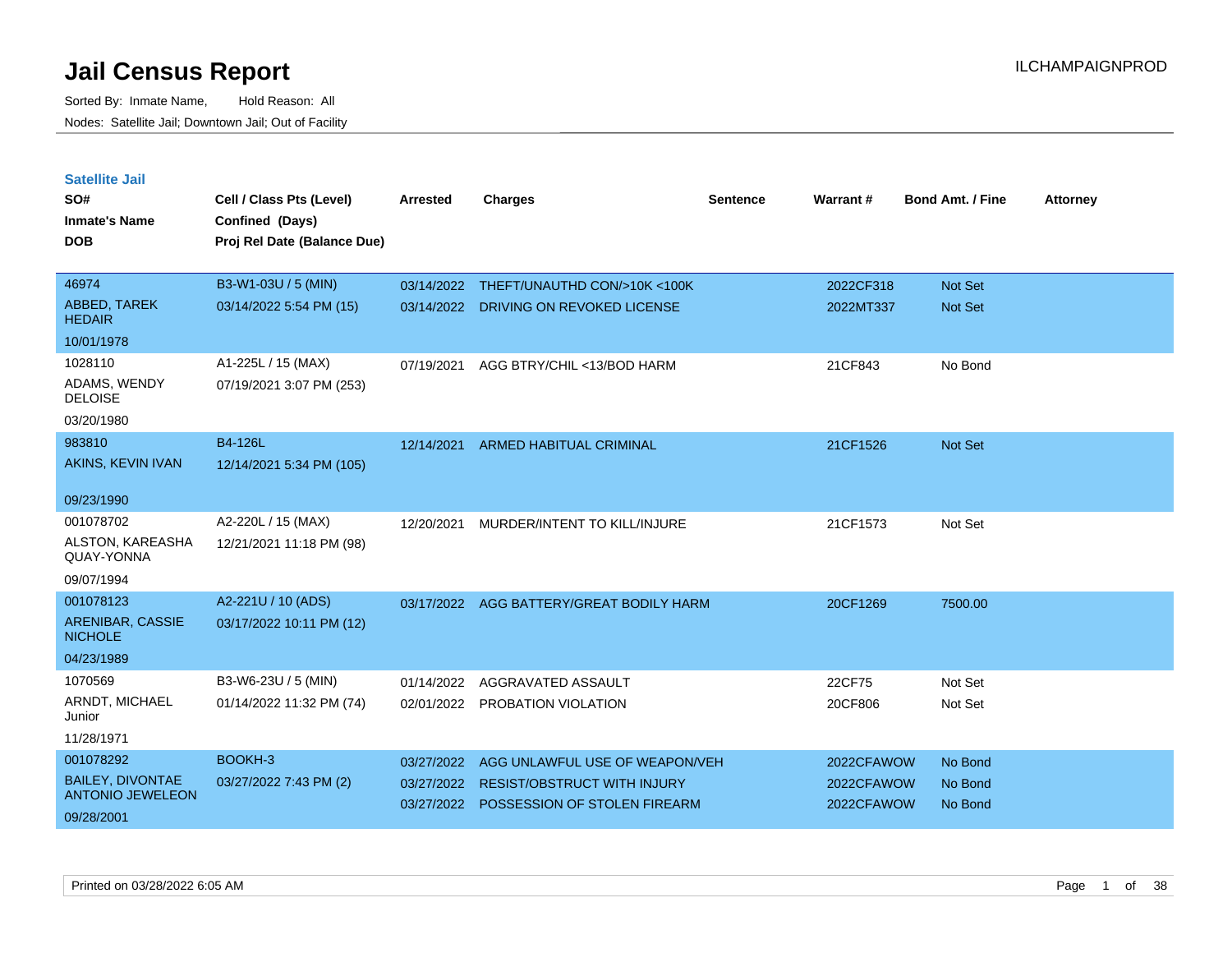| SO#                                           | Cell / Class Pts (Level)                   | <b>Arrested</b> | <b>Charges</b>                            | <b>Sentence</b> | <b>Warrant#</b> | <b>Bond Amt. / Fine</b> | <b>Attorney</b> |
|-----------------------------------------------|--------------------------------------------|-----------------|-------------------------------------------|-----------------|-----------------|-------------------------|-----------------|
| <b>Inmate's Name</b>                          | Confined (Days)                            |                 |                                           |                 |                 |                         |                 |
| <b>DOB</b>                                    | Proj Rel Date (Balance Due)                |                 |                                           |                 |                 |                         |                 |
|                                               |                                            |                 |                                           |                 |                 |                         |                 |
| 001078218                                     | A3-214L                                    | 03/23/2022      | <b>DISORDERLY CONDUCT</b>                 |                 | 20OV0267        | 1000.00                 |                 |
| <b>BAKER, REED ALLEN</b>                      | 03/23/2022 6:55 PM (6)                     |                 | 03/24/2022 RETAIL THEFT                   |                 | 20CM658         | 5000.00                 |                 |
| 07/28/1981                                    |                                            |                 |                                           |                 |                 |                         |                 |
| 001078565                                     | B1-104U / 15 (MAX)                         | 11/05/2021      | POSSESSION OF STOLEN FIREARM              |                 | 21CF1366        | Not Set                 |                 |
| BARBER, MARK                                  | 11/05/2021 7:40 AM (144)                   | 11/05/2021      | RECEIVE/POSS/SELL STOLEN VEH              |                 | 2021CF1309      | 25000.00                |                 |
| ANTHONY, Junior                               |                                            | 11/05/2021      | <b>BURGLARY</b>                           |                 | 21CF1369        | Not Set                 |                 |
| 09/24/2003                                    |                                            |                 |                                           |                 |                 |                         |                 |
| 65868                                         | B4-121U / 15 (MAX)                         |                 | 03/11/2022 METH DELIVERY/15<100 GRAMS     | 8y (DOC)        | 20CF1249        | No Bond                 |                 |
| <b>BARBER, MARK</b><br><b>ANTHONY, Senior</b> | 03/11/2022 10:13 AM (18)                   |                 |                                           |                 |                 |                         |                 |
| 08/15/1983                                    |                                            |                 |                                           |                 |                 |                         |                 |
| 518851                                        | B3-W2-05U / 10 (MED)                       | 01/11/2022      | FELON POSS/USE WEAPON/FIREARM             |                 | 20CF361         | 15000.00                |                 |
|                                               | BARKER, ALEXANDER  01/11/2022 2:37 PM (77) | 01/11/2022      | POSS AMT CON SUB EXCEPT(A)/(D)            |                 | 2020CF863       | 15000.00                |                 |
| <b>MASSIE</b>                                 |                                            |                 | 01/11/2022 BAD CHK/OBTAIN CON PROP/>150   |                 | 20CF192         | 15000.00                |                 |
| 09/24/1986                                    |                                            |                 | 01/11/2022 BAD CHK/OBTAIN CON PROP/>150   |                 | 19CF1686        | 15000.00                |                 |
|                                               |                                            |                 | 01/11/2022 METH DELIVERY/15<100 GRAMS     | 20y (DOC)       | 20CF1383        | No Bond                 |                 |
|                                               |                                            | 01/11/2022      | DRIVING ON REVOKED LICENSE                |                 | 2020TR16539     | 1500.00                 |                 |
|                                               |                                            |                 | 01/11/2022 OBSTRUCTING IDENTIFICATION     |                 | 2020CM222       | 1500.00                 |                 |
| 969121                                        | A4-206L / 15 (MAX)                         | 11/25/2021      | <b>CRIM TRESPASS TO RESIDENCE</b>         |                 | 21CF1444        | <b>Not Set</b>          |                 |
| <b>BECKLEY, ANTHONY</b><br><b>PATRICK</b>     | 11/25/2021 7:16 PM (124)                   | 11/25/2021      | HOME INVASION/GREAT BOD HARM              | 4y (DOC)        | 2021CF840       | No Bond                 |                 |
| 06/30/1989                                    |                                            |                 |                                           |                 |                 |                         |                 |
| 001078969                                     | A3-114U / 10 (ADS)                         |                 | 03/22/2022 AGG UNLAWFUL USE WEAPON/PERSON |                 | 22CF345         | Not Set                 |                 |
| BEVERLY, SAYVION<br><b>LAMONTE</b>            | 03/22/2022 10:20 PM (7)                    |                 |                                           |                 |                 |                         |                 |
| 11/20/2002                                    |                                            |                 |                                           |                 |                 |                         |                 |
| 517915                                        | B3-W3-11U / 5 (MIN)                        | 08/03/2021      | <b>BURGLARY</b>                           |                 | 21CF289         | 20000.00                |                 |
| <b>BOXLEY, CHARLES</b>                        | 08/03/2021 2:18 PM (238)                   | 08/03/2021      | <b>BURGLARY</b>                           |                 | 21CF679         | 20000.00                |                 |
| <b>OMAR</b>                                   |                                            | 08/03/2021      | FORGERY/ISSUE/DELIVER DOCUMENT            |                 |                 | No Bond                 |                 |
| 01/10/1985                                    |                                            |                 |                                           |                 |                 |                         |                 |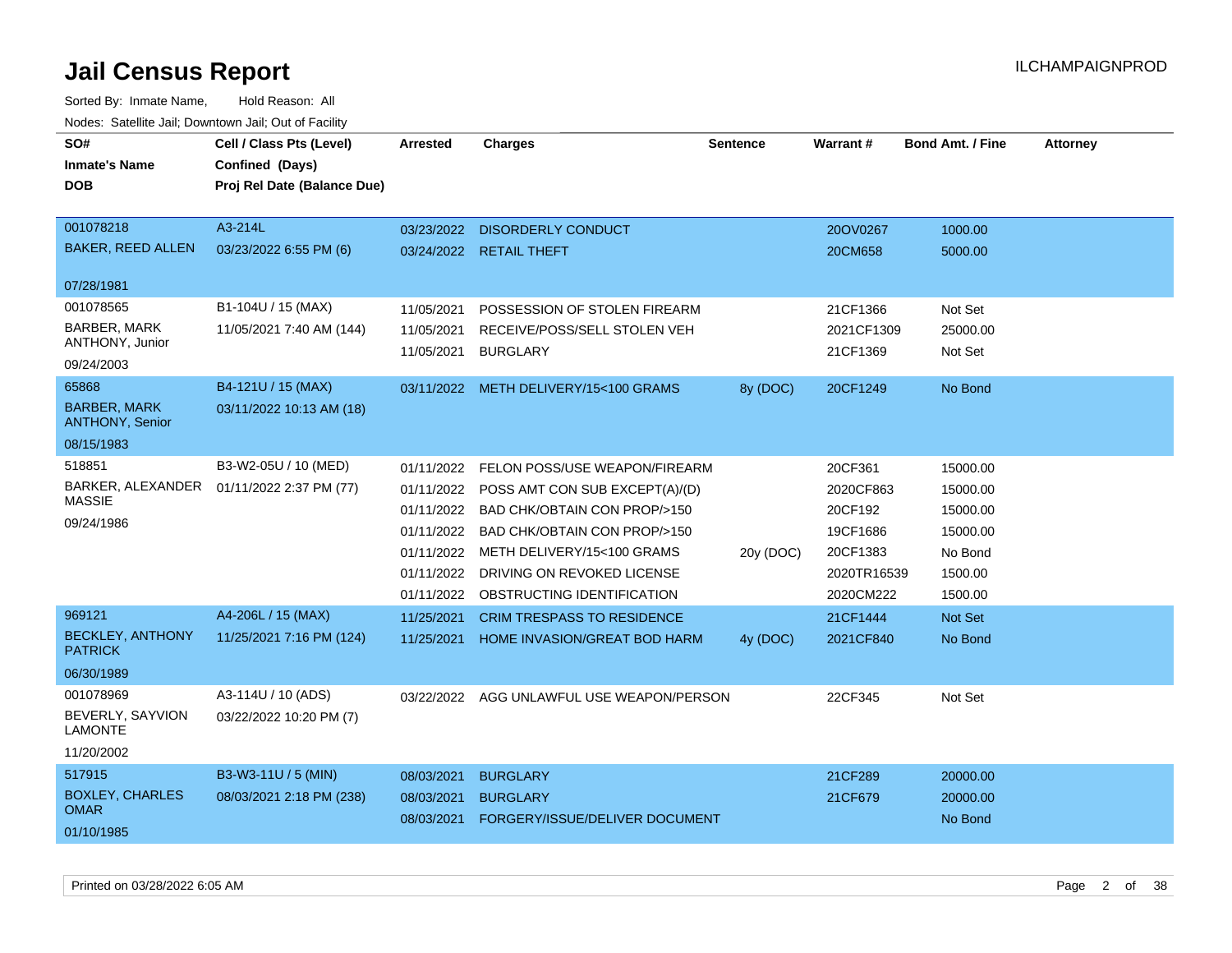| Nodes: Satellite Jail; Downtown Jail; Out of Facility |                             |                 |                                          |                 |            |                         |          |
|-------------------------------------------------------|-----------------------------|-----------------|------------------------------------------|-----------------|------------|-------------------------|----------|
| SO#                                                   | Cell / Class Pts (Level)    | <b>Arrested</b> | <b>Charges</b>                           | <b>Sentence</b> | Warrant#   | <b>Bond Amt. / Fine</b> | Attorney |
| <b>Inmate's Name</b>                                  | Confined (Days)             |                 |                                          |                 |            |                         |          |
| <b>DOB</b>                                            | Proj Rel Date (Balance Due) |                 |                                          |                 |            |                         |          |
|                                                       |                             |                 |                                          |                 |            |                         |          |
| 993169                                                | A1-125U / 10 (MED)          |                 | 03/04/2022 RESIDENTIAL BURGLARY          | 6y (DOC)        | 21CF1059   | No Bond                 |          |
| <b>BRAATEN, KAYLAN</b><br><b>AMBER</b>                | 03/04/2022 9:40 AM (25)     |                 |                                          |                 |            |                         |          |
| 10/29/1990                                            |                             |                 |                                          |                 |            |                         |          |
| 923208                                                | B3-W3-12L / 10 (MED)        |                 | 01/22/2022 CRIM TRES TO RES/PERS PRESENT |                 | 22CF92     | Not Set                 |          |
| BREADY, ANDREW<br><b>NICHOLAS</b>                     | 01/22/2022 7:43 PM (66)     |                 |                                          |                 |            |                         |          |
| 06/08/1988                                            |                             |                 |                                          |                 |            |                         |          |
| 61675                                                 | B1-202L / 10 (MED)          | 02/10/2022      | AGG DISCHARGE FIREARM/OCC BLDG           |                 | 20CF374    | 100000.00               |          |
| <b>BROWN, ANTONIO</b><br><b>BURNETT</b>               | 02/10/2022 3:28 PM (47)     |                 |                                          |                 |            |                         |          |
| 03/04/1983                                            |                             |                 |                                          |                 |            |                         |          |
| 51247                                                 | B1-202U / 10 (MED)          | 04/15/2021      | FELON POSS/USE WEAPON/FIREARM            |                 | 21CF411    | Not Set                 |          |
| <b>BROWN, DANTE</b><br><b>MAURICE</b>                 | 04/15/2021 6:24 PM (348)    |                 |                                          |                 |            |                         |          |
| 04/19/1979                                            |                             |                 |                                          |                 |            |                         |          |
| 1028357                                               | A3-212L                     | 03/23/2022      | DOMESTIC BATTERY/OTHER PRIOR             |                 | 22CF348    | Not Set                 |          |
| <b>BROWN, MARCUS</b><br><b>RICKELL</b>                | 03/23/2022 7:13 PM (6)      |                 | 03/23/2022 FELON POSS/USE WEAPON/FIREARM |                 | 22CF349    | No Bond                 |          |
| 01/06/1995                                            |                             |                 |                                          |                 |            |                         |          |
| 990921                                                | B4-121L / 15 (MAX)          | 01/20/2022      | MFG/DEL 1<15 GR COCAINE/ANLG             |                 | 19CF369    | 25000.00                |          |
| <b>BROWN, QUINTIN</b><br><b>MARSHAUN</b>              | 01/20/2022 7:19 PM (68)     |                 | 01/20/2022 ARMED HABITUAL CRIMINAL       |                 | 21CF935    | 750000.00               |          |
| 09/26/1991                                            |                             |                 |                                          |                 |            |                         |          |
| 29957                                                 | B4-222L / 15 (MAX)          | 11/13/2021      | <b>FELON POSS/USE WEAPON/FIREARM</b>     |                 | 21CF1390   | Not Set                 |          |
| <b>BROWN, RODNEY</b><br>LOUIS                         | 11/13/2021 8:57 PM (136)    | 11/13/2021      | AGG CRIM SX AB/>5 YR OLDER VIC           |                 | 2019CF0718 | 250000.00               |          |
| 01/07/1968                                            |                             |                 |                                          |                 |            |                         |          |
| 981645                                                | B4-122L / 15 (MAX)          | 01/27/2022      | <b>MURDER</b>                            |                 | 22CF114    | 1000000.00              |          |
| BRUMFIELD,<br>JONATHAN EZEKEIL                        | 01/27/2022 8:15 PM (61)     |                 |                                          |                 |            |                         |          |
| 08/03/1989                                            |                             |                 |                                          |                 |            |                         |          |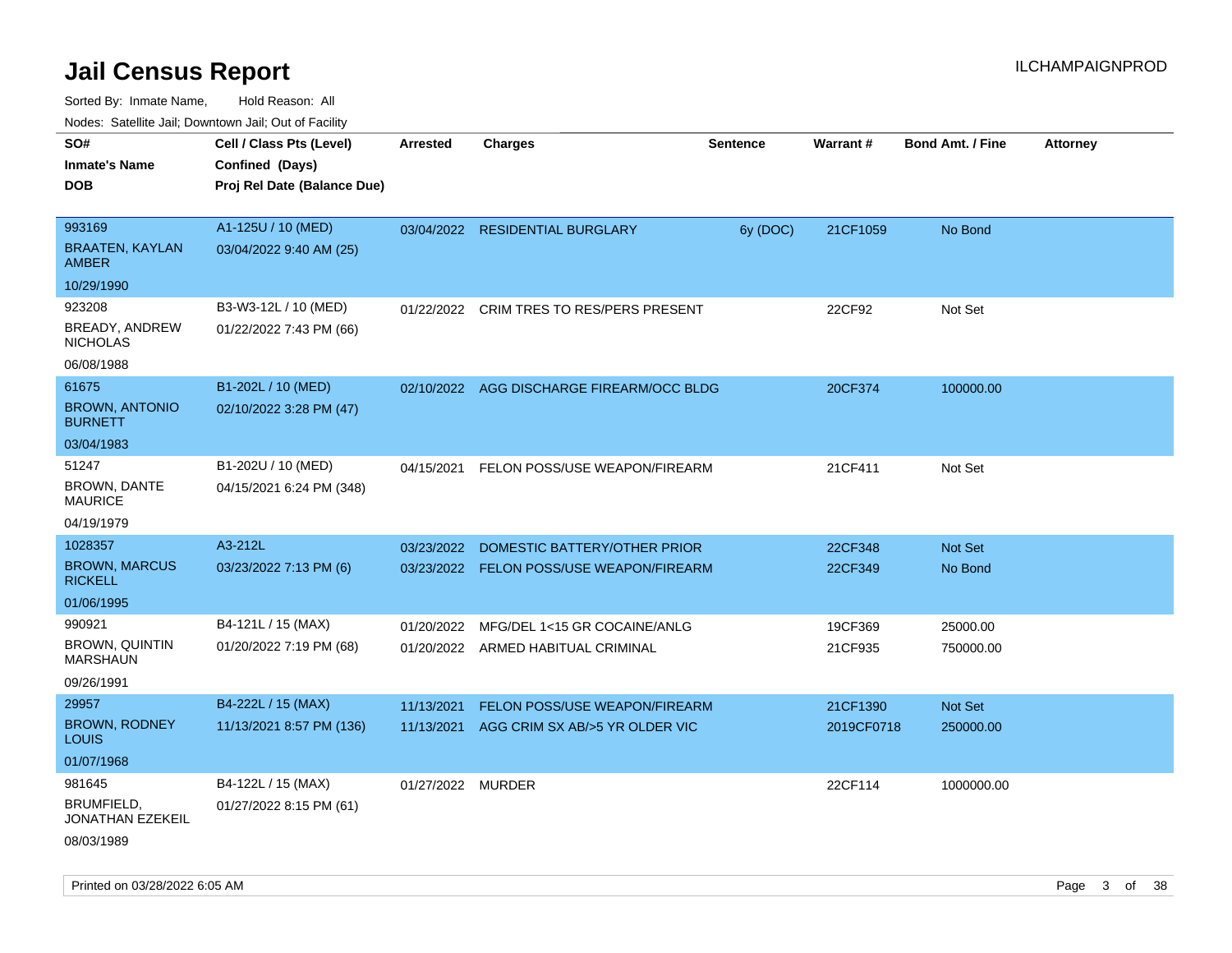Sorted By: Inmate Name, Hold Reason: All Nodes: Satellite Jail; Downtown Jail; Out of Facility

| SO#<br><b>Inmate's Name</b><br><b>DOB</b> | Cell / Class Pts (Level)<br>Confined (Days)<br>Proj Rel Date (Balance Due) | <b>Arrested</b> | <b>Charges</b>                         | <b>Sentence</b> | Warrant#   | <b>Bond Amt. / Fine</b> | <b>Attorney</b> |
|-------------------------------------------|----------------------------------------------------------------------------|-----------------|----------------------------------------|-----------------|------------|-------------------------|-----------------|
| 001078739                                 | A2-122L / 5 (ADS)                                                          |                 |                                        |                 |            |                         |                 |
| BRYANT, JUDITH ANN                        | 01/05/2022 6:36 PM (83)                                                    |                 | 01/05/2022 CRIMINAL TRESPASS BUILDING  |                 | 2020CM392  | 1000.00                 |                 |
|                                           |                                                                            |                 |                                        |                 |            |                         |                 |
| 10/22/1957                                |                                                                            |                 |                                        |                 |            |                         |                 |
| 49431                                     | B1-201L / 10 (MED)                                                         | 03/11/2022      | AGG BTRY/PREGNANT/HANDICAPPED          |                 | 2018CF1744 | 10000.00                |                 |
| <b>BUFFORD, LANCE</b><br>CORNELL          | 03/11/2022 5:01 PM (18)                                                    | 03/11/2022      | VIO BAIL BOND/CLASS X OFFENSE          | 3y (DOC)        | 2018CF350  | No Bond                 |                 |
| 12/18/1979                                |                                                                            |                 | 03/11/2022 CIVIL FTA WARRANT           |                 | 2005F180   | 15000.00                |                 |
| 1047579                                   | A1-124L / 10 (MED)                                                         |                 | 02/24/2022 ARMED ROBBERY/NO FIREARM    |                 | 22CF232    | Not Set                 |                 |
| <b>BUTLER, TAMYRA</b><br><b>COSHAWN</b>   | 02/24/2022 5:40 AM (33)                                                    |                 |                                        |                 |            |                         |                 |
| 07/06/1988                                |                                                                            |                 |                                        |                 |            |                         |                 |
| 39474                                     | B1-101U / 10 (ADS)                                                         | 07/06/2021      | MFG/DEL 15<100 GR HEROIN/ANLG          |                 | 21CF792    | Not Set                 |                 |
| CAMPBELL, AARON<br><b>JACOB</b>           | 07/06/2021 11:56 PM (266)                                                  |                 |                                        |                 |            |                         |                 |
| 07/18/1974                                |                                                                            |                 |                                        |                 |            |                         |                 |
| 001078953                                 | A4-203L / 10 (MED)                                                         | 03/15/2022      | POSSESSION OF STOLEN FIREARM           |                 | 2022CF319  | <b>Not Set</b>          |                 |
| CAMPBELL,<br><b>MOHAMMED BURNELL</b>      | 03/15/2022 10:50 PM (14)                                                   |                 |                                        |                 |            |                         |                 |
| 09/25/1991                                |                                                                            |                 |                                        |                 |            |                         |                 |
| 1060436                                   | B1-106U / 10 (MED)                                                         | 01/06/2022      | AGGRAVATED UNLAWFUL RESTRAINT          |                 | 22CF29     | Not Set                 |                 |
| CARTER, DERESHEO<br><b>DEWAYNE</b>        | 01/06/2022 8:43 PM (82)                                                    |                 | 01/06/2022 FELON ESCAPE/PEACE OFFICER  |                 | 22CF28     | Not Set                 |                 |
| 09/10/1991                                |                                                                            |                 |                                        |                 |            |                         |                 |
| 001077353                                 | B1-106L / 15 (MAX)                                                         | 02/12/2022      | FELON POSS/USE WEAPON/FIREARM          |                 | 22CF173    | No Bond                 |                 |
| CARTER, JAMES<br><b>IVORY</b>             | 02/13/2022 1:19 AM (44)                                                    |                 | 02/12/2022 ALCOHOL SALES - MINOR 19-20 |                 | 2020OV127  | 1000.00                 |                 |
| 08/12/2000                                |                                                                            |                 |                                        |                 |            |                         |                 |
| 957936                                    | A4-201L / 15 (MAX)                                                         | 03/10/2022      | DELIVERY OF OR POSSESSION OF W/INT     |                 | 22CF295    | Not Set                 |                 |
| CAVETTE, JUSTIN<br><b>EUGENE</b>          | 03/10/2022 12:10 PM (19)                                                   |                 |                                        |                 |            |                         |                 |
| 08/02/1988                                |                                                                            |                 |                                        |                 |            |                         |                 |

Printed on 03/28/2022 6:05 AM Page 4 of 38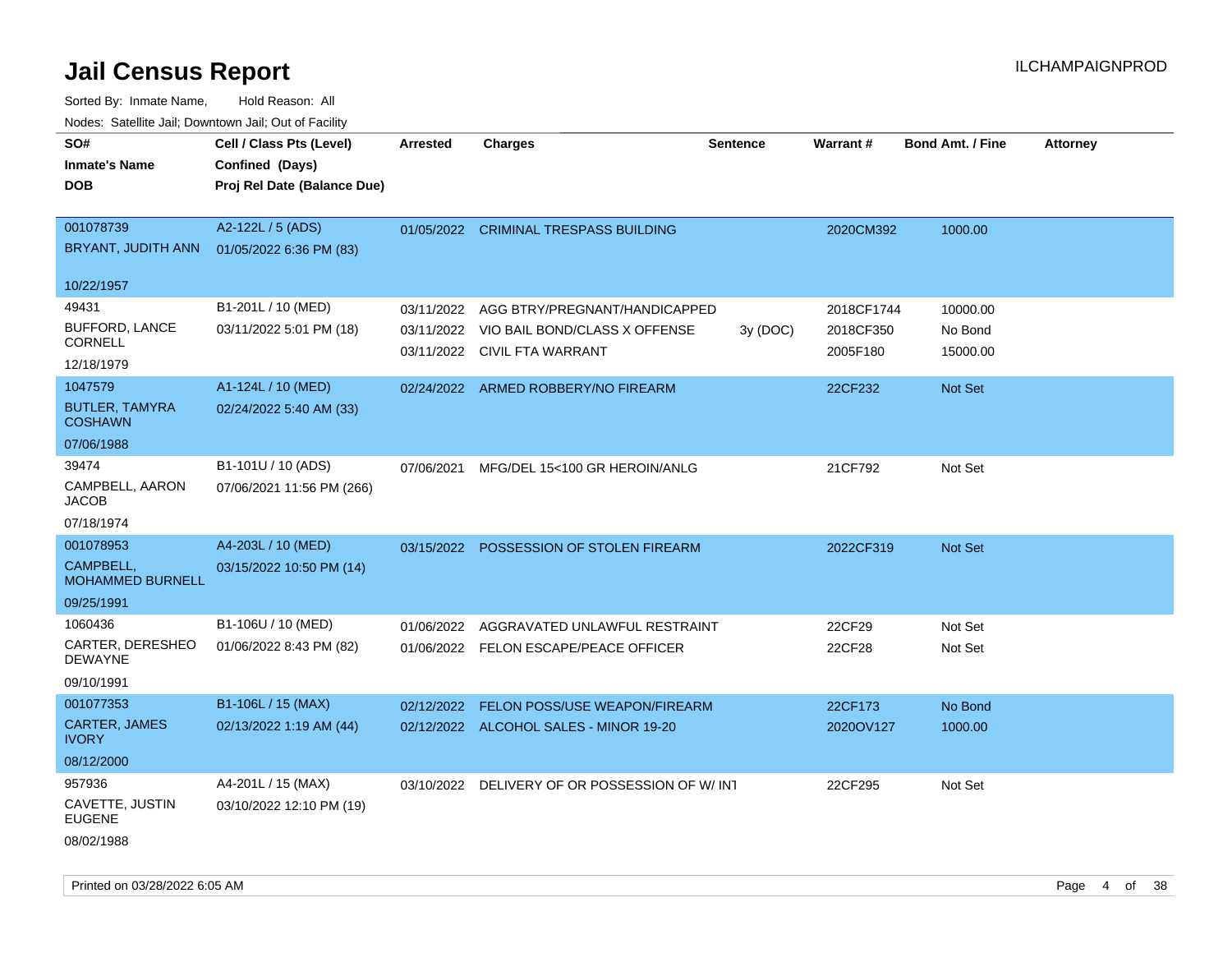| 10000. Catolino can, Domntonn can, Cat or I doint |                                                                                   |                 |                                          |                 |            |                         |                 |
|---------------------------------------------------|-----------------------------------------------------------------------------------|-----------------|------------------------------------------|-----------------|------------|-------------------------|-----------------|
| SO#<br>Inmate's Name<br>DOB                       | Cell / Class Pts (Level)<br><b>Confined (Days)</b><br>Proj Rel Date (Balance Due) | <b>Arrested</b> | <b>Charges</b>                           | <b>Sentence</b> | Warrant#   | <b>Bond Amt. / Fine</b> | <b>Attorney</b> |
|                                                   |                                                                                   |                 |                                          |                 |            |                         |                 |
| 1029088<br><b>CHAPPLE, MALIK</b><br><b>BIANCO</b> | B1-107L / 10 (MED)<br>12/22/2021 10:02 AM (97)                                    | 12/21/2021      | <b>FELON POSS/USE FIREARM PRIOR</b>      |                 | 21CF1338   | 250000.00               |                 |
| 10/25/1994                                        |                                                                                   |                 |                                          |                 |            |                         |                 |
| 001078812                                         | B1-207U / 15 (MAX)                                                                |                 | 02/01/2022 ARMED ROBBERY/ARMED W/FIREARM |                 | 22CF145    | Not Set                 |                 |
| COBB, SINTRAE<br>SANCHEZ                          | 02/01/2022 8:33 PM (56)                                                           |                 |                                          |                 |            |                         |                 |
| 07/05/2002                                        |                                                                                   |                 |                                          |                 |            |                         |                 |
| 001077485                                         | A1-227U / 15 (MAX)                                                                | 12/21/2021      | MURDER/INTENT TO KILL/INJURE             |                 | 2021CF1282 | 1000000.00              |                 |
| COLBERT, ARIEANA<br><b>FELICIA</b>                | 12/21/2021 2:08 PM (98)                                                           |                 |                                          |                 |            |                         |                 |
| 12/13/2000                                        |                                                                                   |                 |                                          |                 |            |                         |                 |
| 34805                                             | B4-227U / 15 (MAX)                                                                | 10/01/2021      | <b>DOMESTIC BATTERY</b>                  |                 | 21CF1183   | Not Set                 |                 |
|                                                   | CONERLY, KIN JOSEPH 10/01/2021 1:53 AM (179)                                      | 10/01/2021      | ARMED HABITUAL CRIMINAL                  |                 | 21CF1184   | Not Set                 |                 |
| 11/16/1971                                        |                                                                                   | 10/06/2021      | POSS STOLEN VEHICLE > \$25,000           |                 | 19CF1786   | Not Set                 |                 |
| 1074319                                           | B1-104L / 15 (MAX)                                                                | 10/12/2021      | AGGRAVATED CRUELTY TO ANIMALS            |                 | 21CF1238   | Not Set                 |                 |
| <b>CRAIG, DAVUCCI</b><br><b>DAVION</b>            | 10/12/2021 11:36 AM (168)                                                         | 10/14/2021      | <b>MURDER</b>                            |                 | 21CF1239   | <b>Not Set</b>          |                 |
| 08/02/2001                                        |                                                                                   |                 |                                          |                 |            |                         |                 |
| 49829                                             | B4-222U                                                                           | 03/20/2022      | AGGRAVATED DOMESTIC BATTERY              |                 | 22CF337    | No Bond                 |                 |
| CRANDALL, TERRY<br>LEE, Junior                    | 03/20/2022 11:02 PM (9)                                                           |                 |                                          |                 |            |                         |                 |
| 01/12/1974                                        |                                                                                   |                 |                                          |                 |            |                         |                 |
| 001077549                                         | B2-T3-10L / 10 (SPH)                                                              | 12/22/2020      | <b>PRED CRIM SEX ASLT/VICTIM &lt;13</b>  |                 | 2020CF1469 | <b>Not Set</b>          |                 |
| CRISTOBAL-MATEO,<br>CRISTOBAL                     | 12/22/2020 1:17 PM (462)                                                          |                 |                                          |                 |            |                         |                 |
| 12/02/1988                                        |                                                                                   |                 |                                          |                 |            |                         |                 |
| 988538                                            | B3-W6-24L / 10 (MED)                                                              | 12/21/2021      | AGGRAVATED DOMESTIC BATTERY              |                 | 21CF1564   | Not Set                 |                 |
| DAVIDSON, HARLEY<br>KYLE SCOTT                    | 12/21/2021 5:45 AM (98)                                                           |                 |                                          |                 |            |                         |                 |
| 08/05/1990                                        | 4/18/2022 (0.00)                                                                  |                 |                                          |                 |            |                         |                 |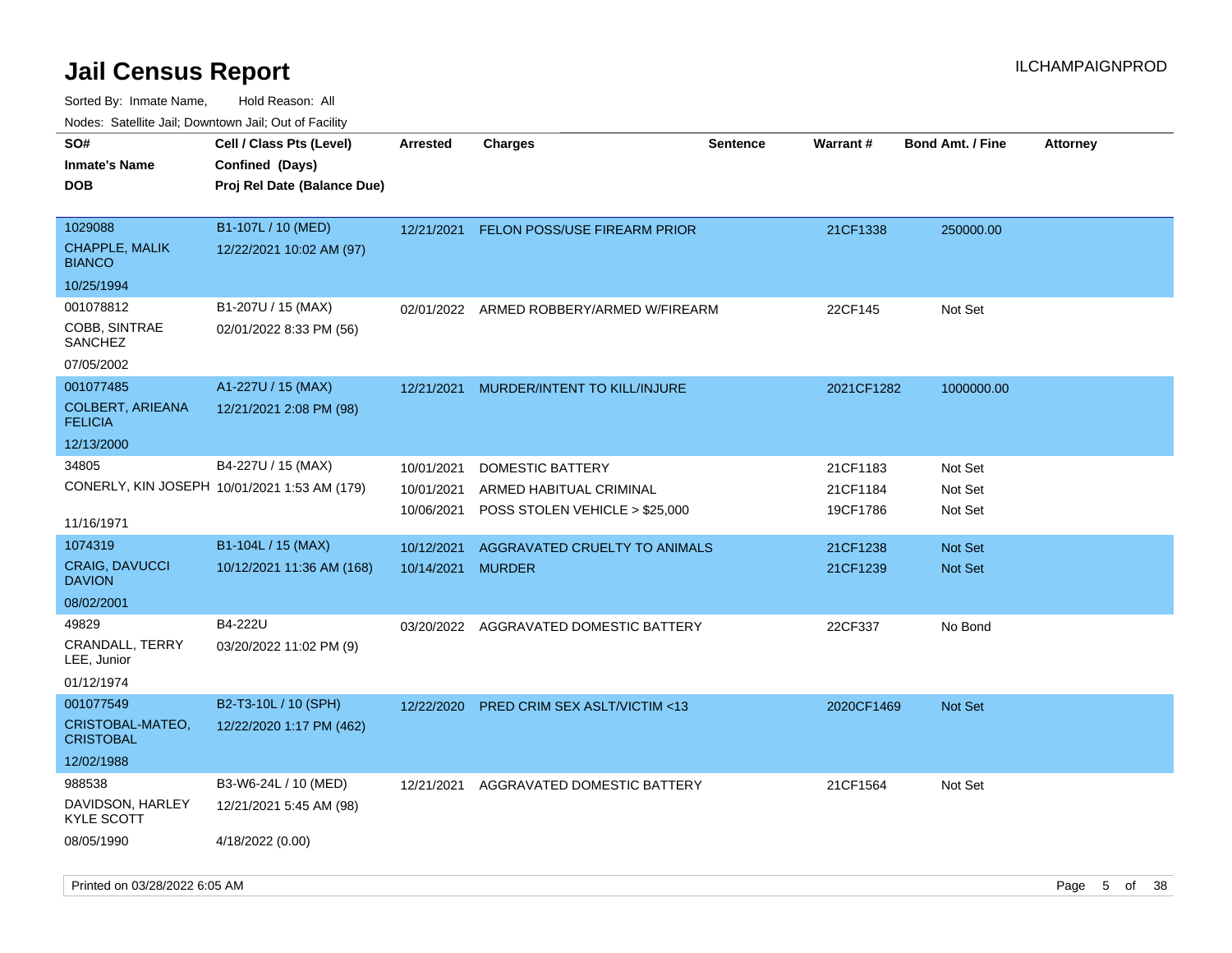Sorted By: Inmate Name, Hold Reason: All Nodes: Satellite Jail; Downtown Jail; Out of Facility

| roaco. Catolino cali, Domntonn cali, Out of Facility |                             |                      |                                          |                 |            |                         |                 |
|------------------------------------------------------|-----------------------------|----------------------|------------------------------------------|-----------------|------------|-------------------------|-----------------|
| SO#                                                  | Cell / Class Pts (Level)    | Arrested             | <b>Charges</b>                           | <b>Sentence</b> | Warrant#   | <b>Bond Amt. / Fine</b> | <b>Attorney</b> |
| <b>Inmate's Name</b>                                 | Confined (Days)             |                      |                                          |                 |            |                         |                 |
| <b>DOB</b>                                           | Proj Rel Date (Balance Due) |                      |                                          |                 |            |                         |                 |
|                                                      |                             |                      |                                          |                 |            |                         |                 |
| 1023587                                              | A4-102L / 15 (MAX)          | 09/24/2021           | MFG/DEL CANNABIS/2.5-10 GRAMS            |                 | 21CF1155   | Not Set                 |                 |
| <b>DAVIS, MARTIN</b><br><b>DENNIS</b>                | 09/24/2021 9:38 PM (186)    |                      | 09/24/2021 ARMED HABITUAL CRIMINAL       |                 | 2021-CF681 | 500000.00               |                 |
| 12/02/1994                                           |                             |                      |                                          |                 |            |                         |                 |
| 56972                                                | B3-W8-32L / 10 (MED)        | 08/30/2021           | POSS STOLEN VEHICLE > \$25,000           |                 | 21CF1044   | Not Set                 |                 |
| DAY, DANIEL JOSEPH                                   | 08/30/2021 3:07 PM (211)    | 09/04/2021           | <b>BURGLARY</b>                          |                 | 21CF1054   | Not Set                 |                 |
|                                                      |                             |                      |                                          |                 |            |                         |                 |
| 10/16/1982                                           |                             |                      |                                          |                 |            |                         |                 |
| 64070                                                | B3-W7-28L / 10 (MED)        | 02/18/2022           | <b>BURGLARY</b>                          |                 | 21CF1176   | 20000.00                |                 |
| DECKER, ANTHONY V                                    | 02/18/2022 6:52 PM (39)     |                      | 02/18/2022 POSSESSION OF METH< 5 GRAMS   |                 | 21CF1205   | 15000.00                |                 |
|                                                      |                             |                      |                                          |                 |            |                         |                 |
| 11/27/1982                                           |                             |                      |                                          |                 |            |                         |                 |
| 36298                                                | B2-DR / 5 (SPH)             | 03/11/2022 AGG DUI/3 |                                          |                 | 21CF380    | Not Set                 |                 |
| DUCEY, SCOTT<br><b>ROBERT</b>                        | 03/11/2022 12:49 PM (18)    |                      |                                          |                 |            |                         |                 |
| 04/02/1969                                           |                             |                      |                                          |                 |            |                         |                 |
| 1024895                                              | B1-103L / 10 (MED)          | 12/15/2021           | MFG/DEL 100<400 GR COCA/ANLG             |                 | 21CF1535   | Not Set                 |                 |
| EDWARDS, GEORGE                                      | 12/15/2021 12:26 PM (104)   | 12/15/2021           | <b>AGGRAVATED BATTERY</b>                |                 | 21CF1536   | Not Set                 |                 |
| <b>CORTEZ</b>                                        |                             |                      |                                          |                 |            |                         |                 |
| 06/19/1994                                           |                             |                      |                                          |                 |            |                         |                 |
| 1074720                                              | B2-T4-13U / 15 (SPH)        |                      | 01/19/2022 PRED CRIM SEX ASLT/VICTIM <13 |                 | 21CF1414   | 500000.00               |                 |
| ELVIR-REYES, JORGE<br>LEONARDO                       | 01/19/2022 1:43 PM (69)     |                      |                                          |                 |            |                         |                 |
| 06/03/1988                                           |                             |                      |                                          |                 |            |                         |                 |
| 43977                                                | B2-T1-02L / 5 (SPH)         | 12/20/2021           | AGG FLEEING POLICE/21 MPH OVER           |                 | 21CF1566   | <b>Not Set</b>          |                 |
| <b>EMKES, DOUGLAS</b><br><b>ALAN</b>                 | 12/20/2021 9:59 AM (99)     | 12/20/2021           | <b>PAROLE REVOCATION</b>                 |                 |            | No Bond                 |                 |
| 06/08/1959                                           |                             |                      |                                          |                 |            |                         |                 |
| 987328                                               | A2-123L / 10 (MED)          | 12/11/2021           | AGG ASLT PEACE OFF/FIRE/ER WRK           |                 | 21CF1515   | Not Set                 |                 |
| ERVIN, DEIDRA ANN<br>RUTH                            | 12/11/2021 8:48 PM (108)    |                      |                                          |                 |            |                         |                 |
| 04/15/1991                                           |                             |                      |                                          |                 |            |                         |                 |

Printed on 03/28/2022 6:05 AM **Page 6** of 38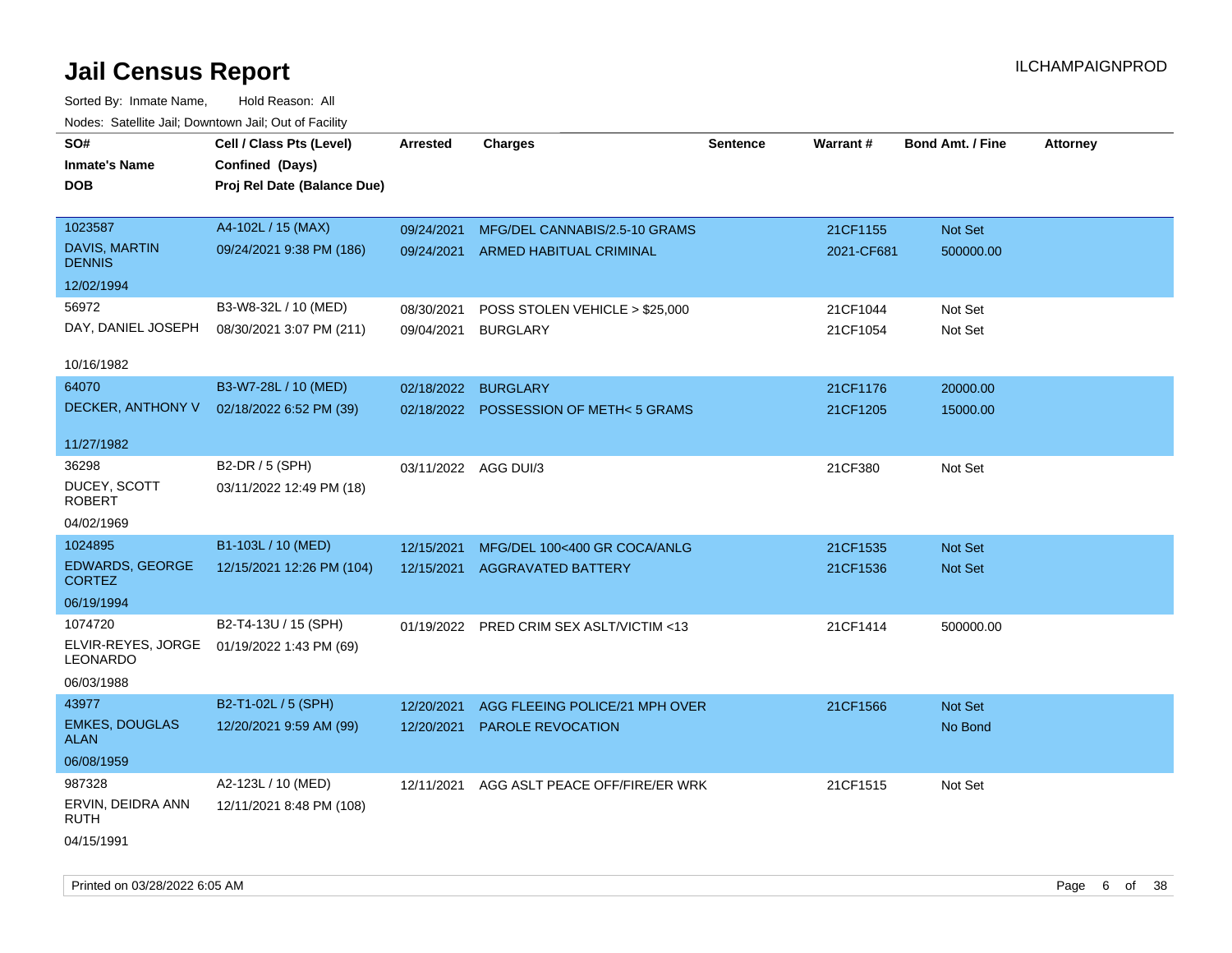| roaco. Calcinio dan, Downtown dan, Cal or Fability |                                              |                   |                                          |                 |                 |                         |                 |
|----------------------------------------------------|----------------------------------------------|-------------------|------------------------------------------|-----------------|-----------------|-------------------------|-----------------|
| SO#                                                | Cell / Class Pts (Level)                     | <b>Arrested</b>   | <b>Charges</b>                           | <b>Sentence</b> | <b>Warrant#</b> | <b>Bond Amt. / Fine</b> | <b>Attorney</b> |
| Inmate's Name                                      | Confined (Days)                              |                   |                                          |                 |                 |                         |                 |
| DOB                                                | Proj Rel Date (Balance Due)                  |                   |                                          |                 |                 |                         |                 |
|                                                    |                                              |                   |                                          |                 |                 |                         |                 |
| 60186                                              | A4-202L / 10 (ADS)                           |                   | 03/12/2022 AGG DOMESTIC BATTERY/STRANGLE |                 | 22CF304         | Not Set                 |                 |
| <b>EVANS, MICHAEL</b><br>WILLIAM                   | 03/12/2022 6:03 PM (17)                      |                   |                                          |                 |                 |                         |                 |
| 08/08/1981                                         |                                              |                   |                                          |                 |                 |                         |                 |
| 1026175                                            | B4-127U / 10 (MED)                           | 02/06/2022        | FELON FAIL/RETURN FRM FURLOUGH           |                 | 21CF1554        | No Bond                 |                 |
| FALCONER, AVERY<br>FOX                             | 02/06/2022 4:49 AM (51)                      | 02/06/2022        | <b>CITY OV ARREST</b>                    |                 | 2021-OV-65      | 1000.00                 |                 |
| 04/07/1989                                         |                                              |                   | 02/07/2022 MFG/DEL 1<15 GR COCAINE/ANLG  | 6y (DOC)        | 2019CF1617      | No Bond                 |                 |
| 1060714                                            | A3-114L / 5 (ADS)                            | 03/23/2022        | DRIVING ON SUSPENDED LICENSE             |                 | 2022MT52        | 3000.00                 |                 |
| FAULKNER, BRADLEY<br><b>ANDREW</b>                 | 03/23/2022 12:59 AM (6)                      |                   |                                          |                 |                 |                         |                 |
| 05/10/1996                                         |                                              |                   |                                          |                 |                 |                         |                 |
| 527081                                             | B3-W5-20L / 10 (MED)                         | 09/06/2021        | ARSON/REAL/PERSONAL PROP>\$150           |                 | 2021 CF 797     | 25000.00                |                 |
| FERGUSON,<br>CHRISTOPHER                           | 09/06/2021 1:18 PM (204)                     |                   |                                          |                 |                 |                         |                 |
| 12/21/1981                                         |                                              |                   |                                          |                 |                 |                         |                 |
| 66468                                              | A4-106L / 15 (MAX)                           | 03/06/2022 MURDER |                                          |                 | 22CF273         | 1000000.00              |                 |
| <b>FERRELL, BRIAN</b><br>JAMAL                     | 03/06/2022 9:04 PM (23)                      |                   |                                          |                 |                 |                         |                 |
| 11/15/1985                                         |                                              |                   |                                          |                 |                 |                         |                 |
| 962759                                             | B2-DR / 15 (SPH)                             | 07/16/2021        | METH DELIVERY<5 GRAMS                    |                 | 21CF833         | Not Set                 |                 |
|                                                    | FINLEY, KEVIN DANTE 07/16/2021 9:44 PM (256) | 07/29/2021        | AGG CRIM SEX ASSAULT/FELONY              |                 | 21CF891         | No Bond                 |                 |
| 12/28/1988                                         |                                              |                   |                                          |                 |                 |                         |                 |
| 001078961                                          | A3-111L / 10 (ADS)                           |                   | 03/21/2022 AGG BATTERY/DISCHARGE FIREARM |                 | 22CF39          | 750000.00               |                 |
| FISCHER, KYRE<br><b>ORLANDO</b>                    | 03/21/2022 1:21 PM (8)                       |                   |                                          |                 |                 |                         |                 |
| 04/14/2002                                         |                                              |                   |                                          |                 |                 |                         |                 |
| 1039744                                            | B4-124U / 15 (MAX)                           | 12/06/2021        | MURDER                                   |                 | 20CF959         | 1000000.00              |                 |
| FONVILLE, TREVOY<br>JERMAINE                       | 12/06/2021 10:52 AM (113)                    |                   |                                          |                 |                 |                         |                 |
| 01/13/1996                                         |                                              |                   |                                          |                 |                 |                         |                 |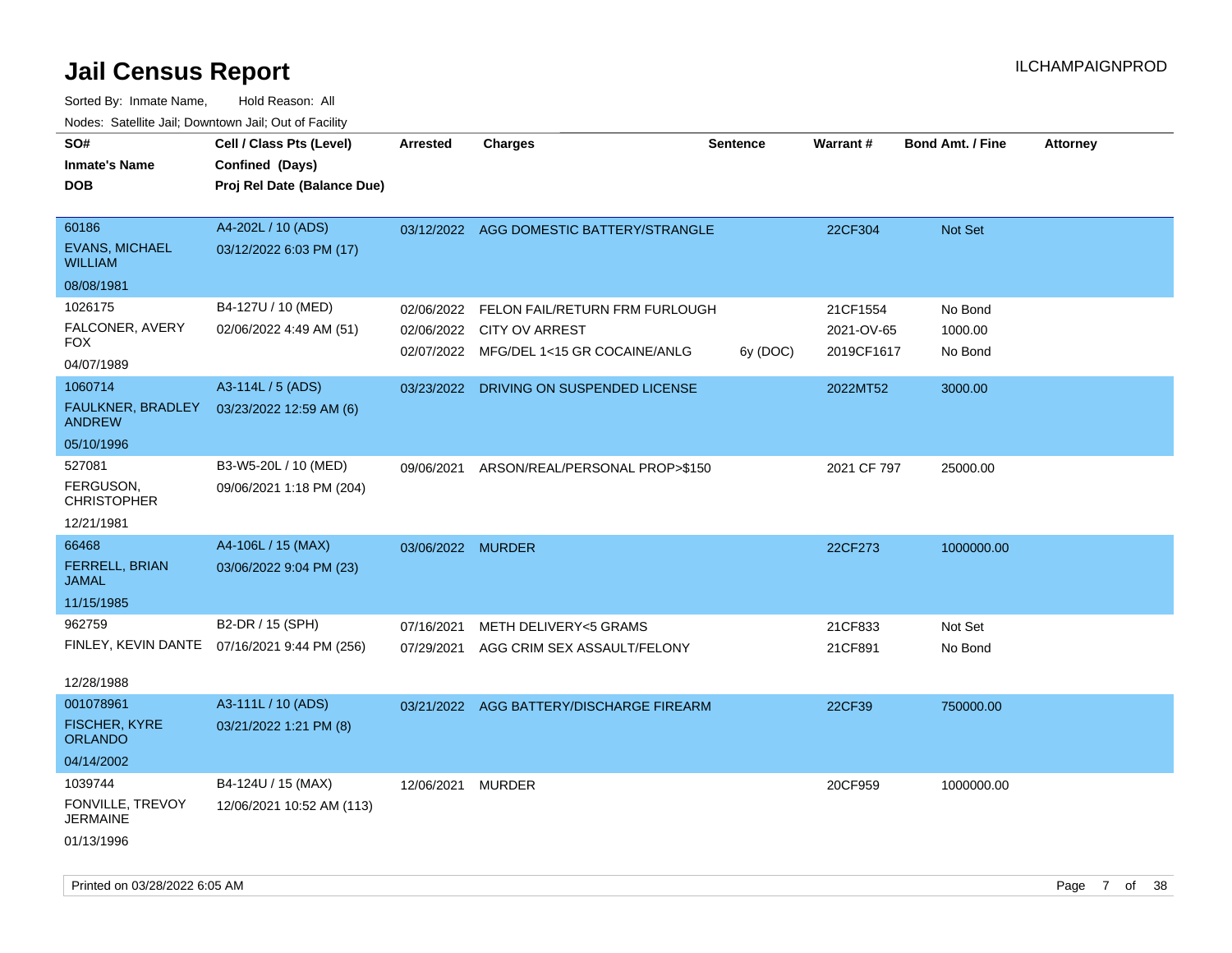Sorted By: Inmate Name, Hold Reason: All Nodes: Satellite Jail; Downtown Jail; Out of Facility

| roaco. Catolino cali, Domntonn cali, Out of Facility |                                             |                 |                                          |                 |              |                         |                 |
|------------------------------------------------------|---------------------------------------------|-----------------|------------------------------------------|-----------------|--------------|-------------------------|-----------------|
| SO#                                                  | Cell / Class Pts (Level)                    | <b>Arrested</b> | <b>Charges</b>                           | <b>Sentence</b> | Warrant#     | <b>Bond Amt. / Fine</b> | <b>Attorney</b> |
| <b>Inmate's Name</b>                                 | Confined (Days)                             |                 |                                          |                 |              |                         |                 |
| <b>DOB</b>                                           | Proj Rel Date (Balance Due)                 |                 |                                          |                 |              |                         |                 |
|                                                      |                                             |                 |                                          |                 |              |                         |                 |
| 001078863                                            | B4-226U / 15 (MAX)                          |                 | 02/19/2022 POSSESSION OF STOLEN FIREARM  |                 | 22CF203      | Not Set                 |                 |
| FOSTER, JOHN<br><b>CARELL</b>                        | 02/19/2022 6:01 AM (38)                     |                 |                                          |                 |              |                         |                 |
| 03/13/1981                                           |                                             |                 |                                          |                 |              |                         |                 |
| 518395                                               | B2-T3-12L / 15 (SPH)                        | 07/07/2020      | <b>CRIMINAL SEXUAL ASSAULT</b>           |                 | 2020-CF735   | 250000.00               |                 |
|                                                      | FRANDLE, MARK RYAN 07/07/2020 3:42 PM (630) |                 |                                          |                 |              |                         |                 |
| 09/10/1985                                           |                                             |                 |                                          |                 |              |                         |                 |
| 001077934                                            | A1-125L / 10 (MED)                          | 08/22/2021      | <b>AGG DUI/ACCIDENT/DEATH</b>            |                 | 21CF1024     | Not Set                 |                 |
| <b>FREED, LOGAN</b><br><b>SUZANNE</b>                | 08/22/2021 11:45 PM (219)                   | 08/22/2021      | <b>DOMESTIC BATTERY</b>                  |                 | 21 CM 172    | 10000.00                |                 |
| 08/18/1996                                           |                                             |                 |                                          |                 |              |                         |                 |
| 001078290                                            | A1-224L / 10 (ADS)                          | 08/19/2021      | MACHINE GUN/AUTO WEAPON/VEH              |                 | 21CF1012     | Not Set                 |                 |
| FREEMAN, ANGEL<br>JANILA KAY                         | 08/19/2021 1:26 AM (222)                    |                 |                                          |                 |              |                         |                 |
| 12/25/1995                                           |                                             |                 |                                          |                 |              |                         |                 |
| 591514                                               | B2-T2-07U / 10 (SPH)                        |                 | 02/25/2022 AGG CRIM SEX ABUSE/VIC 13-17  |                 | 22CF230      | 100000.00               |                 |
|                                                      | GAMBLE, SCOTT PAUL 02/25/2022 6:08 PM (32)  |                 |                                          |                 |              |                         |                 |
|                                                      |                                             |                 |                                          |                 |              |                         |                 |
| 09/06/1968                                           |                                             |                 |                                          |                 |              |                         |                 |
| 1075614                                              | A4-105L / 15 (ADS)                          |                 | 03/19/2022 PAROLE REVOCATION             |                 | CM2201590    | No Bond                 |                 |
| <b>GANT, TEVIN</b><br><b>ODELROW</b>                 | 03/19/2022 5:29 PM (10)                     |                 | 03/19/2022 AGGRAVATED DOMESTIC BATTERY   |                 | 22CF333      | Not Set                 |                 |
| 03/03/1991                                           |                                             |                 |                                          |                 |              |                         |                 |
| 1068917                                              | <b>BOOKF-1 / 5 (MIN)</b>                    | 08/11/2021      | VIO ORDER/PRIOR VIO OF ORDER             |                 | 21CF965      | Not Set                 |                 |
| <b>GARCIA, JUAN</b><br><b>CARLOS</b>                 | 08/11/2021 9:24 PM (230)                    |                 |                                          |                 |              |                         |                 |
| 10/21/1997                                           |                                             |                 |                                          |                 |              |                         |                 |
| 001078154                                            | B3-W1-01U / 10 (MED)                        | 01/09/2022      | DRVG UNDER INFLU OF ALCOHOL              |                 | 2021 DT 182  | 5000.00                 |                 |
| <b>GENTRY, DAMON</b><br><b>LIONEL</b>                | 01/09/2022 4:41 PM (79)                     |                 | 01/09/2022 AGG DOMESTIC BATTERY/STRANGLE |                 | 2021 CF 1396 | 50000.00                |                 |
| 12/25/1971                                           |                                             |                 |                                          |                 |              |                         |                 |

Printed on 03/28/2022 6:05 AM Page 8 of 38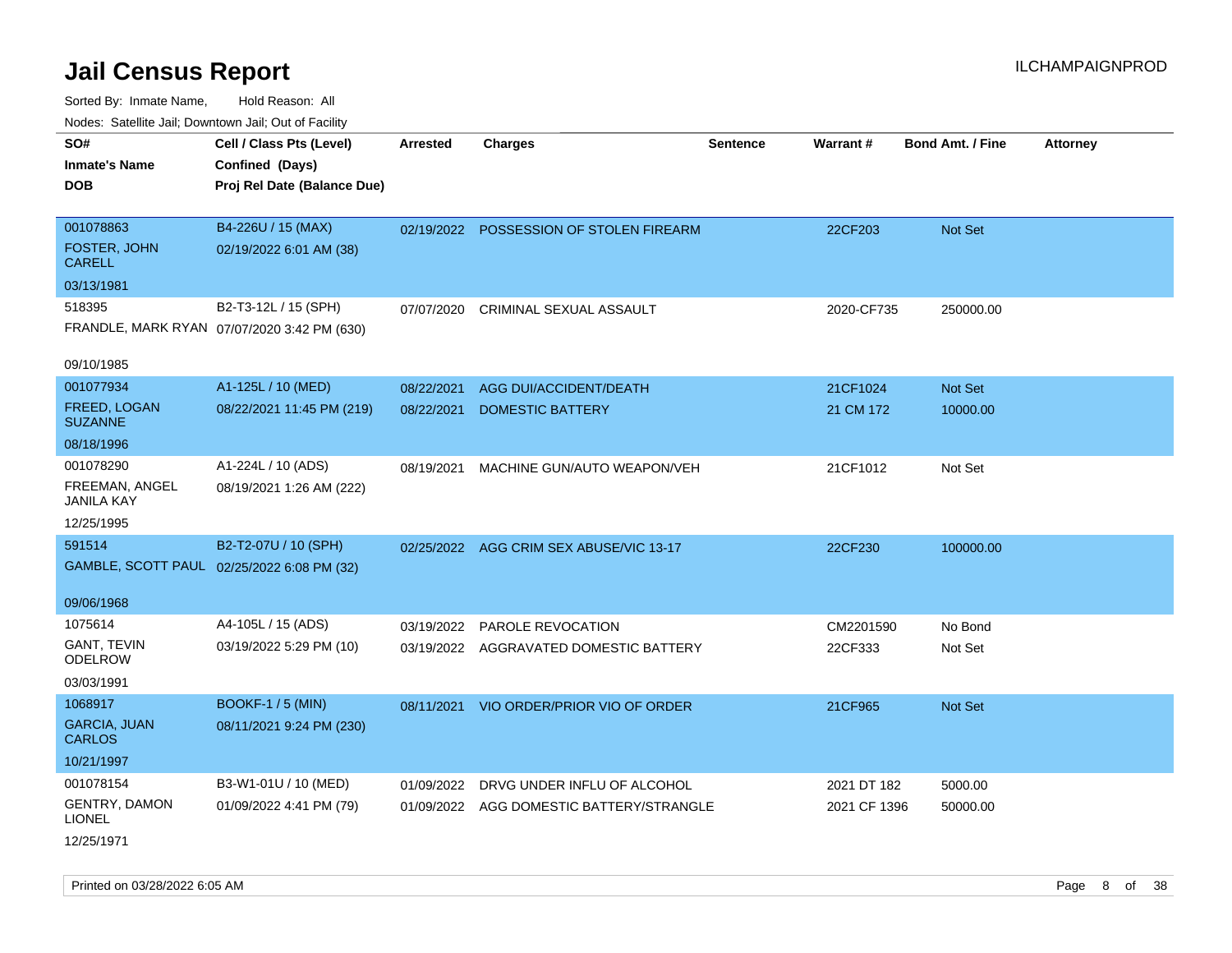| SO#                                | Cell / Class Pts (Level)    | <b>Arrested</b> | <b>Charges</b>                            | <b>Sentence</b> | Warrant#  | <b>Bond Amt. / Fine</b> | <b>Attorney</b> |
|------------------------------------|-----------------------------|-----------------|-------------------------------------------|-----------------|-----------|-------------------------|-----------------|
| <b>Inmate's Name</b>               | Confined (Days)             |                 |                                           |                 |           |                         |                 |
| <b>DOB</b>                         | Proj Rel Date (Balance Due) |                 |                                           |                 |           |                         |                 |
|                                    |                             |                 |                                           |                 |           |                         |                 |
| 001078633                          | B2-T4-15U / 25 (SPH)        | 12/01/2021      | <b>PRED CRIM SEX ASLT/VICTIM &lt;13</b>   |                 | 21CF1416  | 250000.00               |                 |
| GONZALEZ-GUILLEN,<br><b>EDWARD</b> | 12/01/2021 12:08 PM (118)   |                 |                                           |                 |           |                         |                 |
| 08/25/2002                         |                             |                 |                                           |                 |           |                         |                 |
| 001078607                          | B4-221L / 15 (MAX)          | 11/22/2021      | FELON POSS/USE FIREARM/PAROLE             |                 | 21CF1437  | Not Set                 |                 |
| GRAY, WILLIAM<br>DA'VON            | 11/22/2021 2:57 PM (127)    |                 | 11/22/2021 ATTEMPT (FIRST DEGREE MURDER)  |                 | 21CF1435  | Not Set                 |                 |
| 04/18/1984                         |                             |                 |                                           |                 |           |                         |                 |
| 56342                              | B1-206L / 10 (MED)          | 10/21/2021      | THEFT CONTROL INTENT <\$500               |                 | 17CF1451  | 10000.00                |                 |
| <b>GRIFFIN, NATHAN</b>             | 10/21/2021 4:20 PM (159)    | 10/21/2021      | DRIVING ON REVOKED LICENSE                |                 | 20TR1979  | 3000.00                 |                 |
| <b>EUGENE</b>                      |                             | 10/21/2021      | <b>ARMED HABITUAL CRIMINAL</b>            |                 | 21CF1279  | Not Set                 |                 |
| 02/24/1969                         |                             |                 |                                           |                 |           |                         |                 |
| 56594                              | A3-115L / 10 (ADS)          | 03/22/2022      | DRIVING RVK/SUSP DUI/SSS 4-9              |                 | 21CF548   | 440.00                  |                 |
| HARRIS, JOSEPH LEE                 | 03/22/2022 8:39 PM (7)      |                 | 03/22/2022 DRIVING RVK/SUSP DUI/SSS 4-9   |                 | 20CF910   | 440.00                  |                 |
|                                    |                             | 03/22/2022      | <b>VIOLATE/CDL LICENSE SUSPENDED</b>      |                 | 21TR7964  | 190.00                  |                 |
| 10/30/1982                         |                             | 03/22/2022      | DRIVING RVK/SUSP DUI/SSS 4-9              |                 | 20CF1018  | 440.00                  |                 |
|                                    |                             | 03/22/2022      | AGG BATTERY/PUBLIC PLACE                  |                 | 19CF1521  | 5000.00                 |                 |
|                                    |                             | 03/22/2022      | DRVG UNDER INFLU OF ALCOHOL               |                 | 2021CF142 | 7500.00                 |                 |
|                                    |                             |                 | 03/22/2022 POSS AMT CON SUB EXCEPT(A)/(D) |                 | 2021CF104 | 200000.00               |                 |
| 544770                             | A4-105U / 10 (MED)          | 08/14/2021      | AGG DOMESTIC BATTERY/STRANGLE             | 7y (DOC)        | 2021CF514 | 25000.00                |                 |
| HAYES, DEVON<br><b>JERMAINE</b>    | 08/14/2021 2:56 AM (227)    |                 |                                           |                 |           |                         |                 |
| 11/07/1987                         |                             |                 |                                           |                 |           |                         |                 |
| 975293                             | B2-T4-14L / 10 (SPH)        | 07/21/2021      | <b>STALKING</b>                           |                 | 2021CF863 | Not Set                 |                 |
| HILL, JACOB MILES                  | 07/21/2021 8:43 PM (251)    | 07/21/2021      | VIO ORDER/PRIOR VIO OF ORDER              |                 | 21CF914   | No Bond                 |                 |
|                                    |                             | 07/25/2021      | PAROLE REVOCATION                         |                 | CH2104646 | Not Set                 |                 |
| 02/06/1988                         |                             | 08/18/2021      | HARASS WITNESS/FAMILY MBR/REP             |                 | 21CF992   | Not Set                 |                 |
|                                    |                             | 09/09/2021      | AGG STALKING/BODILY HARM                  |                 | 21CF1073  | Not Set                 |                 |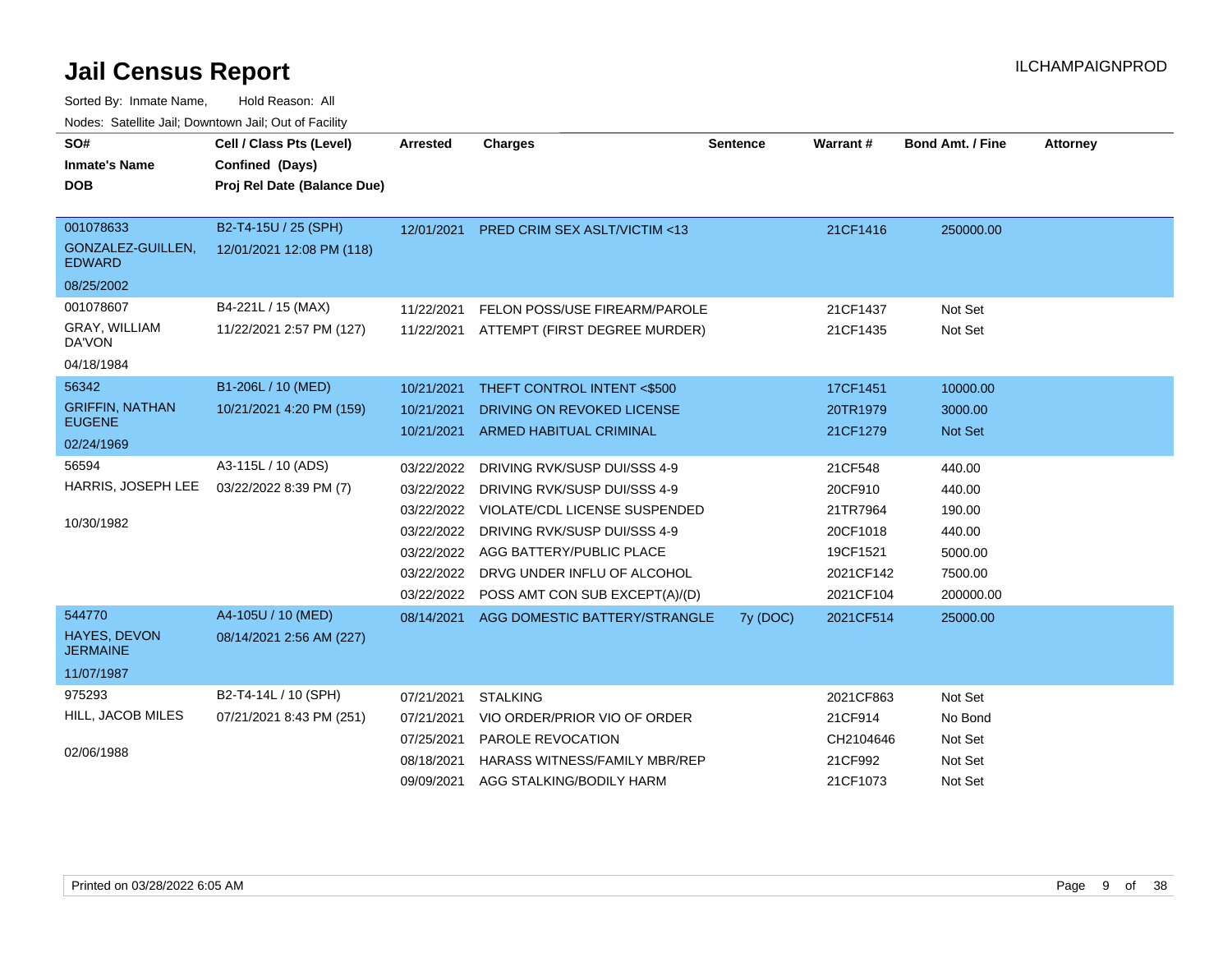Sorted By: Inmate Name, Hold Reason: All Nodes: Satellite Jail; Downtown Jail; Out of Facility

| roacs. Catellite Jall, Downtown Jall, Out of Facility     |                             |                 |                                           |          |             |                         |                 |
|-----------------------------------------------------------|-----------------------------|-----------------|-------------------------------------------|----------|-------------|-------------------------|-----------------|
| SO#                                                       | Cell / Class Pts (Level)    | <b>Arrested</b> | <b>Charges</b>                            | Sentence | Warrant#    | <b>Bond Amt. / Fine</b> | <b>Attorney</b> |
| <b>Inmate's Name</b>                                      | Confined (Days)             |                 |                                           |          |             |                         |                 |
| <b>DOB</b>                                                | Proj Rel Date (Balance Due) |                 |                                           |          |             |                         |                 |
|                                                           |                             |                 |                                           |          |             |                         |                 |
| 980939                                                    | <b>BOOKH-7 / 10 (MED)</b>   |                 | 03/25/2022 RECEIVE/POSS/SELL STOLEN VEH   |          | 22CFAWOW    | Not Set                 |                 |
| <b>HILL, XAVIER</b><br><b>LENSHAUN</b>                    | 03/25/2022 11:15 AM (4)     |                 |                                           |          |             |                         |                 |
| 06/18/1988                                                |                             |                 |                                           |          |             |                         |                 |
| 1072876                                                   | A1-226U / 5 (MIN)           | 02/10/2022      | METH DELIVERY/5<15 GRAMS                  | 4y (DOC) | 21CF143     | No Bond                 |                 |
| HOUTCHINS, SAVANNA 02/10/2022 5:10 PM (47)<br><b>BELL</b> |                             |                 |                                           |          |             |                         |                 |
| 07/10/1996                                                | 2/17/2022 (0.00)            |                 |                                           |          |             |                         |                 |
| 001078884                                                 | A4-103L / 15 (MAX)          |                 | 02/27/2022 ARMED VIOLENCE/CATEGORY I      | 6y (DOC) | 22CF234     | <b>Not Set</b>          |                 |
| <b>HOWARD, TREVON</b><br><b>TITRESS</b>                   | 02/27/2022 5:07 AM (30)     |                 |                                           |          |             |                         |                 |
| 03/20/1999                                                |                             |                 |                                           |          |             |                         |                 |
| 51028                                                     | B3-W6-21U / 10 (MED)        |                 | 02/23/2022 AGG FLEEING/2+ CON DEVICES     |          | 19CF1839    | 50000.00                |                 |
| HUFFMAN, MICHAEL<br>LEONARD                               | 02/23/2022 3:14 AM (34)     |                 |                                           |          |             |                         |                 |
| 07/24/1980                                                |                             |                 |                                           |          |             |                         |                 |
| 1061186                                                   | A2-221L / 10 (ADS)          |                 | 03/16/2022 MURDER/STRONG PROB KILL/INJURE |          | 22CF329     | No Bond                 |                 |
| <b>INGRAM, CHERELL</b><br><b>LETRISE</b>                  | 03/16/2022 10:17 PM (13)    |                 |                                           |          |             |                         |                 |
| 10/01/1986                                                |                             |                 |                                           |          |             |                         |                 |
| 38993                                                     | A4-101L / 15 (MAX)          |                 | 02/13/2021 ATTEMPT (FIRST DEGREE MURDER)  |          | 21CF181     | Not Set                 |                 |
| <b>JACKSON, LAMONT</b><br><b>JEREMIE</b>                  | 02/13/2021 7:45 AM (409)    |                 |                                           |          |             |                         |                 |
| 07/31/1973                                                |                             |                 |                                           |          |             |                         |                 |
| 001077487                                                 | B3-W8-30L / 10 (MED)        | 12/03/2020      | FELON POSS/USE WEAPON/FIREARM             | 8y (DOC) | 20CF1377    | <b>Not Set</b>          |                 |
| <b>JACKSON, TERRELL</b><br><b>DANDRE</b>                  | 12/03/2020 10:18 AM (481)   | 11/09/2021      | AGG DISCHARGE FIREARM/OCC VEH             | 8y (DOC) | 21CR0331401 | No Bond                 |                 |
| 08/11/1990                                                |                             |                 |                                           |          |             |                         |                 |
| 001078703                                                 | A1-225U / 15 (ADS)          | 12/20/2021      | MURDER/INTENT TO KILL/INJURE              |          | 21CF1574    | Not Set                 |                 |
| JOHNS, SHANIQUH<br><b>THERESA</b>                         | 12/22/2021 6:41 AM (97)     |                 |                                           |          |             |                         |                 |
| 04/03/1992                                                |                             |                 |                                           |          |             |                         |                 |

Printed on 03/28/2022 6:05 AM **Page 10** of 38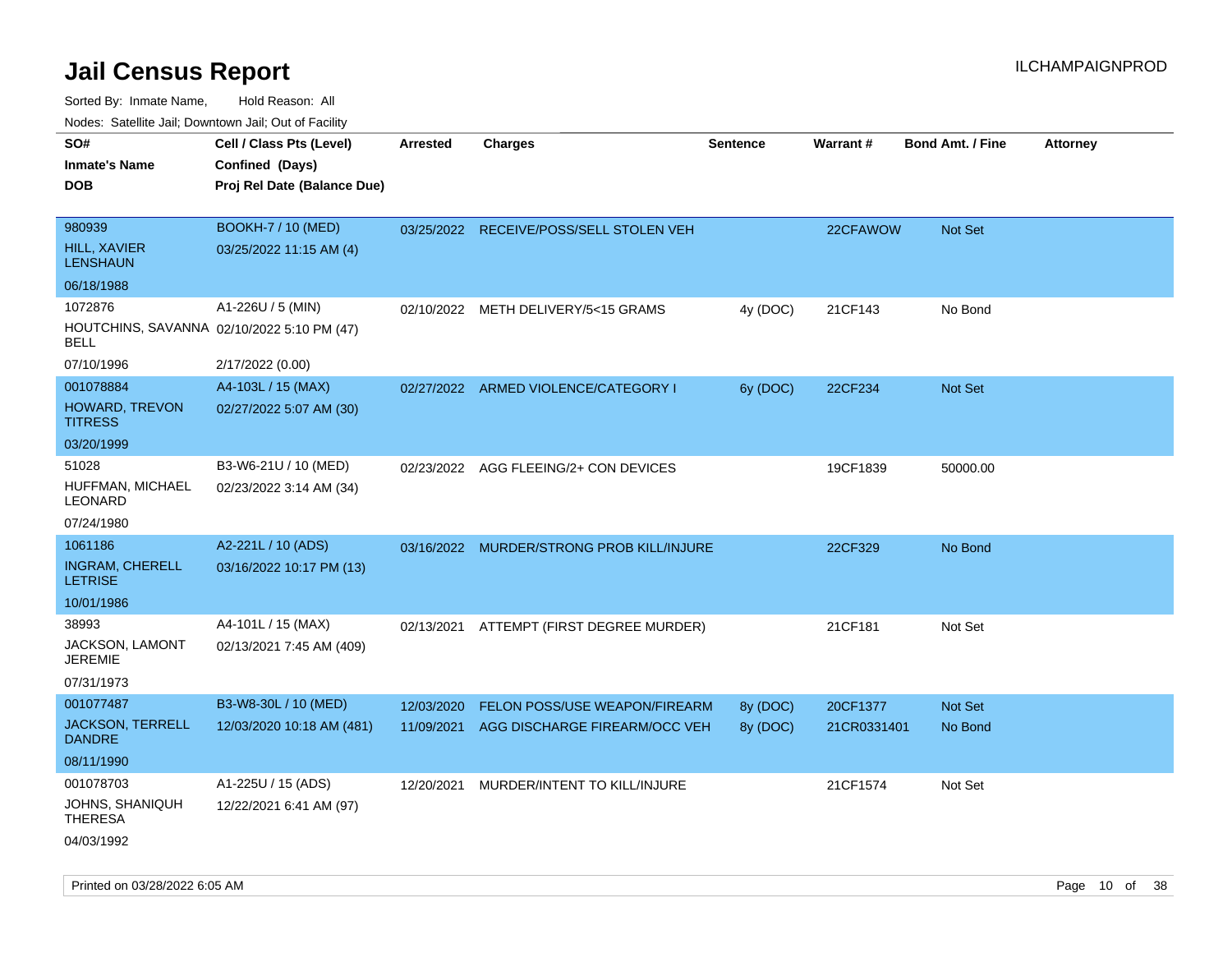Sorted By: Inmate Name, Hold Reason: All Nodes: Satellite Jail; Downtown Jail; Out of Facility

| rouco. Calcinic Jan, Downtown Jan, Out of Facility |                                                 |                                        |                                                                               |                 |                                   |                                             |                 |
|----------------------------------------------------|-------------------------------------------------|----------------------------------------|-------------------------------------------------------------------------------|-----------------|-----------------------------------|---------------------------------------------|-----------------|
| SO#<br><b>Inmate's Name</b>                        | Cell / Class Pts (Level)<br>Confined (Days)     | Arrested                               | <b>Charges</b>                                                                | <b>Sentence</b> | Warrant#                          | <b>Bond Amt. / Fine</b>                     | <b>Attorney</b> |
| DOB                                                | Proj Rel Date (Balance Due)                     |                                        |                                                                               |                 |                                   |                                             |                 |
| 1042582<br>JONES, DEONTA<br>DANTRAL                | B1-107U / 15 (MAX)<br>03/10/2022 4:50 AM (19)   |                                        | 03/10/2022 VIOLATE ORDER PROTECTION                                           |                 | 22CM61                            | <b>Not Set</b>                              |                 |
| 02/01/1993                                         |                                                 |                                        |                                                                               |                 |                                   |                                             |                 |
| 001078645<br>JONES, KELVIN<br>KHYRIC               | B4-225L / 10 (MED)<br>12/02/2021 6:56 PM (117)  | 12/02/2021                             | AGG DISCHARGE FIREARM                                                         |                 | 21CF1478                          | No Bond                                     |                 |
| 02/27/2001                                         | A4-107U / 15 (MAX)                              |                                        |                                                                               |                 |                                   |                                             |                 |
| 956822<br><b>JONES, MARIO</b><br>NATHANIEL         | 11/25/2021 10:37 AM (124)                       | 11/25/2021<br>11/25/2021<br>11/25/2021 | AGGRAVATED DOMESTIC BATTERY<br><b>PAROLE REVOCATION</b><br>UNLAWFUL RESTRAINT |                 | 21CF1442<br>CH2106361<br>21CF1443 | <b>Not Set</b><br>No Bond<br><b>Not Set</b> |                 |
| 10/27/1987                                         |                                                 |                                        |                                                                               |                 |                                   |                                             |                 |
| 59668<br><b>JONES, MARTELL</b><br>DEANGELO         | B2-T1-04L / 10 (SPH)<br>02/11/2022 3:19 PM (46) | 02/11/2022<br>02/11/2022               | FAIL TO RPT CHNG ADDRESS/EMPL<br>AGGRAVATED ARSON/BODILY HARM                 |                 | 20 CF 1241<br>22 CF 169           | 75000.00<br>75000.00                        |                 |
| 07/11/1983                                         |                                                 |                                        |                                                                               |                 |                                   |                                             |                 |
| 1008468                                            | B4-125L / 10 (MED)                              | 12/01/2021                             | FELON POSS/USE WEAPON/FIREARM                                                 |                 | 21CF1472                          | <b>Not Set</b>                              |                 |
| JONES, MARTEZ<br>LAMONTE                           | 12/01/2021 1:28 PM (118)                        | 12/02/2021                             | PROBATION VIOLATION                                                           |                 | 20CF1151                          | Not Set                                     |                 |
| 06/22/1993                                         |                                                 |                                        |                                                                               |                 |                                   |                                             |                 |
| 1068501                                            | B3-W2-06L / 5 (MIN)                             |                                        | 02/07/2022 VIO ORDER/NOTICE/PRIOR VIO O/P                                     |                 | 22CF156                           | No Bond                                     |                 |
| KING, JULIUS<br>EMANUEL                            | 02/07/2022 7:06 PM (50)                         |                                        |                                                                               |                 |                                   |                                             |                 |
| 04/08/1985                                         |                                                 |                                        |                                                                               |                 |                                   |                                             |                 |
| 24308                                              | B2-T1-01U / 15 (SPH)                            |                                        | 03/19/2022 RETAIL THEFT                                                       | 30m (DOC)       | 20CF79                            | No Bond                                     |                 |
| KWIATKOWSKI,<br>ROBERT JOHN                        | 03/19/2022 12:52 PM (10)                        |                                        |                                                                               |                 |                                   |                                             |                 |
| 08/08/1963                                         |                                                 |                                        |                                                                               |                 |                                   |                                             |                 |
| 1068786                                            | B3-W1-02L / 10 (MED)                            | 03/04/2022                             | DOMESTIC BATTERY/OTHER PRIOR                                                  |                 | 22CF270                           | Not Set                                     |                 |
|                                                    | LACY, MALIK SHAKUR 03/04/2022 7:25 PM (25)      | 03/04/2022<br>03/04/2022               | DOMESTIC BATTERY/HARM/VIO O/P<br>WARRANT OUT OF COUNTY                        |                 | 18CM478<br>20TR4604               | 2500.00<br>3000.00                          |                 |
| 12/01/1996                                         |                                                 |                                        |                                                                               |                 |                                   |                                             |                 |

Printed on 03/28/2022 6:05 AM **Page 11** of 38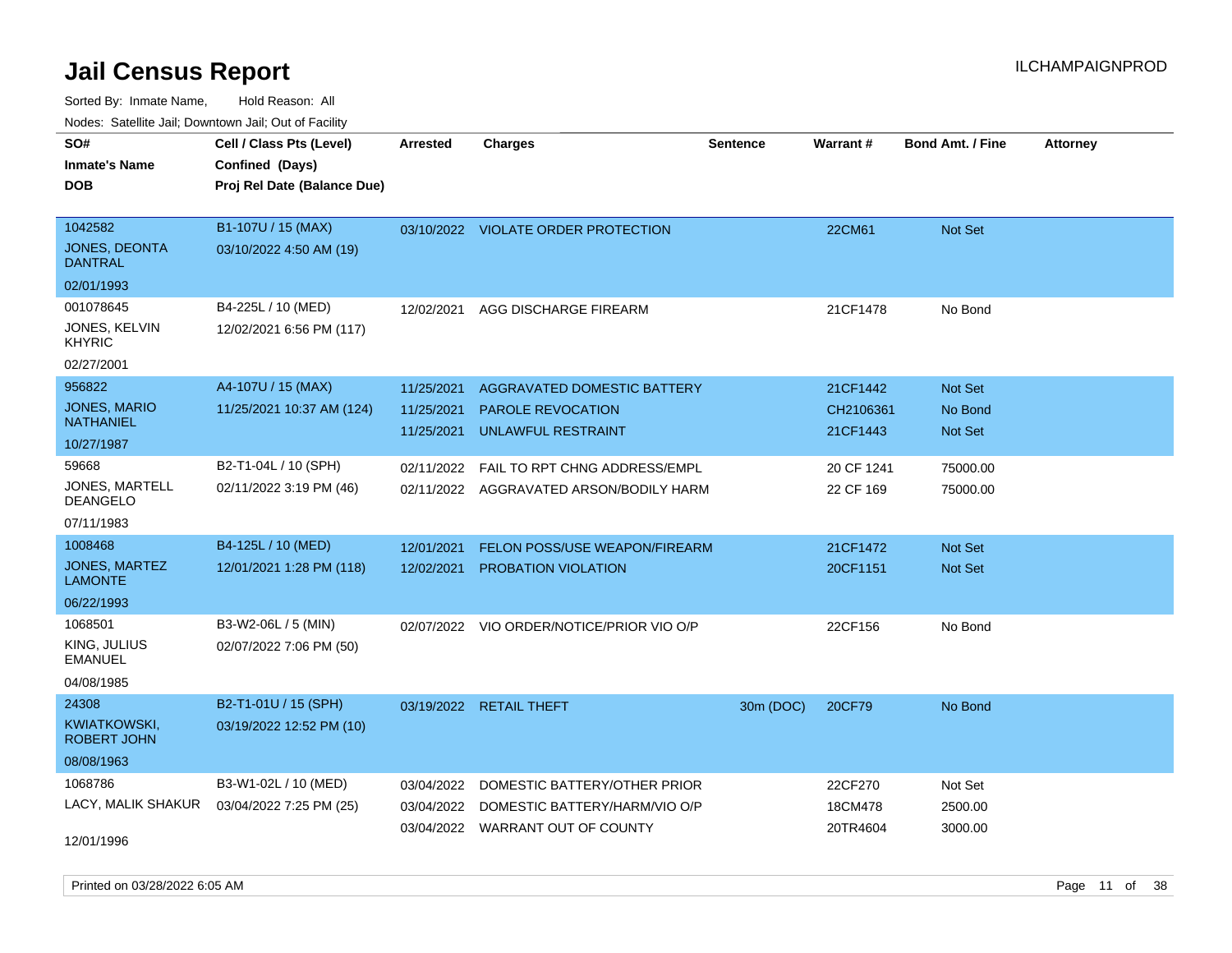Sorted By: Inmate Name, Hold Reason: All Nodes: Satellite Jail; Downtown Jail; Out of Facility

| Todoo. Catolino can, Bowritown can, Oat or I domt<br>SO#<br><b>Inmate's Name</b><br><b>DOB</b> | Cell / Class Pts (Level)<br>Confined (Days)<br>Proj Rel Date (Balance Due) | <b>Arrested</b> | <b>Charges</b>                            | <b>Sentence</b> | Warrant#    | <b>Bond Amt. / Fine</b> | <b>Attorney</b> |
|------------------------------------------------------------------------------------------------|----------------------------------------------------------------------------|-----------------|-------------------------------------------|-----------------|-------------|-------------------------|-----------------|
| 1041648                                                                                        | A4-206U / 15 (MAX)                                                         | 01/11/2022      | ARMED HABITUAL CRIMINAL                   |                 | 22CF41      | Not Set                 |                 |
| LANE, DEMETRIUS<br>LAQUAN                                                                      | 01/11/2022 5:27 AM (77)                                                    |                 | 01/11/2022 PAROLE REVOCATION              |                 | CH2200221   | <b>Not Set</b>          |                 |
| 07/04/1996                                                                                     |                                                                            |                 |                                           |                 |             |                         |                 |
| 1070011                                                                                        | A3-113L / 15 (ADS)                                                         | 08/03/2021      | AGG DISCH FIREARM/1ST AID PERS            |                 | 21CF929     | Not Set                 |                 |
| LAWS, WILLIAM<br>ZARAK, Third                                                                  | 08/03/2021 3:53 PM (238)                                                   |                 |                                           |                 |             |                         |                 |
| 07/06/1999                                                                                     |                                                                            |                 |                                           |                 |             |                         |                 |
| 1066049                                                                                        | BOOKH-7                                                                    |                 | 03/25/2022 PAROLE REVOCATION              |                 | Y24570      | Not Set                 |                 |
| LEFEVER, KEVIN<br><b>EDWARD</b>                                                                | 03/25/2022 2:15 PM (4)                                                     |                 |                                           |                 |             |                         |                 |
| 12/13/1998                                                                                     |                                                                            |                 |                                           |                 |             |                         |                 |
| 548089                                                                                         | B1-204U / 15 (MAX)                                                         |                 | 12/04/2020 ATTEMPT (FIRST DEGREE MURDER)  |                 | 20CF1378    | Not Set                 |                 |
| LEWIS, LAWRENCE<br>PAUL, Third                                                                 | 12/04/2020 4:42 AM (480)                                                   |                 |                                           |                 |             |                         |                 |
| 02/08/1993                                                                                     |                                                                            |                 |                                           |                 |             |                         |                 |
| 001078817                                                                                      | B1-206U / 10 (MED)                                                         |                 | 02/03/2022 AGG UUW/PERSON/PREV CONVICTION |                 | 22CF143     | <b>Not Set</b>          |                 |
| LIPSCOMB, LADAROL<br><b>ANTHONY</b>                                                            | 02/03/2022 11:33 PM (54)                                                   |                 |                                           |                 |             |                         |                 |
| 10/01/2000                                                                                     |                                                                            |                 |                                           |                 |             |                         |                 |
| 001078924                                                                                      | A4-205L / 10 (MED)                                                         | 03/09/2022      | DOMESTIC BATTERY/OTHER PRIOR              |                 | 22CF289     | Not Set                 |                 |
| LIVINGSTON, MASON<br><b>RICHARD</b>                                                            | 03/09/2022 4:13 AM (20)                                                    |                 | 03/09/2022 WARRANT OUT OF COUNTY          |                 | 2019 CM 230 | 5000.00                 |                 |
| 08/23/1988                                                                                     |                                                                            |                 |                                           |                 |             |                         |                 |
| 1038892                                                                                        | B2-DR / 10 (MED)                                                           | 02/16/2022      | PRED CRIM SEX ASLT/BODILY HARM            |                 | 22CF199     | No Bond                 |                 |
| MCCAULEY, TIMOTHY<br><b>WILLIAM</b>                                                            | 02/16/2022 8:49 PM (41)                                                    |                 |                                           |                 |             |                         |                 |
| 03/05/1989                                                                                     |                                                                            |                 |                                           |                 |             |                         |                 |
| 48792                                                                                          | B4-127L / 10 (MED)                                                         | 11/19/2021      | AGG BATTERY/DISCHARGE FIREARM             |                 | 21CF1425    | Not Set                 |                 |
| MCCLAIN, HURCHEL<br><b>JOSEPH</b>                                                              | 11/20/2021 4:11 AM (129)                                                   |                 |                                           |                 |             |                         |                 |
| 05/01/1979                                                                                     |                                                                            |                 |                                           |                 |             |                         |                 |

Printed on 03/28/2022 6:05 AM Page 12 of 38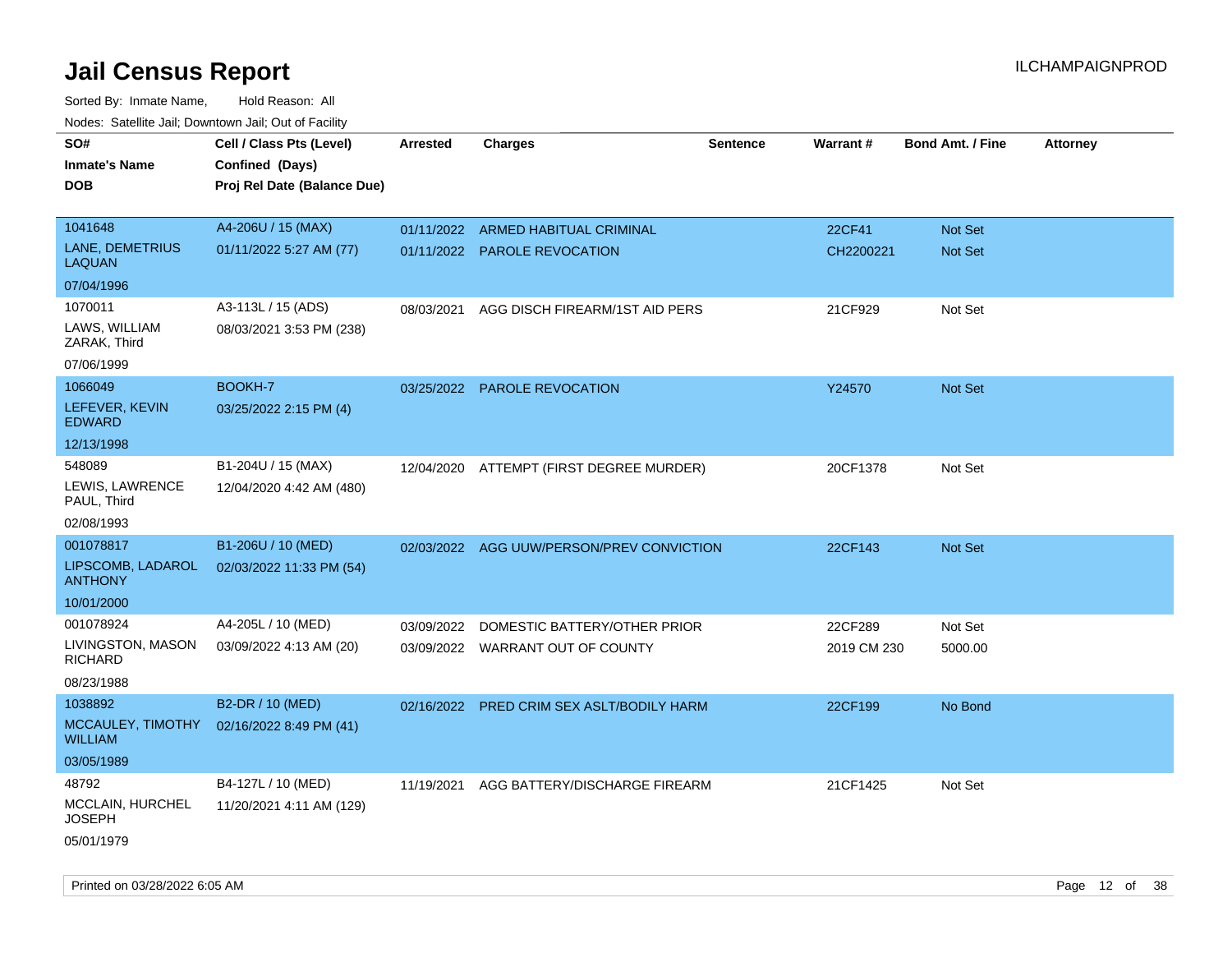Sorted By: Inmate Name, Hold Reason: All Nodes: Satellite Jail; Downtown Jail; Out of Facility

| SO#                                      | Cell / Class Pts (Level)                     | Arrested   | <b>Charges</b>                                  | <b>Sentence</b> | Warrant#               | <b>Bond Amt. / Fine</b> | <b>Attorney</b> |
|------------------------------------------|----------------------------------------------|------------|-------------------------------------------------|-----------------|------------------------|-------------------------|-----------------|
| <b>Inmate's Name</b>                     | Confined (Days)                              |            |                                                 |                 |                        |                         |                 |
| <b>DOB</b>                               | Proj Rel Date (Balance Due)                  |            |                                                 |                 |                        |                         |                 |
|                                          |                                              |            |                                                 |                 |                        |                         |                 |
| 1027034                                  | A2-121L / 10 (ADS)                           |            | 03/19/2022 ARMED ROBBERY/ARMED W/FIREARM        |                 | 22CF335                | No Bond                 |                 |
| MCFALL-DORSEY,<br><b>ESSENCE LEANN</b>   | 03/19/2022 1:11 AM (10)                      |            |                                                 |                 |                        |                         |                 |
| 03/20/1994                               |                                              |            |                                                 |                 |                        |                         |                 |
| 001077938                                | BOOKH-4 / 15 (ADS)                           | 05/10/2021 | AGG KIDNAPING DISCH FIR/HARM                    |                 | 21CF532                | Not Set                 |                 |
| MCGAHA,<br>CHRISTOPHER D                 | 05/10/2021 7:02 PM (323)                     | 05/11/2021 | <b>MURDER</b><br>ESCAPE FROM DEPT OF CORRECTION |                 | 2021-CF-215<br>21CF600 | No Bond<br>Not Set      |                 |
| 07/27/1991                               |                                              | 05/27/2021 |                                                 |                 |                        |                         |                 |
| 66710                                    | A4-106U / 15 (ADS)                           |            | 01/19/2022 ARMED VIOLENCE/CATEGORY I            |                 | <b>22CF88</b>          | Not Set                 |                 |
| <b>MEEKS, CASSARIOUS</b><br><b>MONTE</b> | 01/20/2022 11:40 AM (68)                     |            |                                                 |                 |                        |                         |                 |
| 06/22/1984                               |                                              |            |                                                 |                 |                        |                         |                 |
| 1043071                                  | A2-120L / 10 (MED)                           | 11/08/2021 | CRIM DMG/GOVT PROP/<\$500                       |                 | 21CF1378               | Not Set                 |                 |
| <b>MERRELL-</b><br>SUTHERLAND, ALICIA    | 11/08/2021 2:22 AM (141)                     |            |                                                 |                 |                        |                         |                 |
| 11/26/1972                               |                                              |            |                                                 |                 |                        |                         |                 |
| 41584                                    | B4-227L / 15 (MAX)                           | 12/01/2021 | ARMED HABITUAL CRIMINAL                         |                 | 21CF1467               | Not Set                 |                 |
|                                          | MILLER, JOSE LOVELL 12/02/2021 1:04 AM (117) |            |                                                 |                 |                        |                         |                 |
|                                          |                                              |            |                                                 |                 |                        |                         |                 |
| 10/07/1975                               |                                              |            |                                                 |                 |                        |                         |                 |
| 39106                                    | B3-W3-10L / 10 (MED)                         | 10/12/2021 | DOMESTIC BATTERY/OTHER PRIOR                    |                 | 21CF1217               | Not Set                 |                 |
| Junior                                   | MOORE, ANDREW LEE, 10/12/2021 1:02 AM (168)  |            |                                                 |                 |                        |                         |                 |
| 04/12/1973                               | 4/10/2022 (0.00)                             |            |                                                 |                 |                        |                         |                 |
| 65387                                    | A4-207L / 10 (MED)                           | 03/17/2022 | PROBATION VIOLATION                             |                 | 20CF1185               | 15000.00                |                 |
| MOORE, ERIC<br><b>FRANCIS</b>            | 03/17/2022 4:40 PM (12)                      |            |                                                 |                 |                        |                         |                 |
| 04/05/1983                               |                                              |            |                                                 |                 |                        |                         |                 |
| 539294                                   | B1-205L / 10 (MED)                           | 01/11/2022 | AGG DUI/NO VALID DL                             |                 | 22CF49                 | Not Set                 |                 |
| MOSLEY, JAMES<br><b>CALVIN</b>           | 01/11/2022 9:43 PM (77)                      |            | 01/11/2022 PAROLE REVOCATION                    |                 | CH2200227              | No Bond                 |                 |
| 12/11/1985                               |                                              |            |                                                 |                 |                        |                         |                 |

Printed on 03/28/2022 6:05 AM **Page 13** of 38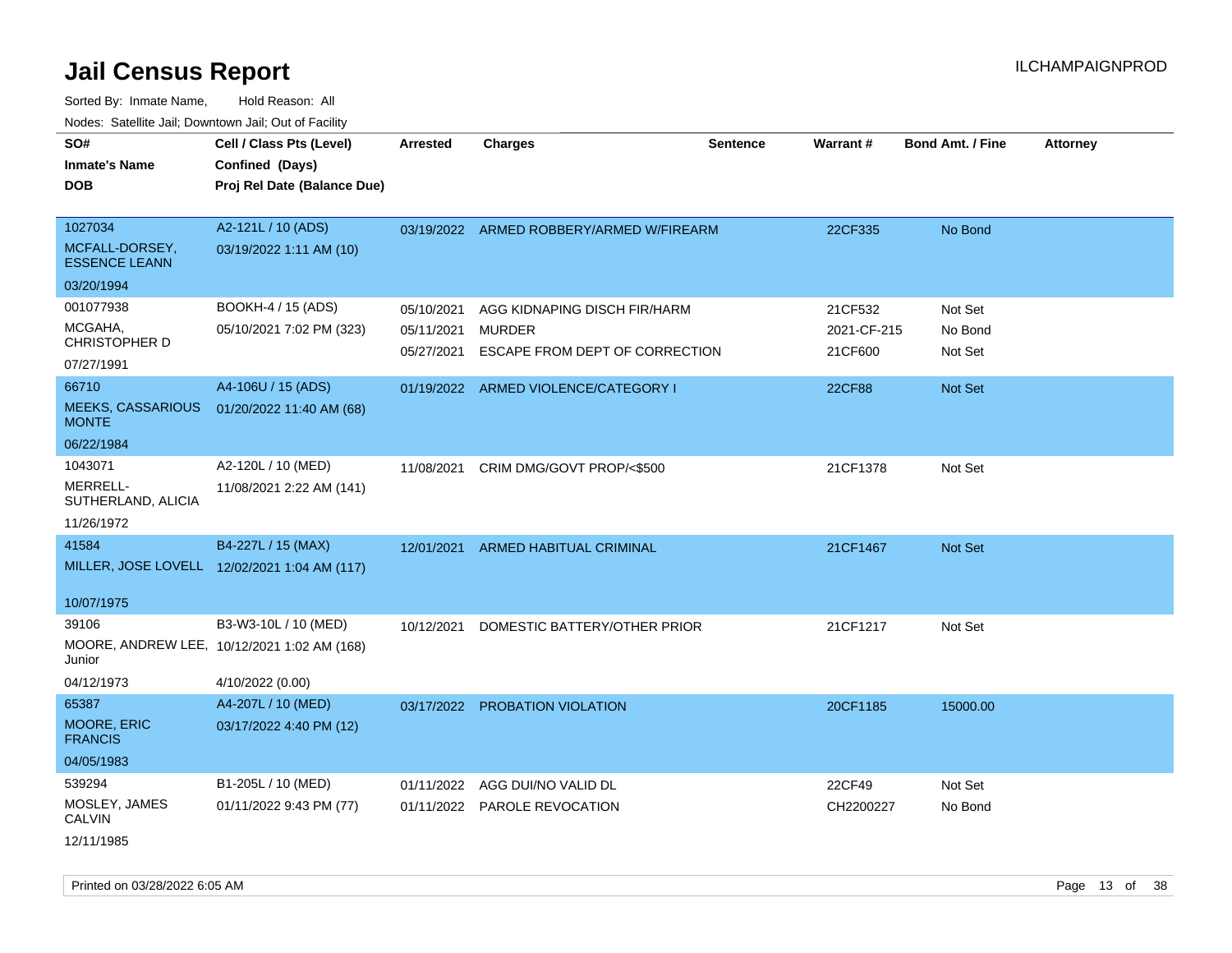Sorted By: Inmate Name, Hold Reason: All

| Nodes: Satellite Jail; Downtown Jail; Out of Facility |                             |            |                                                         |                 |                 |                  |          |
|-------------------------------------------------------|-----------------------------|------------|---------------------------------------------------------|-----------------|-----------------|------------------|----------|
| SO#                                                   | Cell / Class Pts (Level)    | Arrested   | <b>Charges</b>                                          | <b>Sentence</b> | <b>Warrant#</b> | Bond Amt. / Fine | Attorney |
| <b>Inmate's Name</b>                                  | Confined (Days)             |            |                                                         |                 |                 |                  |          |
| <b>DOB</b>                                            | Proj Rel Date (Balance Due) |            |                                                         |                 |                 |                  |          |
|                                                       |                             |            |                                                         |                 |                 |                  |          |
| 001078517                                             | B1-102L / 15 (MAX)          |            | 10/19/2021 ATTEMPT (FIRST DEGREE MURDER)                |                 | 21CF1267        | Not Set          |          |
| <b>NELSON, RORY</b><br><b>DEMOND</b>                  | 10/19/2021 3:55 AM (161)    |            |                                                         |                 |                 |                  |          |
| 08/14/1984                                            |                             |            |                                                         |                 |                 |                  |          |
| 1067146                                               | A3-112L / 20 (ADS)          |            | 03/23/2022 LEAVING SCENE-ACCIDENT/DEATH/INJUF 13y (DOC) |                 | 2020CF1197      | No Bond          |          |
| OMALLEY, ROBERT<br><b>FRED</b>                        | 03/23/2022 5:10 PM (6)      |            |                                                         |                 |                 |                  |          |
| 04/30/1979                                            |                             |            |                                                         |                 |                 |                  |          |
| 001078982                                             | BOOKH-3                     |            | 03/26/2022 AGG CRIM SX AB/>5 YR OLDER VIC               |                 | 2022CF340       | 50000.00         |          |
| PASCUAL-PEDRO,<br><b>ALEXANDER</b>                    | 03/26/2022 7:47 AM (3)      |            |                                                         |                 |                 |                  |          |
| 07/10/2001                                            |                             |            |                                                         |                 |                 |                  |          |
| 001078854                                             | B2-T2-05U / 15 (MAX)        | 02/15/2022 | ARMED VIOLENCE/CATEGORY I                               |                 | 22CF190         | Not Set          |          |
| PATNAUDE, MARTY<br><b>WW</b>                          | 02/15/2022 5:12 PM (42)     |            | 02/15/2022 AGG BATTERY/DISCHARGE FIREARM                |                 | 2019JD22        | No Bond          |          |
| 08/26/2003                                            |                             |            |                                                         |                 |                 |                  |          |
| 001077894                                             | BOOKF-2                     | 03/27/2022 | <b>DOMESTIC BATTERY</b>                                 |                 | 2022CMAWOW      | No Bond          |          |
| PEREZ, MAYRA<br><b>LYZEHT</b>                         | 03/27/2022 10:30 AM (2)     |            |                                                         |                 |                 |                  |          |
| 12/17/1986                                            |                             |            |                                                         |                 |                 |                  |          |
| 1030954                                               | B4-223U / 15 (MAX)          | 01/14/2022 | ARMED VIOLENCE/CATEGORY I                               |                 | 22CF76          | Not Set          |          |
| PETTIGREW,<br>MALCOME JAMIESON                        | 01/15/2022 4:35 AM (73)     |            | 01/14/2022 MFG/DEL CANNABIS/10-30 GRAMS                 |                 | 2020CF9         | 15000.00         |          |
| 02/20/1995                                            |                             |            |                                                         |                 |                 |                  |          |
| 1059394                                               | B3-W1-04L / 5 (MIN)         |            | 02/16/2022 AGG DUI/NO VALID DL                          |                 | 2020CF1396      | No Bond          |          |
| PHILLIPS, ISAAC<br><b>TERRELL</b>                     | 02/16/2022 9:00 AM (41)     |            |                                                         |                 |                 |                  |          |
| 12/27/1996                                            | 5/15/2022 (0.00)            |            |                                                         |                 |                 |                  |          |
| 1015033                                               | B1-203U / 10 (MED)          | 03/05/2022 | POSSESSION OF STOLEN FIREARM                            |                 | 21CF1172        | 500000.00        |          |
| PICKENS, DANTE<br><b>DEVON</b>                        | 03/05/2022 4:01 AM (24)     |            | 03/05/2022 POSS AMT CON SUB EXCEPT(A)/(D)               |                 | 20CF109         | 20000.00         |          |
| 01/05/1993                                            |                             |            |                                                         |                 |                 |                  |          |

Printed on 03/28/2022 6:05 AM **Page 14** of 38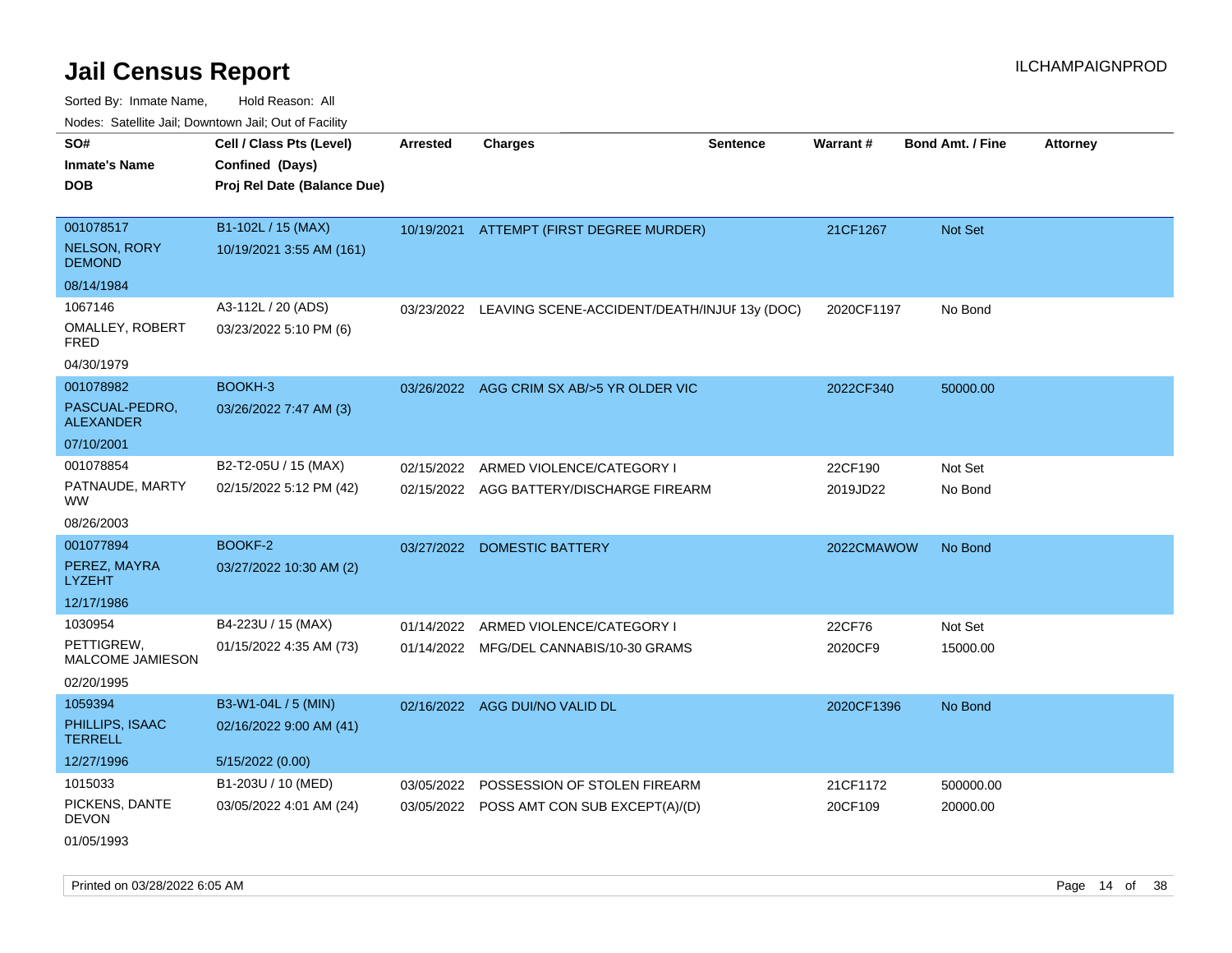| <b>Nouro:</b> Catolino dall, Downtown dall, Out of Fability |                             |                 |                                           |                 |           |                         |                 |
|-------------------------------------------------------------|-----------------------------|-----------------|-------------------------------------------|-----------------|-----------|-------------------------|-----------------|
| SO#                                                         | Cell / Class Pts (Level)    | <b>Arrested</b> | <b>Charges</b>                            | <b>Sentence</b> | Warrant#  | <b>Bond Amt. / Fine</b> | <b>Attorney</b> |
| <b>Inmate's Name</b>                                        | Confined (Days)             |                 |                                           |                 |           |                         |                 |
| <b>DOB</b>                                                  | Proj Rel Date (Balance Due) |                 |                                           |                 |           |                         |                 |
|                                                             |                             |                 |                                           |                 |           |                         |                 |
| 1057861                                                     | BOOKF-2                     |                 | 03/25/2022 POSS AMT CON SUB EXCEPT(A)/(D) |                 | 2020CF778 | 10000.00                |                 |
| POPE, JESSICA<br><b>KIRSTEN</b>                             | 03/25/2022 3:31 PM (4)      |                 |                                           |                 |           |                         |                 |
| 04/04/1997                                                  |                             |                 |                                           |                 |           |                         |                 |
| 1069524                                                     | B3-W5-18L / 10 (MED)        | 08/08/2021      | MFG/DEL CANNABIS/30-500 GRAMS             |                 | 21CF953   | Not Set                 |                 |
| RAY-DAVIS, KAMARI<br><b>DAYVON</b>                          | 08/09/2021 2:44 AM (232)    |                 |                                           |                 |           |                         |                 |
| 03/30/2000                                                  |                             |                 |                                           |                 |           |                         |                 |
| 001078676                                                   | A3-215L / 10 (MED)          |                 | 03/20/2022 AGG DUI/NO VALID DL            |                 | 22CF334   | No Bond                 |                 |
| READUS, LORENZO                                             | 03/20/2022 2:38 AM (9)      |                 |                                           |                 |           |                         |                 |
| 05/13/1983                                                  |                             |                 |                                           |                 |           |                         |                 |
| 001078482                                                   | B1-204L / 10 (MED)          | 03/14/2022      | AGG DISCHARGE FIREARM/VEH/SCH             |                 |           | 250000.00               |                 |
| REED, MONTRES<br><b>ANTRON</b>                              | 03/14/2022 12:06 PM (15)    |                 |                                           |                 |           |                         |                 |
| 02/26/2004                                                  |                             |                 |                                           |                 |           |                         |                 |
| 982660                                                      | A3-112U / 10 (ADS)          | 03/22/2022      | <b>BURGLARY</b>                           |                 | 22CF339   | No Bond                 |                 |
| REYNOLDS, DAVID<br><b>ALLEN</b>                             | 03/22/2022 4:11 AM (7)      |                 |                                           |                 |           |                         |                 |
| 03/27/2002                                                  |                             |                 |                                           |                 |           |                         |                 |
| 979485                                                      | B2-T4-16L / 15 (SPH)        | 03/12/2021      | PRED CRIM SEX ASLT/VICTIM <13             |                 | 21CF282   | Not Set                 |                 |
| RODRIGUEZ, JOSHUA<br><b>ANTHONY</b>                         | 03/12/2021 1:57 PM (382)    |                 |                                           |                 |           |                         |                 |
| 04/06/1990                                                  |                             |                 |                                           |                 |           |                         |                 |
| 61330                                                       | B4-224L / 15 (MAX)          | 12/01/2021      | ARMED HABITUAL CRIMINAL                   |                 | 21CF1473  | <b>Not Set</b>          |                 |
| <b>RUFFIN, JONATHON</b><br><b>CECIL</b>                     | 12/01/2021 5:34 AM (118)    | 12/01/2021      | <b>PAROLE REVOCATION</b>                  |                 | CH2107545 | No Bond                 |                 |
| 05/10/1984                                                  |                             |                 |                                           |                 |           |                         |                 |
| 1071161                                                     | B4-124L / 15 (MAX)          | 08/18/2021      | DELIVERY OF OR POSSESSION OF W/INT        |                 | 21CF1008  | No Bond                 |                 |
| SANDERS, MARKELL<br>LAMAR                                   | 08/18/2021 6:18 PM (223)    |                 |                                           |                 |           |                         |                 |
| 02/02/2000                                                  |                             |                 |                                           |                 |           |                         |                 |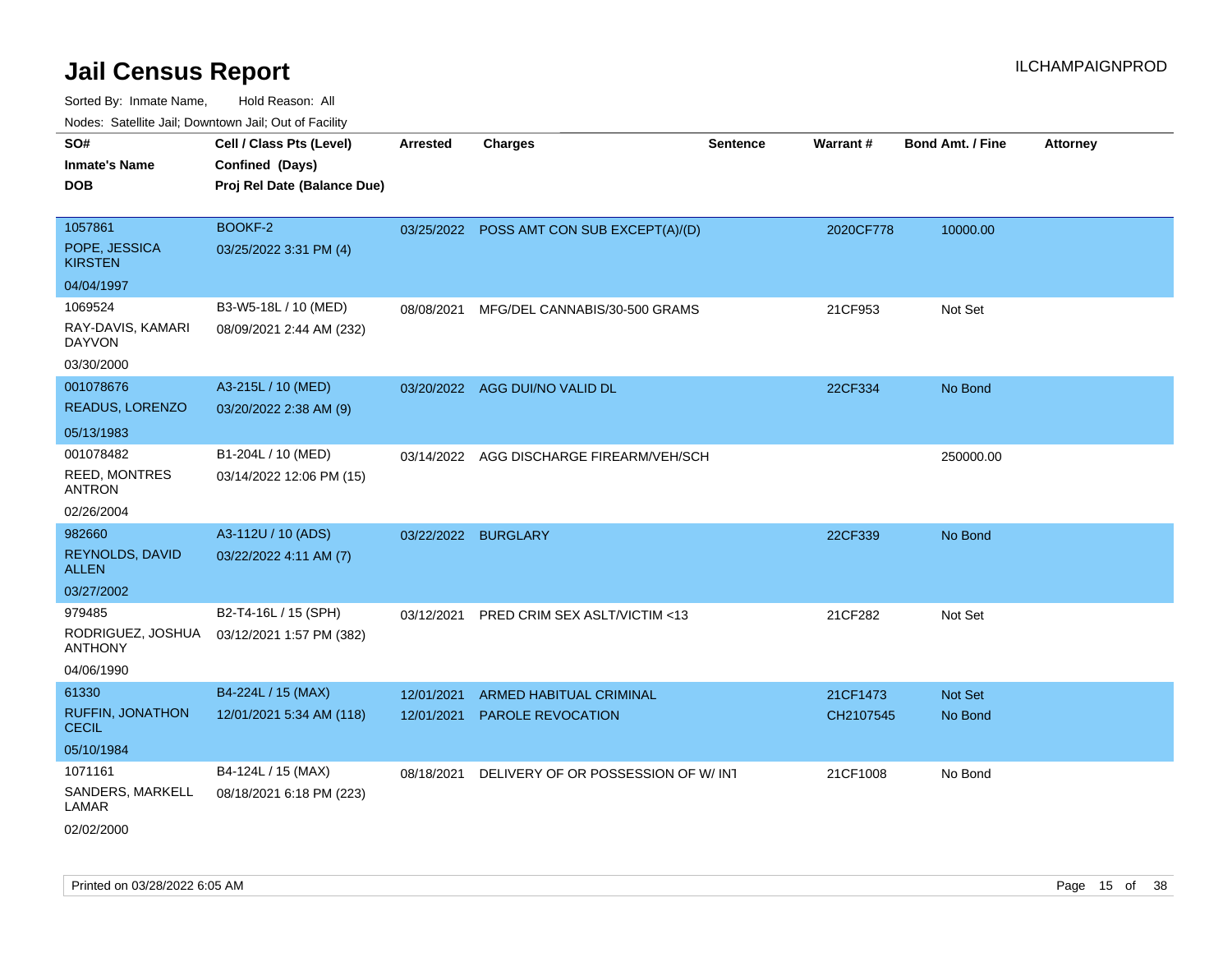| rouco. Calcillo Jali, Downtown Jali, Out of Facility        |                             |                 |                                          |          |            |                         |                 |
|-------------------------------------------------------------|-----------------------------|-----------------|------------------------------------------|----------|------------|-------------------------|-----------------|
| SO#                                                         | Cell / Class Pts (Level)    | <b>Arrested</b> | <b>Charges</b>                           | Sentence | Warrant#   | <b>Bond Amt. / Fine</b> | <b>Attorney</b> |
| <b>Inmate's Name</b>                                        | Confined (Days)             |                 |                                          |          |            |                         |                 |
| DOB                                                         | Proj Rel Date (Balance Due) |                 |                                          |          |            |                         |                 |
|                                                             |                             |                 |                                          |          |            |                         |                 |
| 001078898                                                   | A4-205U / 15 (MAX)          |                 | 03/02/2022 AGG DISCHARGE FIREARM         |          | 22CF254    | Not Set                 |                 |
| SAROLAS, JONATHAN<br>E.                                     | 03/02/2022 9:20 AM (27)     |                 |                                          |          |            |                         |                 |
| 07/16/1988                                                  |                             |                 |                                          |          |            |                         |                 |
| 1000820                                                     | A4-103U / 15 (ADS)          | 01/24/2022      | FELON POSS/USE WEAPON/FIREARM            |          | 22CF105    | Not Set                 |                 |
| SCHNEIDER, SONGAN 01/24/2022 8:20 AM (64)<br><b>MICHAEL</b> |                             |                 | 01/24/2022 AGGRAVATED DOMESTIC BATTERY   |          | 21CF1433   | 25000.00                |                 |
| 08/18/1992                                                  |                             |                 |                                          |          |            |                         |                 |
| 001078441                                                   | <b>BOOKF-3 / 15 (ADS)</b>   | 10/01/2021      | <b>ARMED HABITUAL CRIMINAL</b>           |          | 21CF1182   | <b>Not Set</b>          |                 |
| SINGLETON, CORRIE<br><b>DERRELL</b>                         | 10/01/2021 12:36 PM (179)   | 12/20/2021      | SPEEDING 26-34 MPH OVER LIMIT            |          | 2021TR2701 | 1000.00                 |                 |
| 05/07/1983                                                  |                             |                 |                                          |          |            |                         |                 |
| 001078765                                                   | B4-223L / 10 (MED)          |                 | 01/13/2022 FELON POSS/USE WEAPON/FIREARM |          | 22CF66     | Not Set                 |                 |
| SMITH, COREY ADRIAN 01/13/2022 7:32 PM (75)                 |                             |                 |                                          |          |            |                         |                 |
|                                                             |                             |                 |                                          |          |            |                         |                 |
| 09/01/1987                                                  |                             |                 |                                          |          |            |                         |                 |
| 1010856                                                     | BOOKH-7                     |                 | 03/27/2022 FELON POSS/USE FIREARM PRIOR  |          | 2022CFAWOW | <b>Not Set</b>          |                 |
| <b>SMITH, ROMMELL</b><br><b>EASTON</b>                      | 03/27/2022 7:12 PM (2)      |                 |                                          |          |            |                         |                 |
| 12/17/1990                                                  |                             |                 |                                          |          |            |                         |                 |
| 62924                                                       | B4-226L / 10 (MED)          | 03/11/2022      | FELON POSS/USE WEAPON/FIREARM            |          | 22CF294    | Not Set                 |                 |
| <b>STARKS, JUSTIN</b><br><b>COURTNEY</b>                    | 03/11/2022 2:29 AM (18)     |                 | 03/11/2022 CRIM DMG TO PROP \$500-10K    |          | 19CF63     | 3000.00                 |                 |
| 08/12/1984                                                  |                             |                 |                                          |          |            |                         |                 |
| 001077770                                                   | A1-226L / 5 (MIN)           |                 | 01/06/2022 RESIDENTIAL BURGLARY          |          | 21CF319    | <b>Not Set</b>          |                 |
| STOFFLE, KELLY ANNE 01/06/2022 3:14 PM (82)                 |                             |                 |                                          |          |            |                         |                 |
|                                                             |                             |                 |                                          |          |            |                         |                 |
| 04/12/1989                                                  |                             |                 |                                          |          |            |                         |                 |
| 38305                                                       | B2-T2-06L / 10 (SPH)        | 03/18/2020      | <b>CRIMINAL SEXUAL ABUSE</b>             |          | 20CF-343   | 500000.00               |                 |
| STOVER, JOSH<br>ANDREW                                      | 03/18/2020 10:24 AM (741)   |                 |                                          |          |            |                         |                 |
| 08/18/1973                                                  |                             |                 |                                          |          |            |                         |                 |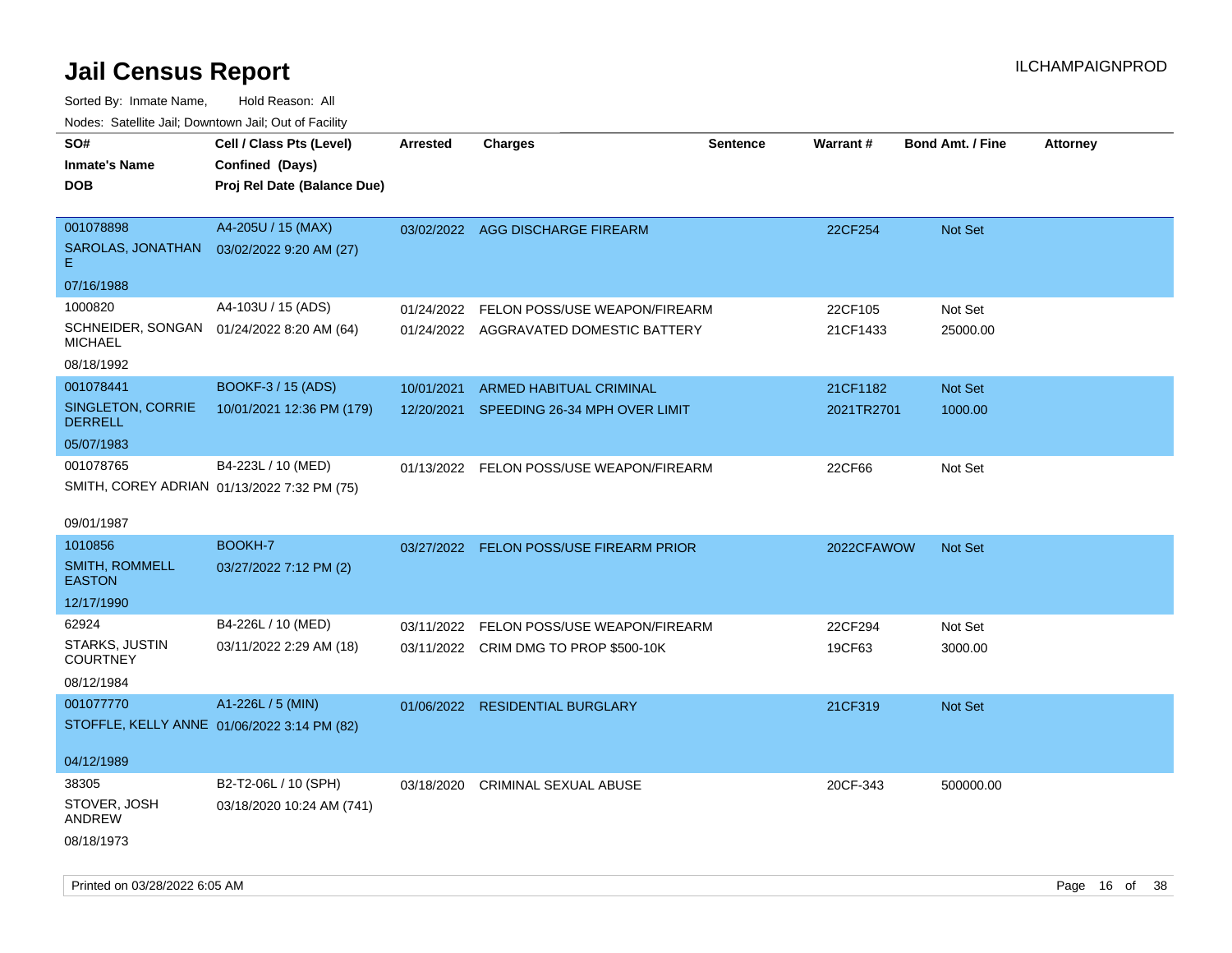Sorted By: Inmate Name, Hold Reason: All

Nodes: Satellite Jail; Downtown Jail; Out of Facility

| SO#                                           | Cell / Class Pts (Level)                   | <b>Arrested</b>   | <b>Charges</b>                         | <b>Sentence</b> | <b>Warrant#</b> | <b>Bond Amt. / Fine</b> | <b>Attorney</b> |
|-----------------------------------------------|--------------------------------------------|-------------------|----------------------------------------|-----------------|-----------------|-------------------------|-----------------|
| <b>Inmate's Name</b>                          | Confined (Days)                            |                   |                                        |                 |                 |                         |                 |
| DOB                                           | Proj Rel Date (Balance Due)                |                   |                                        |                 |                 |                         |                 |
|                                               |                                            |                   |                                        |                 |                 |                         |                 |
| 001078471                                     | B4-221U / 10 (MED)                         |                   | 10/11/2021 AGG UUW/VEHICLE/<21         | 18m (DOC)       | 21CF1210        | 100.00                  |                 |
| <b>THATCH, OMARION</b><br><b>DIAMONTE</b>     | 10/11/2021 1:26 AM (169)                   |                   |                                        |                 |                 |                         |                 |
| 09/05/2003                                    |                                            |                   |                                        |                 |                 |                         |                 |
| 32058                                         | B4-123U / 15 (MAX)                         | 06/14/2021        | <b>AGG DISCH FIREARM</b>               |                 | 21CF690         | Not Set                 |                 |
| THOMPSON, STEVEN<br><b>ONEAL</b>              | 06/14/2021 6:44 AM (288)                   |                   |                                        |                 |                 |                         |                 |
| 03/14/1969                                    |                                            |                   |                                        |                 |                 |                         |                 |
| 001078957                                     | A2-222L / 10 (ADS)                         |                   | 03/18/2022 AGGRAVATED DOMESTIC BATTERY |                 | 22CF331         | <b>Not Set</b>          |                 |
|                                               | TODD, AMANDA MARIE 03/18/2022 5:04 AM (11) |                   |                                        |                 |                 |                         |                 |
|                                               |                                            |                   |                                        |                 |                 |                         |                 |
| 02/18/1987                                    |                                            |                   |                                        |                 |                 |                         |                 |
| 001078792                                     | A4-104L / 15 (ADS)                         | 01/24/2022        | <b>FUGITIVE FROM JUSTICE</b>           |                 | 22CF99          | Not Set                 |                 |
| TRAMBLE, TOM<br><b>MARCUS</b>                 | 01/24/2022 10:24 AM (64)                   | 01/24/2022        | <b>FUGITIVE FROM JUSTICE</b>           |                 | 22CF100         | Not Set                 |                 |
| 02/28/1985                                    |                                            |                   | 01/24/2022 ARMED VIOLENCE/CATEGORY I   |                 | 22CF101         | Not Set                 |                 |
|                                               |                                            |                   |                                        |                 |                 |                         |                 |
| 1076325                                       | <b>BOOKH-3 / 15 (MAX)</b>                  | 03/25/2022        | AGG UUW/LOADED/NO FCCA/FOID            |                 | 2020CF742       | 25000.00                |                 |
| <b>TURNER, PRINTISS</b><br>VASHAWN-DEMAN,     | 03/25/2022 3:15 PM (4)                     | 03/25/2022 MURDER |                                        |                 | 2021CF1071      | 1500000.00              |                 |
| 11/10/2001                                    |                                            | 03/25/2022        | BATTERY/MAKES PHYSICAL CONTACT         |                 | 20CM468         | 1000.00                 |                 |
|                                               |                                            |                   | 03/25/2022 AGG UUW/LOADED/NO FCCA/FOID |                 | 201CF1520       | 50000.00                |                 |
|                                               |                                            | 03/28/2022        | <b>BURGLARY</b>                        |                 | 21WO7808        | 50000.00                |                 |
| 996098                                        | A3-213U                                    |                   | 03/25/2022 AGG UUW/PERSON/NO FOID      |                 | 21CF1007        | No Bond                 |                 |
| WASHINGTON.<br><b>DANTAEVIOUS</b>             | 03/25/2022 10:18 AM (4)                    |                   |                                        |                 |                 |                         |                 |
| 11/14/1991                                    | 4/23/2022 (0.00)                           |                   |                                        |                 |                 |                         |                 |
| 1070737                                       | A1-126L / 15 (MAX)                         | 10/14/2021        | AGG KIDNAPG/<13/INTEL DISABL           | (DHS)           | 2020CF418       | 250000.00               |                 |
| <b>WASHINGTON,</b><br><b>JASTINA VIRGINIA</b> | 10/14/2021 12:02 PM (166)                  |                   |                                        |                 |                 |                         |                 |
| 04/11/2000                                    |                                            |                   |                                        |                 |                 |                         |                 |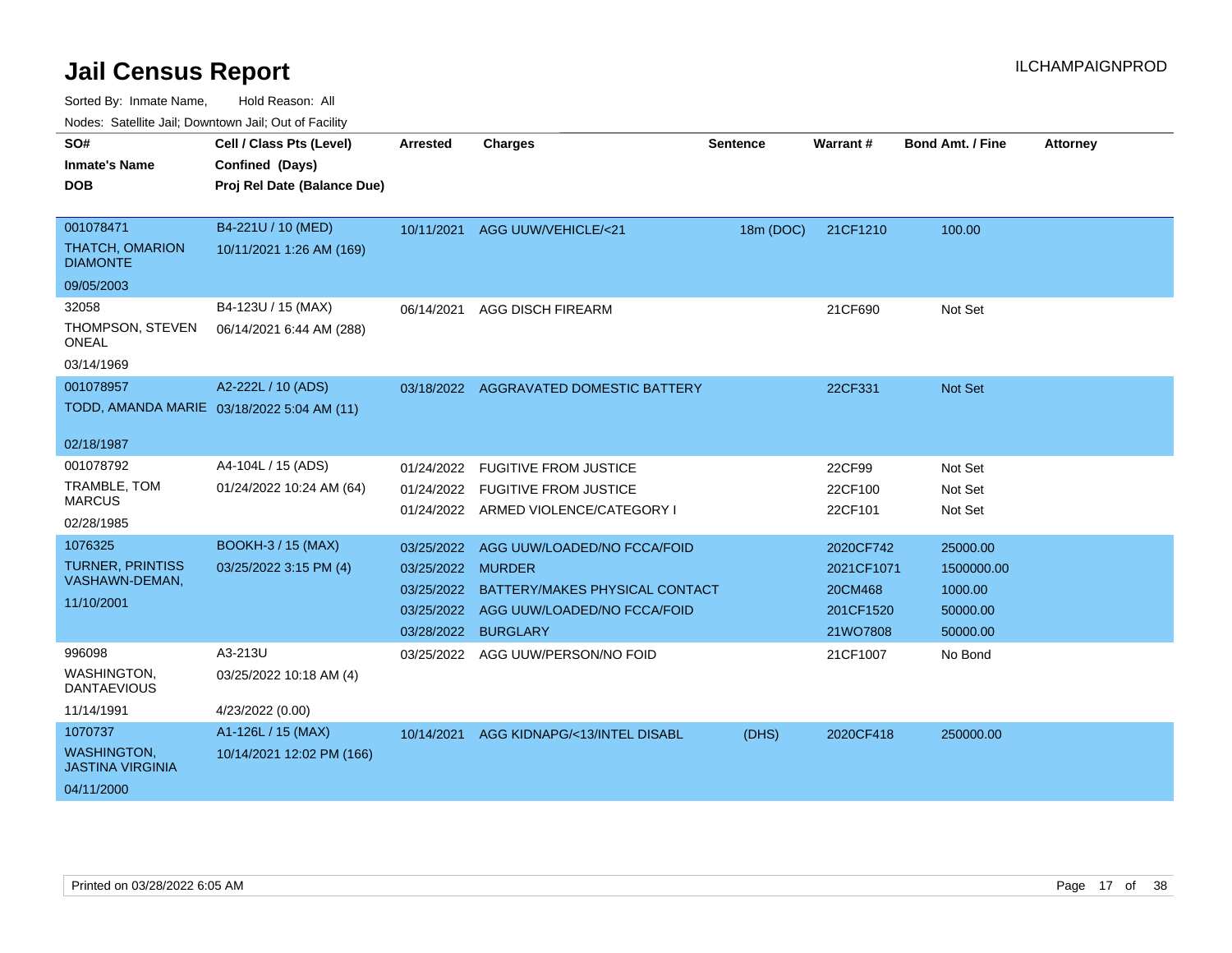| SO#                                      | Cell / Class Pts (Level)    | <b>Arrested</b> | <b>Charges</b>                            | <b>Sentence</b> | Warrant#    | <b>Bond Amt. / Fine</b> | <b>Attorney</b> |
|------------------------------------------|-----------------------------|-----------------|-------------------------------------------|-----------------|-------------|-------------------------|-----------------|
| <b>Inmate's Name</b>                     | Confined (Days)             |                 |                                           |                 |             |                         |                 |
| <b>DOB</b>                               | Proj Rel Date (Balance Due) |                 |                                           |                 |             |                         |                 |
|                                          |                             |                 |                                           |                 |             |                         |                 |
| 1035462                                  | A3-213L                     | 03/25/2022      | <b>ARMED HABITUAL CRIMINAL</b>            |                 | 22CF186     | 750000.00               |                 |
| <b>WASHINGTON, MARK</b>                  | 03/25/2022 8:47 AM (4)      | 03/25/2022      | RESIST/OBSTRUCTING A PEACE OFFICEF        |                 | 22CFAWOW    | Not Set                 |                 |
| <b>ANTHONY</b>                           |                             |                 | 03/25/2022 CRIM DAMAGE TO PROPERTY <\$500 |                 | 22CMAWOW    | <b>Not Set</b>          |                 |
| 01/06/1994                               |                             |                 |                                           |                 |             |                         |                 |
| 977140                                   | B1-203L / 10 (MED)          | 10/24/2021      | ARMED HABITUAL CRIMINAL                   |                 | 21CF1289    | Not Set                 |                 |
| WEBSTER, DERRIAL<br><b>DEVON</b>         | 10/24/2021 2:46 AM (156)    |                 |                                           |                 |             |                         |                 |
| 01/14/1990                               |                             |                 |                                           |                 |             |                         |                 |
| 001078328                                | B1-105L / 15 (MAX)          | 08/30/2021      | <b>FELON POSS/USE WEAPON/FIREARM</b>      |                 | 21CF1045    | Not Set                 |                 |
| <b>WHITE, JUSTIN</b><br><b>STEVEN</b>    | 08/30/2021 10:48 AM (211)   |                 |                                           |                 |             |                         |                 |
| 10/25/1995                               |                             |                 |                                           |                 |             |                         |                 |
| 001078983                                | BOOKH-2                     | 03/26/2022      | AGG ASLT/OP MOTOR VEH/STRUCK              |                 | 2022CFAWOW  | Not Set                 |                 |
| WILLIAMS, CORINTH<br><b>EUGEINA</b>      | 03/26/2022 10:40 PM (3)     |                 | 03/26/2022 DOMESTIC BATTERY               |                 | 2022CMAWOW  | No Bond                 |                 |
| 09/03/2002                               |                             |                 |                                           |                 |             |                         |                 |
| 1039896                                  | BOOKH-3                     |                 | 03/27/2022 CRIM DAMAGE TO PROPERTY <\$500 |                 | 2022CFAWOW  | <b>Not Set</b>          |                 |
| <b>WILLIAMS, DEION</b><br><b>DOUGLAS</b> | 03/27/2022 7:13 AM (2)      |                 |                                           |                 |             |                         |                 |
| 04/03/1995                               |                             |                 |                                           |                 |             |                         |                 |
| 638552                                   | B2-T2-08L / 5 (SPH)         | 10/07/2021      | CHILD PORNOGRAPHY/PHOTOGRAPH              |                 | 2021CF1207  | No Bond                 |                 |
| WILLIAMS, MICHAEL<br>JAMES               | 10/07/2021 12:20 PM (173)   |                 |                                           |                 |             |                         |                 |
| 03/29/1964                               |                             |                 |                                           |                 |             |                         |                 |
| 1066370                                  | B1-101L / 15 (MAX)          | 07/28/2021      | ARMED VIOLENCE/CATEGORY III               |                 | 2021 CF 882 | <b>Not Set</b>          |                 |
| <b>WILLIAMS, REONTE</b><br><b>REMIR</b>  | 07/28/2021 5:40 AM (244)    |                 |                                           |                 |             |                         |                 |
| 05/14/1999                               |                             |                 |                                           |                 |             |                         |                 |
| 001078935                                | B1-201U / 10 (MED)          | 03/12/2022      | KNOW POSS FIC/ALT LIC/PERMIT              |                 | 22CF308     | No Bond                 |                 |
| WILSON, DEVONJ                           | 03/12/2022 3:25 AM (17)     | 03/12/2022      | UNLWFL POSS FIREARM                       |                 | 2021CF131   | 30000.00                |                 |
| LANCE                                    |                             |                 | 03/12/2022 FELON POSSESS WEAPON/2ND+      |                 | 2020CF169   | 10000.00                |                 |
| 03/30/1986                               |                             |                 |                                           |                 |             |                         |                 |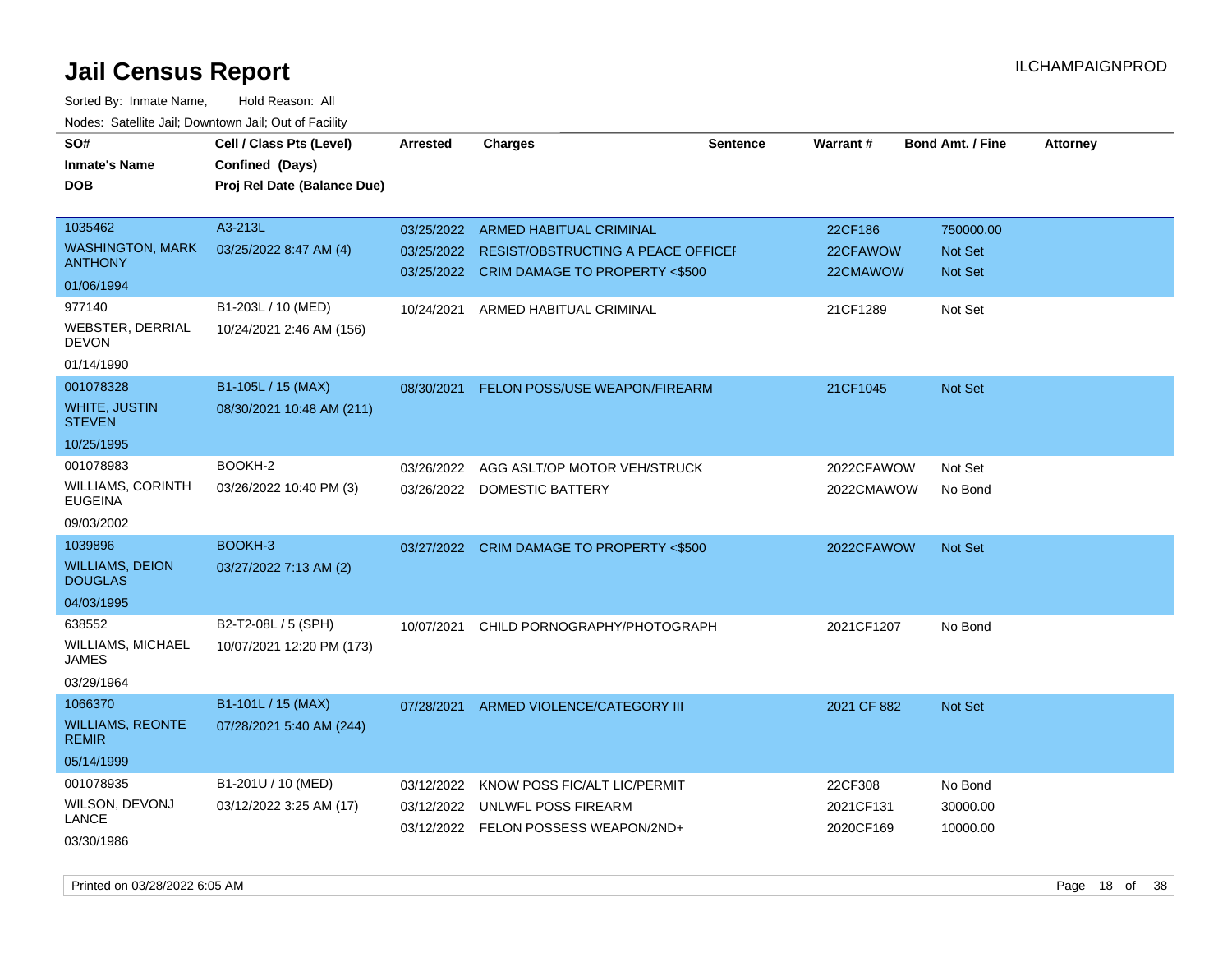| SO#<br><b>Inmate's Name</b><br><b>DOB</b>            | Cell / Class Pts (Level)<br>Confined (Days)<br>Proj Rel Date (Balance Due) | Arrested   | <b>Charges</b>               | <b>Sentence</b> | Warrant#   | <b>Bond Amt. / Fine</b> | <b>Attorney</b> |
|------------------------------------------------------|----------------------------------------------------------------------------|------------|------------------------------|-----------------|------------|-------------------------|-----------------|
| 1051953<br><b>WINSTON, ALYSSIA</b><br><b>LETEECE</b> | A1-124U / 10 (ADS)<br>02/02/2022 4:29 AM (55)                              | 02/02/2022 | DOMESTIC BATTERY/OTHER PRIOR |                 | 22CF144    | Not Set                 |                 |
| 03/17/1996                                           |                                                                            |            |                              |                 |            |                         |                 |
| 001078246                                            | BOOKH-1                                                                    | 03/27/2022 | <b>RESIDENTIAL BURGLARY</b>  |                 | 2022CFAWOW | No Bond                 |                 |
| ZAWISZA, JOSEPHINE<br><b>DORTHORY</b>                | 03/27/2022 5:25 PM (2)                                                     | 03/27/2022 | AGG ASLT/USE DDLY WEAPON     |                 | 2021CM359  | 10000.00                |                 |
| 10/10/1991                                           |                                                                            |            |                              |                 |            |                         |                 |
| <b>Total Satellite Jail: 141</b>                     |                                                                            | Males: 118 | Unknown: 0<br>Females: 23    |                 |            |                         |                 |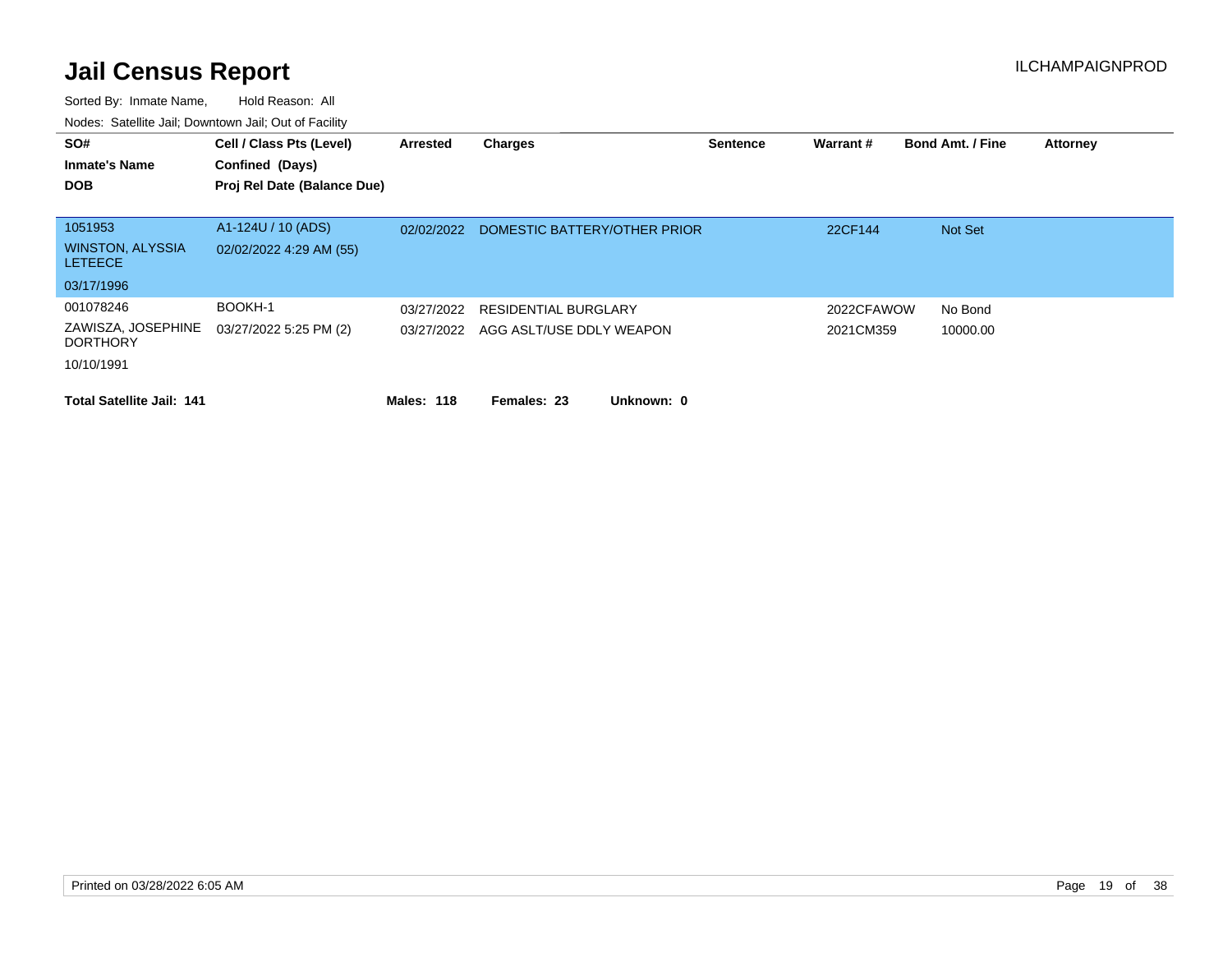| <b>Downtown Jail</b>                      |                             |                 |                                         |                 |                 |                         |                 |
|-------------------------------------------|-----------------------------|-----------------|-----------------------------------------|-----------------|-----------------|-------------------------|-----------------|
| SO#                                       | Cell / Class Pts (Level)    | <b>Arrested</b> | <b>Charges</b>                          | <b>Sentence</b> | <b>Warrant#</b> | <b>Bond Amt. / Fine</b> | <b>Attorney</b> |
| <b>Inmate's Name</b>                      | Confined (Days)             |                 |                                         |                 |                 |                         |                 |
| <b>DOB</b>                                | Proj Rel Date (Balance Due) |                 |                                         |                 |                 |                         |                 |
|                                           |                             |                 |                                         |                 |                 |                         |                 |
| 952871                                    | G3U / 5 (MIN)               |                 | 03/13/2022 METH DELIVERY/5<15 GRAMS     |                 | 22CF300         | No Bond                 |                 |
| AUTEBERRY, JOSHUA<br><b>DAVID</b>         | 03/13/2022 7:24 PM (16)     |                 |                                         |                 |                 |                         |                 |
| 12/28/1984                                |                             |                 |                                         |                 |                 |                         |                 |
| 001077899                                 | G7U / 5 (MIN)               | 03/20/2022      | <b>BURGLARY</b>                         |                 | 21CF593         | 20000.00                |                 |
| BARKSDALE, RAY                            | 03/20/2022 2:40 PM (9)      | 03/20/2022      | POSSESSION OF METH/5<15 GRAMS           |                 | 21CF655         | 20000.00                |                 |
| <b>SHAWN</b>                              |                             |                 | 03/20/2022 POSS STOLEN VEHICLE          |                 | 21CF505         | 20000.00                |                 |
| 10/31/1990                                |                             |                 |                                         |                 |                 |                         |                 |
| 47897                                     | J5L / 15 (ADS)              | 01/19/2022      | <b>VIOLATE ORDER PROTECTION</b>         |                 | 22CF85          | <b>Not Set</b>          |                 |
| <b>BRANAMAN,</b><br><b>CLIFFORD EARL</b>  | 01/19/2022 9:21 PM (69)     | 01/19/2022      | DRVG REVOKED/2+/PERS INJ/DEATH          |                 | 22CF84          | Not Set                 |                 |
|                                           |                             | 01/19/2022      | PAROLE REVOCATION                       |                 | VA2201139       | No Bond                 |                 |
| 03/09/1975                                |                             | 02/08/2022      | <b>DRIVE REVOKED/RECK HOMIC/3</b>       |                 | 21CF1280        | Not Set                 |                 |
|                                           |                             | 02/08/2022      | DRIVING ON REVOKED LICENSE              |                 | 21TR8305        | <b>Not Set</b>          |                 |
| 1027929                                   | F6L / 15 (MAX)              | 12/18/2021      | HOME INVASION/CAUSE INJURY              |                 | 21CF1560        | No Bond                 |                 |
| <b>BROUGHTON, MARK</b><br>ANTHONY, Junior | 12/18/2021 2:55 AM (101)    |                 |                                         |                 |                 |                         |                 |
| 02/15/1990                                |                             |                 |                                         |                 |                 |                         |                 |
| 1067476                                   | F7U / 10 (MED)              | 11/13/2021      | AGG DOMESTIC BATTERY/STRANGLE           |                 | 20CF575         | 5000.00                 |                 |
| <b>BROWN, JAMES</b><br><b>BRONELL</b>     | 11/13/2021 2:35 AM (136)    | 11/13/2021      | <b>RESIDENTIAL BURGLARY</b>             |                 | 21CF385         | 25000.00                |                 |
| 01/08/1996                                |                             |                 |                                         |                 |                 |                         |                 |
| 995432                                    | H5L / 10 (ADS)              | 12/20/2021      | FAIL TO RPT WKLY/NO FIXED ADDR          |                 | 21CF1559        | Not Set                 |                 |
| BROWN, JAVON<br><b>SHANTEZ</b>            | 12/20/2021 2:06 AM (99)     |                 |                                         |                 |                 |                         |                 |
| 10/14/1991                                |                             |                 |                                         |                 |                 |                         |                 |
| 001078900                                 | J7L / 15 (ADS)              |                 | 03/02/2022 MURDER/INTENT TO KILL/INJURE |                 | 22CF252         | Not Set                 |                 |
| <b>BYRD, ANDREW</b><br><b>DARNELL</b>     | 03/02/2022 11:59 PM (27)    |                 |                                         |                 |                 |                         |                 |
| 12/30/2003                                |                             |                 |                                         |                 |                 |                         |                 |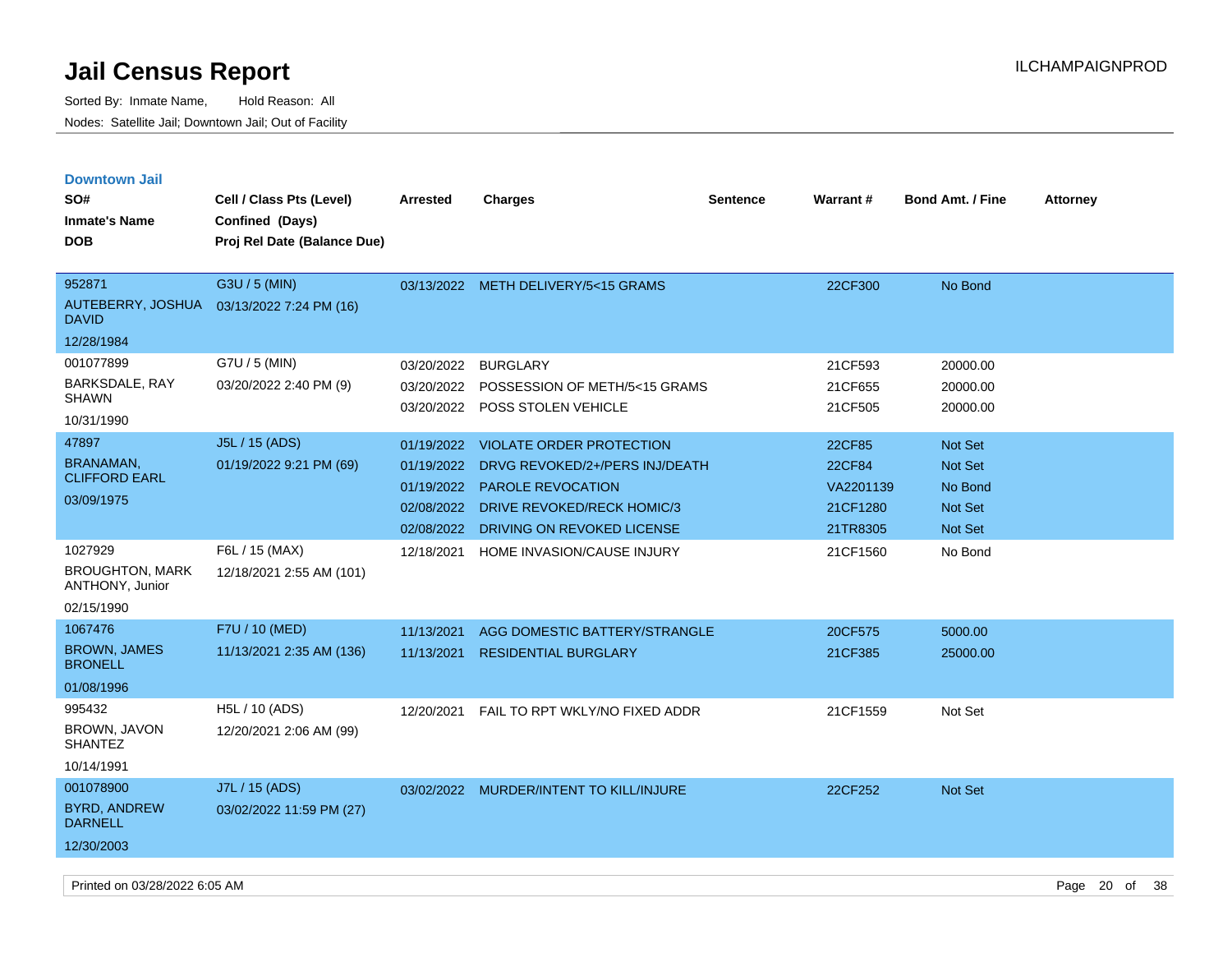Sorted By: Inmate Name, Hold Reason: All

| Nodes: Satellite Jail; Downtown Jail; Out of Facility |                                             |            |                                           |          |            |                         |                 |  |  |
|-------------------------------------------------------|---------------------------------------------|------------|-------------------------------------------|----------|------------|-------------------------|-----------------|--|--|
| SO#                                                   | Cell / Class Pts (Level)                    | Arrested   | <b>Charges</b>                            | Sentence | Warrant#   | <b>Bond Amt. / Fine</b> | <b>Attorney</b> |  |  |
| <b>Inmate's Name</b>                                  | Confined (Days)                             |            |                                           |          |            |                         |                 |  |  |
| <b>DOB</b>                                            | Proj Rel Date (Balance Due)                 |            |                                           |          |            |                         |                 |  |  |
|                                                       |                                             |            |                                           |          |            |                         |                 |  |  |
| 001077954                                             | C4L / 10 (MED)                              |            | 12/21/2021 RESIDENTIAL BURGLARY           |          | 21CF1570   | Not Set                 |                 |  |  |
|                                                       | CALKINS, STEVEN RAY 12/21/2021 6:35 AM (98) |            |                                           |          |            |                         |                 |  |  |
| 01/01/1992                                            |                                             |            |                                           |          |            |                         |                 |  |  |
| 001078092                                             | H2U / 10 (ADS)                              | 12/27/2021 | AGG BATTERY/PUBLIC PLACE                  |          | 2021CF1042 | 5000.00                 |                 |  |  |
| <b>WILLIAM</b>                                        | CHOUNARD, STANLEY 12/27/2021 10:47 PM (92)  |            |                                           |          |            |                         |                 |  |  |
| 06/25/1986                                            |                                             |            |                                           |          |            |                         |                 |  |  |
| 56241                                                 | E1L / 5 (MIN)                               |            | 01/13/2022 VIOLATE ORDER/PRIOR DOM BTRY   |          | 22CF59     | <b>Not Set</b>          |                 |  |  |
| <b>CLARK, DAMON</b>                                   | 01/13/2022 4:36 AM (75)                     |            |                                           |          |            |                         |                 |  |  |
| <b>GILLMORE</b>                                       |                                             |            |                                           |          |            |                         |                 |  |  |
| 12/21/1976                                            |                                             |            |                                           |          |            |                         |                 |  |  |
| 001078838                                             | K <sub>2</sub> / 15 (ADS)                   |            | 02/12/2022 PRED CRIM SEX ASLT/BODILY HARM |          | 21CF30     | 150000.00               |                 |  |  |
| CLAYTON, KAREEM<br><b>JAMAL</b>                       | 02/12/2022 8:55 AM (45)                     |            |                                           |          |            |                         |                 |  |  |
| 02/03/1974                                            |                                             |            |                                           |          |            |                         |                 |  |  |
| 1075361                                               | C6L / 5 (ADS)                               |            | 04/16/2021 BURGLARY                       |          | 21CF414    | Not Set                 |                 |  |  |
| <b>COWART, TORREY</b><br><b>BENJAMEN, Junior</b>      | 04/16/2021 9:17 PM (347)                    |            |                                           |          |            |                         |                 |  |  |
| 11/22/1987                                            |                                             |            |                                           |          |            |                         |                 |  |  |
| 1067370                                               | E6L / 15 (ADS)                              | 11/05/2021 | FIREARM/FOID INVALID/NOT ELIG             |          | 21CF1370   | Not Set                 |                 |  |  |
| DAVIS, AUSTIN                                         | 11/06/2021 12:23 AM (143)                   |            |                                           |          |            |                         |                 |  |  |
| <b>CHRISTOPHER</b>                                    |                                             |            |                                           |          |            |                         |                 |  |  |
| 08/11/1997                                            |                                             |            |                                           |          |            |                         |                 |  |  |
| 001077214                                             | F8L / 15 (MAX)                              | 12/20/2021 | <b>MURDER</b>                             |          | 21CF1572   | <b>Not Set</b>          |                 |  |  |
| DAVIS-MURDOCK,<br><b>ERION VASSHAD</b>                | 12/21/2021 10:13 AM (98)                    | 12/22/2021 | PAROLE REVOCATION                         |          | CH2107977  | Not Set                 |                 |  |  |
| 06/22/1998                                            |                                             |            |                                           |          |            |                         |                 |  |  |
| 001078223                                             | G6L / 5 (MIN)                               | 11/09/2021 | AGG DUI/NO VALID DL                       |          | 21CF1382   | Not Set                 |                 |  |  |
| DIEGO-MATEO,<br><b>JOAQUIN</b>                        | 11/09/2021 10:52 PM (140)                   |            |                                           |          |            |                         |                 |  |  |
| 01/23/2002                                            |                                             |            |                                           |          |            |                         |                 |  |  |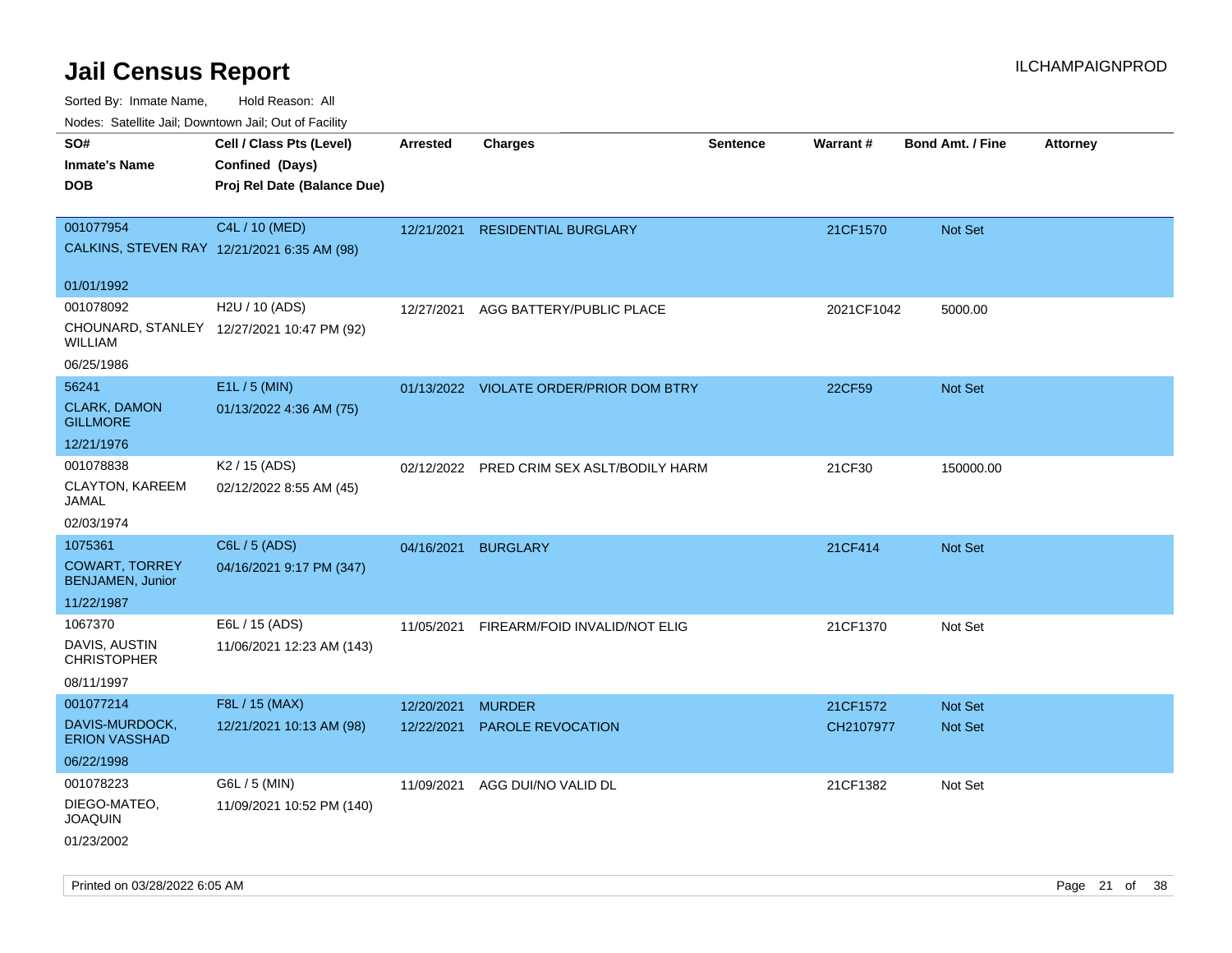|                                        | vouco. Catolino cali, Downtown cali, Out of Facility |                 |                                           |                 |            |                         |                 |
|----------------------------------------|------------------------------------------------------|-----------------|-------------------------------------------|-----------------|------------|-------------------------|-----------------|
| SO#                                    | Cell / Class Pts (Level)                             | <b>Arrested</b> | <b>Charges</b>                            | <b>Sentence</b> | Warrant#   | <b>Bond Amt. / Fine</b> | <b>Attorney</b> |
| Inmate's Name                          | Confined (Days)                                      |                 |                                           |                 |            |                         |                 |
| DOB                                    | Proj Rel Date (Balance Due)                          |                 |                                           |                 |            |                         |                 |
|                                        |                                                      |                 |                                           |                 |            |                         |                 |
| 571307                                 | J3L / 15 (ADS)                                       | 09/14/2020      | <b>CRIM SEXUAL ABUSE/CONSENT</b>          |                 | 2020CF1026 | Not Set                 |                 |
| DOMINGO-<br>CASTANEDA,                 | 09/14/2020 11:19 PM (561)                            | 09/14/2020      | <b>PRED CRIM SEX ASLT/VICTIM &lt;13</b>   |                 | 2020CF1025 | <b>Not Set</b>          |                 |
| 09/29/1989                             |                                                      |                 |                                           |                 |            |                         |                 |
| 527379                                 | D6 / 15 (ADS)                                        | 10/25/2021      | ARMED HABITUAL CRIMINAL                   |                 | 21CF1297   | Not Set                 |                 |
| DRAKE, MARCELL<br>DEON                 | 10/25/2021 5:05 PM (155)                             | 10/27/2021      | AGG DOMESTIC BATTERY/STRANGLE             |                 | 21CF1245   | Not Set                 |                 |
| 04/20/1987                             |                                                      |                 |                                           |                 |            |                         |                 |
| 959292                                 | K1 / 15 (ADS)                                        | 04/01/2021      | ATTEMPT (FIRST DEGREE MURDER)             |                 | 2020CF565  | 2000000.00              |                 |
| DUNCAN, COREYON<br><b>ANTHONY</b>      | 04/01/2021 8:46 PM (362)                             | 12/17/2021      | <b>MURDER</b>                             |                 | 21CF1542   | Not Set                 |                 |
| 01/17/1989                             |                                                      |                 |                                           |                 |            |                         |                 |
| 1053207                                | K3 / 15 (SPH)                                        | 06/06/2019      | MURDER/INTENT TO KILL/INJURE              |                 | 2019-CF849 | 2000000.00              |                 |
| FAUST, JAQUAVEON<br>LAVELL             | 06/06/2019 2:24 PM (1,027)                           |                 |                                           |                 |            |                         |                 |
| 07/25/1996                             |                                                      |                 |                                           |                 |            |                         |                 |
| 524764                                 | G3L / 5 (MIN)                                        | 09/18/2021      | METH DELIVERY/15<100 GRAMS                |                 | 21CF627    | 50000.00                |                 |
| <b>FISCUS, ROBERT</b><br><b>LOWELL</b> | 09/18/2021 10:50 AM (192)                            |                 |                                           |                 |            |                         |                 |
| 02/17/1986                             |                                                      |                 |                                           |                 |            |                         |                 |
| 1063104                                | G1U / 5 (MIN)                                        | 01/10/2022      | VIOLATE ORDER PROTECTION                  |                 | 21CF1258   | 25000.00                |                 |
| <b>FUSON, KEITH</b><br><b>EDWARD</b>   | 01/10/2022 9:14 PM (78)                              |                 | 01/10/2022 VIOLATE ORDER PROTECTION       |                 | 21CF1259   | 25000.00                |                 |
| 05/07/1987                             |                                                      |                 |                                           |                 |            |                         |                 |
| 32913                                  | $11/15$ (ADS)                                        | 12/03/2021      | <b>PRED CRIM SEX ASLT/VICTIM &lt;13</b>   |                 | 21CF1481   | <b>Not Set</b>          |                 |
| GROB, WARREN A,<br>Junior              | 12/03/2021 4:24 PM (116)                             |                 |                                           |                 |            |                         |                 |
| 12/07/1950                             |                                                      |                 |                                           |                 |            |                         |                 |
| 001078871                              | G9U / 5 (ADS)                                        | 02/22/2022      | <b>RESIDENTIAL BURGLARY</b>               |                 | 2020JD14   | No Bond                 |                 |
| HARRIS, MARTELL                        | 02/22/2022 3:44 PM (35)                              | 02/22/2022      | <b>INDIRECT CRIMINAL CONTEMPT</b>         |                 | 2020CC9    | 20000.00                |                 |
| <b>TE'SHAWN</b>                        |                                                      |                 | 02/22/2022 ESCAPE/VIOLATE ELEC MONITORING |                 | 22CF316    | 150000.00               |                 |
| 07/02/2003                             |                                                      |                 |                                           |                 |            |                         |                 |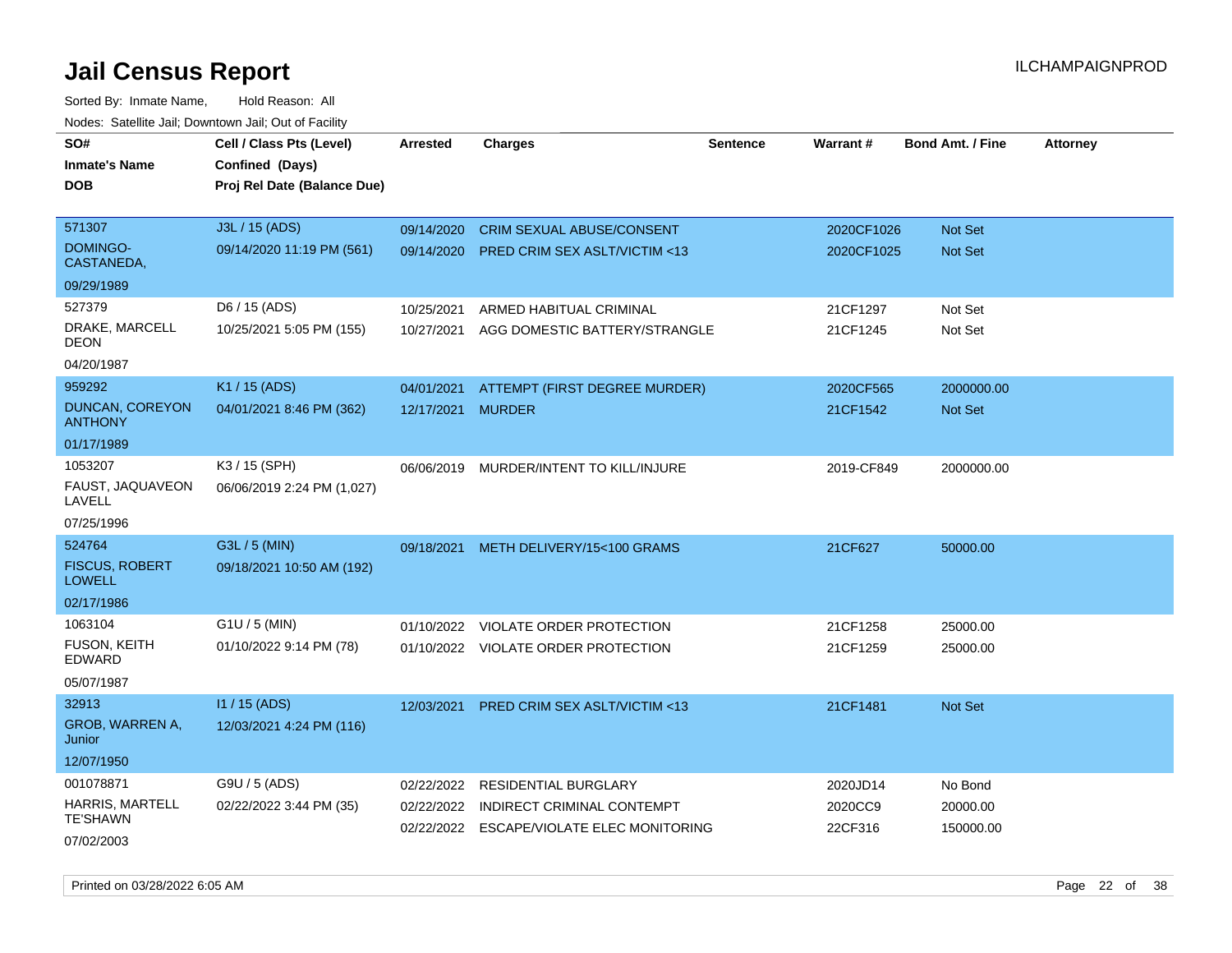Sorted By: Inmate Name, Hold Reason: All Nodes: Satellite Jail; Downtown Jail; Out of Facility

| SO#<br><b>Inmate's Name</b><br><b>DOB</b>                              | Cell / Class Pts (Level)<br>Confined (Days)<br>Proj Rel Date (Balance Due) | Arrested                               | <b>Charges</b>                                                      | <b>Sentence</b> | Warrant #                     | <b>Bond Amt. / Fine</b>       | <b>Attorney</b> |
|------------------------------------------------------------------------|----------------------------------------------------------------------------|----------------------------------------|---------------------------------------------------------------------|-----------------|-------------------------------|-------------------------------|-----------------|
| 001078868<br>HARRIS-MINER,<br><b>NICHOLAS</b><br>07/08/1998            | $12/5$ (ADS)<br>02/24/2022 3:56 PM (33)                                    |                                        | 02/24/2022 STALKING/CAUSE FEAR FOR SAFETY                           |                 | 22CF227                       | 150000.00                     |                 |
| 1073611<br><b>HAYES, CAMERON</b><br><b>TAYLOR MALEEK</b><br>08/10/1998 | G4L / 5 (MIN)<br>02/09/2021 3:10 PM (413)                                  | 02/09/2021<br>02/09/2021               | DELIVERY OF OR POSSESSION OF W/INT<br>MFG 15>100 GR ECSTASY/ANALOG  |                 | 21CF160<br>21CF121            | Not Set<br>500000.00          |                 |
| 518711<br><b>INGERSON, LUCUS</b><br><b>JAMES</b><br>09/16/1979         | G5L / 5 (MIN)<br>01/30/2022 4:57 PM (58)                                   | 01/30/2022 THEFT                       |                                                                     |                 | 22CF133                       | Not Set                       |                 |
| 001078766<br>JOHNSON, IYONZI<br>07/16/1994                             | $13/5$ (ADS)<br>02/08/2022 11:56 AM (49)                                   | 02/08/2022<br>02/08/2022               | <b>AGGRAVATED BATTERY</b><br><b>BURGLARY</b>                        |                 | 22CF160<br>22CF63             | Not Set<br>3000.00            |                 |
| 001078818<br>KINSEL. EVERAL<br><b>MICHAEL WILLIAM</b><br>10/16/1985    | D3 / 10 (MED)<br>02/04/2022 7:37 PM (53)                                   | 02/04/2022                             | DOMESTIC BATTERY/OTHER PRIOR                                        |                 | 22CF148                       | Not Set                       |                 |
| 527447<br>KIRKWOOD, TYLER<br><b>JAMES</b><br>10/04/1985                | J1L / 10 (ADS)<br>02/22/2022 10:47 AM (35)                                 | 02/22/2022<br>02/22/2022<br>02/23/2022 | <b>BURGLARY</b><br>AGG BATTERY/GREAT BODILY HARM<br><b>BURGLARY</b> |                 | 22CF224<br>22CF223<br>22CF152 | Not Set<br>Not Set<br>Not Set |                 |
| 29681<br>LENOIR, JOHN<br><b>CHRISTOPHER</b><br>04/20/1966              | J2L / 15 (ADS)<br>07/14/2020 12:51 PM (623)                                | 07/14/2020                             | PREDATORY CRIMINAL SEX ASSLT/CHILE                                  |                 | 20CF-781                      | 250000.00                     |                 |
| 001078797<br>LEVIN, DANIEL DAVID                                       | 14 / 10 (ADS)<br>01/26/2022 3:00 PM (62)                                   | 01/26/2022                             | VIO STALKING NO CONTACT ORDER                                       |                 | 22CM31                        | Not Set                       |                 |

08/08/1984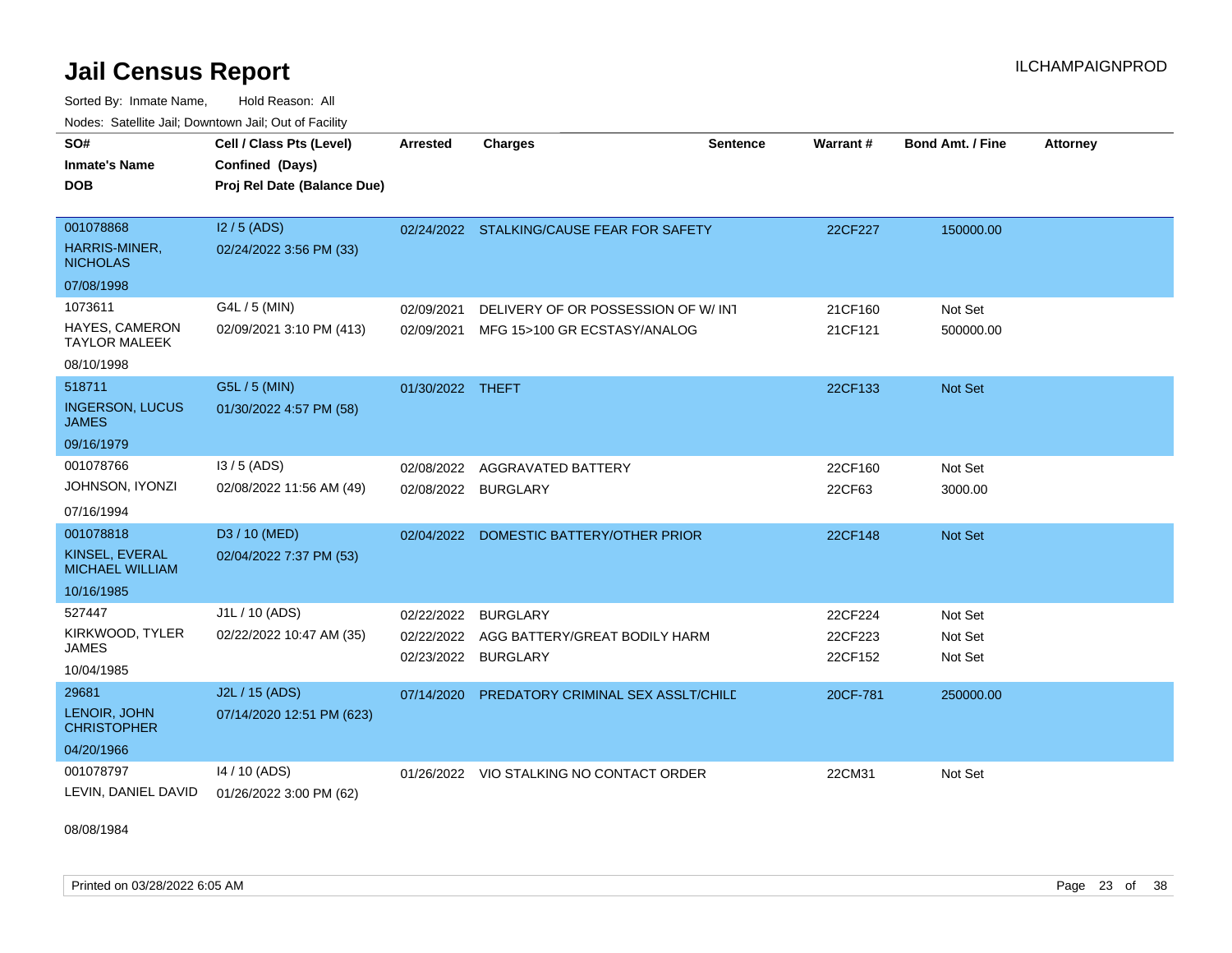Sorted By: Inmate Name, Hold Reason: All Nodes: Satellite Jail; Downtown Jail; Out of Facility

| <u>Houce.</u> Oatchite Jan, Downtown Jan, Out of Facility |                                            |                      |                                    |                 |                    |                         |                 |
|-----------------------------------------------------------|--------------------------------------------|----------------------|------------------------------------|-----------------|--------------------|-------------------------|-----------------|
| SO#                                                       | Cell / Class Pts (Level)                   | <b>Arrested</b>      | <b>Charges</b>                     | <b>Sentence</b> | Warrant#           | <b>Bond Amt. / Fine</b> | <b>Attorney</b> |
| <b>Inmate's Name</b>                                      | Confined (Days)                            |                      |                                    |                 |                    |                         |                 |
| <b>DOB</b>                                                | Proj Rel Date (Balance Due)                |                      |                                    |                 |                    |                         |                 |
|                                                           |                                            |                      |                                    |                 |                    |                         |                 |
| 45113                                                     | E2L / 15 (MAX)                             | 11/20/2021           | <b>ARMED HABITUAL CRIMINAL</b>     |                 | 21CF1424           | No Bond                 |                 |
| <b>MARTIN, JEREMIAH</b><br><b>FRANCIS</b>                 | 11/20/2021 1:18 AM (129)                   |                      |                                    |                 |                    |                         |                 |
| 01/18/1977                                                |                                            |                      |                                    |                 |                    |                         |                 |
| 1063030                                                   | H4L / 15 (ADS)                             | 12/20/2021           | <b>MURDER</b>                      |                 | 21CF1571           | Not Set                 |                 |
|                                                           | MASON, RYAN ONEIAL 12/21/2021 9:30 AM (98) | 12/22/2021           | <b>PAROLE REVOCATION</b>           |                 | CH2107979          | Not Set                 |                 |
|                                                           |                                            |                      |                                    |                 |                    |                         |                 |
| 02/22/1991                                                |                                            |                      |                                    |                 |                    |                         |                 |
| 1066623                                                   | G6U / 5 (MIN)                              | 11/17/2021           | MFG/DEL 15<100 GR COCA/ANALOG      |                 | 17CF1093           | 75000.00                |                 |
| MATA-OROZCO,<br><b>OLEGARIO</b>                           | 11/17/2021 5:08 PM (132)                   |                      |                                    |                 |                    |                         |                 |
| 03/06/1995                                                |                                            |                      |                                    |                 |                    |                         |                 |
| 1076591                                                   | G8U / 5 (MIN)                              | 02/22/2022           | DELIVERY OF OR POSSESSION OF W/INT |                 | 20CF961            | 500000.00               |                 |
| MATTHEWS,<br><b>CHRISTIAN ANTHONY</b>                     | 02/22/2022 7:42 PM (35)                    | 02/23/2022           | <b>MAIL FRAUD</b>                  |                 | 2:21CR173          | No Bond                 |                 |
| 03/15/1989                                                |                                            |                      |                                    |                 |                    |                         |                 |
| 40235                                                     | G9L / 5 (MIN)                              | 10/04/2021           | AGG DUI/4                          |                 | 2021CF1145         | 35000.00                |                 |
| MERRIWEATHER,<br><b>MARCUS TODD</b>                       | 10/04/2021 4:41 PM (176)                   |                      |                                    |                 |                    |                         |                 |
| 11/28/1967                                                |                                            |                      |                                    |                 |                    |                         |                 |
| 1040273                                                   | E5U / 15 (ADS)                             | 09/30/2021           | PRED CRIM SEX ASLT/VICTIM <13      |                 | 21CF329            | 500000.00               |                 |
| METCALFE, LANELL<br><b>JARON</b>                          | 09/30/2021 11:32 PM (180)                  |                      |                                    |                 |                    |                         |                 |
| 09/22/1988                                                |                                            |                      |                                    |                 |                    |                         |                 |
| 1075635                                                   | B <sub>2</sub> / 10 (ADS)                  | 05/11/2021           | MFG/DEL CANNABIS/30-500 GRAMS      |                 | 20CF1402           | 100000.00               |                 |
| MILES, DEVLON VON,<br>Junior                              | 05/11/2021 10:39 PM (322)                  | 05/11/2021           | AGG DISCHARGE FIREARM/OCC VEH      |                 | 21CF538<br>22CF219 | <b>Not Set</b>          |                 |
| 11/04/2000                                                |                                            | 02/23/2022 MURDER    |                                    |                 |                    | <b>Not Set</b>          |                 |
| 1042168                                                   | G2L / 5 (MIN)                              | 02/26/2022 AGG DUI/4 |                                    |                 | 22CF238            | Not Set                 |                 |
| MONTALVO, ANTONIO                                         | 02/26/2022 6:14 AM (31)                    |                      |                                    |                 |                    |                         |                 |

05/03/1976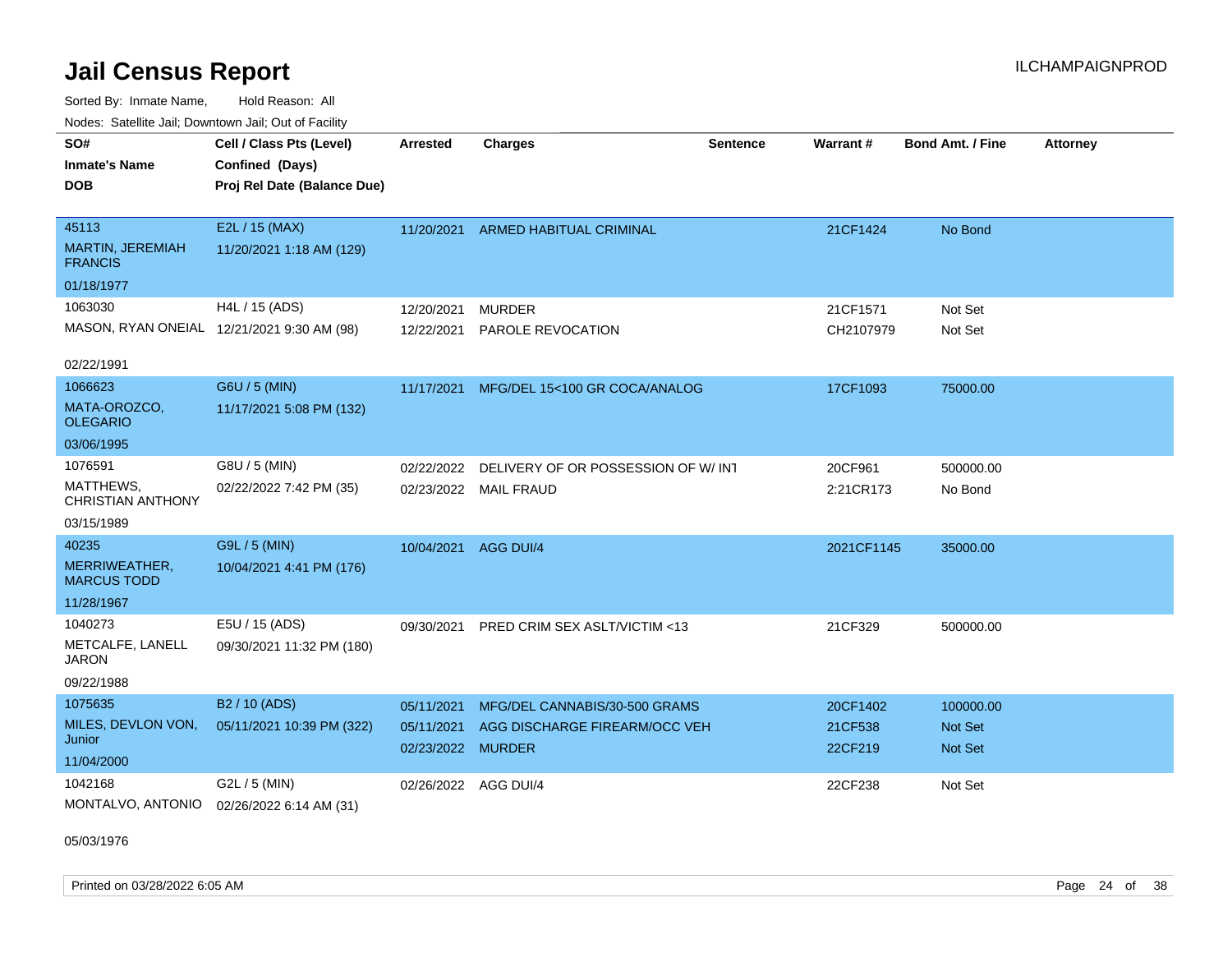| <u>Rodos.</u> Odiolino dali, Downtown dali, Odi of Fabilit |                             |            |                                          |                 |              |                         |                 |
|------------------------------------------------------------|-----------------------------|------------|------------------------------------------|-----------------|--------------|-------------------------|-----------------|
| SO#                                                        | Cell / Class Pts (Level)    | Arrested   | <b>Charges</b>                           | <b>Sentence</b> | Warrant#     | <b>Bond Amt. / Fine</b> | <b>Attorney</b> |
| <b>Inmate's Name</b>                                       | Confined (Days)             |            |                                          |                 |              |                         |                 |
| <b>DOB</b>                                                 | Proj Rel Date (Balance Due) |            |                                          |                 |              |                         |                 |
|                                                            |                             |            |                                          |                 |              |                         |                 |
| 1069209                                                    | <b>H1L / 10 (ADS)</b>       |            | 04/07/2021 AGG BATTERY/GREAT BODILY HARM |                 | 21CF376      | Not Set                 |                 |
| MOORE, DEVONTE<br><b>JAMAL</b>                             | 04/07/2021 6:25 PM (356)    |            |                                          |                 |              |                         |                 |
| 09/24/1995                                                 |                             |            |                                          |                 |              |                         |                 |
| 61251                                                      | E4L / 15 (ADS)              | 12/27/2021 | PRED CRIM SEX ASLT/VICTIM <13            |                 | 21CF651      | No Bond                 |                 |
| PETMECKY, JOHN<br><b>ROBERT</b>                            | 12/27/2021 1:52 PM (92)     |            |                                          |                 |              |                         |                 |
| 03/09/1983                                                 |                             |            |                                          |                 |              |                         |                 |
| 001078357                                                  | A2L / 15 (SPH)              | 09/17/2021 | ARMED ROBBERY/ARMED W/FIREARM            |                 | 21CF1128     | Not Set                 |                 |
| PETTIGREW, CAREY<br><b>CORNITRIAS DEOBLO</b>               | 09/17/2021 9:56 AM (193)    | 09/17/2021 | ARMED ROBBERY/ARMED W/FIREARM            |                 | 21CF1129     | Not Set                 |                 |
| 08/31/1986                                                 |                             | 09/17/2021 | ARMED ROBBERY/ARMED W/FIREARM            |                 | 21CF1230     | Not Set                 |                 |
| 1008308                                                    | F4L / 10 (ADS)              | 01/30/2022 | <b>ASSAULT</b>                           |                 | 19CM364      | 4000.00                 |                 |
| PETTIGREW, MARIO<br><b>TRAVINIO</b>                        | 01/30/2022 6:15 AM (58)     |            | 01/30/2022 AGG BTRY/GREAT BOD HARM/60+   |                 | 22CF131      | No Bond                 |                 |
| 08/11/1992                                                 |                             |            |                                          |                 |              |                         |                 |
| 1070610                                                    | J6L / 10 (ADS)              | 03/03/2022 | AGG BATTERY/PUBLIC PLACE                 |                 | 21CF930      | Not Set                 |                 |
| PHILLIS, AARON<br><b>MONTRELL</b>                          | 03/03/2022 2:49 PM (26)     |            | 03/03/2022 AGG BATTERY/GREAT BODILY HARM |                 | 21CF482      | 5000.00                 |                 |
| 03/26/1999                                                 |                             |            |                                          |                 |              |                         |                 |
| 1022441                                                    | D4 / 10 (ADS)               | 10/27/2021 | AGG BATTERY/PEACE OFFICER                |                 | 2021 CF 12   | No Bond                 |                 |
| PICKENS, DONTRELL<br><b>DEMAR</b>                          | 10/27/2021 1:39 PM (153)    | 10/27/2021 | AGG BATTERY/PEACE OFFICER                |                 | 2020 CF 1488 | No Bond                 |                 |
| 12/10/1993                                                 |                             |            |                                          |                 |              |                         |                 |
| 001078005                                                  | C8L / 10 (MED)              | 03/08/2022 | HOME INVASION/CAUSE INJURY               |                 | 22CF280      | Not Set                 |                 |
| PINEX, MARCHELLO D                                         | 03/08/2022 2:54 AM (21)     |            | 03/08/2022 AGGRAVATED BATTERY/STRANGLE   |                 | 19CR605101   | No Bond                 |                 |
|                                                            |                             |            |                                          |                 |              |                         |                 |
| 12/25/1991                                                 |                             |            |                                          |                 |              |                         |                 |
| 001078942                                                  | G2U / 5 (MIN)               |            | 03/13/2022 MFG/DEL CANNABIS/500<2000 GR  |                 | 22CF307      | Not Set                 |                 |
| QATTOUM, ADHAM M                                           | 03/13/2022 11:31 PM (16)    |            |                                          |                 |              |                         |                 |
| 07/22/1994                                                 |                             |            |                                          |                 |              |                         |                 |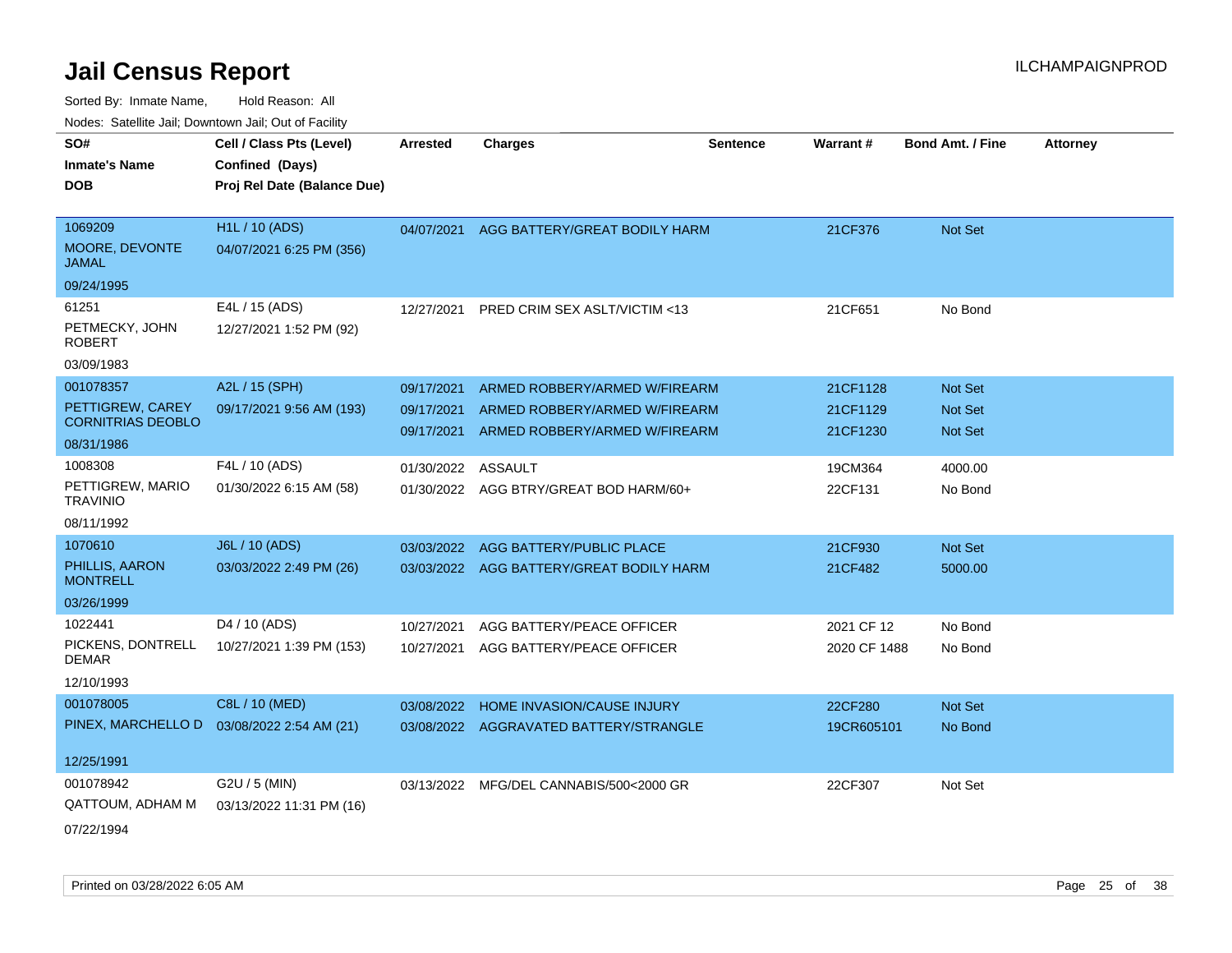Sorted By: Inmate Name, Hold Reason: All Nodes: Satellite Jail; Downtown Jail; Out of Facility

| vouco. Odichite Jail, Downtown Jail, Out of Facility |                                                                            |            |                               |                 |            |                         |                 |
|------------------------------------------------------|----------------------------------------------------------------------------|------------|-------------------------------|-----------------|------------|-------------------------|-----------------|
| SO#<br><b>Inmate's Name</b><br><b>DOB</b>            | Cell / Class Pts (Level)<br>Confined (Days)<br>Proj Rel Date (Balance Due) | Arrested   | <b>Charges</b>                | <b>Sentence</b> | Warrant#   | <b>Bond Amt. / Fine</b> | <b>Attorney</b> |
|                                                      |                                                                            |            |                               |                 |            |                         |                 |
| 001077783                                            | H6L / 10 (ADS)                                                             |            | 01/05/2022 AGGRAVATED BATTERY |                 | 21CF325    | Not Set                 |                 |
| RIVERA, DARYL<br><b>ANTONIO</b>                      | 01/05/2022 4:20 PM (83)                                                    |            |                               |                 |            |                         |                 |
| 11/14/1981                                           |                                                                            |            |                               |                 |            |                         |                 |
| 1072114                                              | A1U / 15 (SPH)                                                             | 01/17/2021 | ATTEMPT (FIRST DEGREE MURDER) |                 | 2021CF65   | Not Set                 |                 |
| <b>LEVON</b>                                         | ROBINSON, DONNELL 01/17/2021 2:40 PM (436)                                 | 01/17/2021 | ARMED ROBBERY/NO FIREARM      |                 | 2020CF824  | 75000.00                |                 |
| 10/23/2000                                           |                                                                            | 02/17/2021 | AGGRAVATED BATTERY            | 4y (DOC)        |            | 250000.00               |                 |
| 47195                                                | G8L / 5 (MIN)                                                              | 12/27/2021 | <b>RESIDENTIAL BURGLARY</b>   |                 | 2020CF1222 | 10000.00                |                 |
| SIMMONS, JAMES<br><b>ROBERT</b>                      | 12/27/2021 8:42 AM (92)                                                    | 12/28/2021 | <b>RESIDENTIAL BURGLARY</b>   |                 | 2021CF1596 | <b>Not Set</b>          |                 |
| 03/13/1975                                           |                                                                            |            |                               |                 |            |                         |                 |
| 1064798                                              | B3 / 15 (ADS)                                                              | 01/17/2022 | <b>MURDER</b>                 |                 | 2021CF695  | 1500000.00              |                 |
| <b>STENNIS, BRUCE</b><br><b>DEONTAY</b>              | 01/17/2022 1:29 PM (71)                                                    | 01/17/2022 | MFG/DEL 1<15 GR COCAINE/ANLG  |                 | 21CF520    | 50000.00                |                 |
| 08/12/1998                                           |                                                                            |            |                               |                 |            |                         |                 |
| 1036650                                              | C7L / 10 (ADS)                                                             | 02/16/2022 | ARMED VIOLENCE/CATEGORY I     |                 | 21CF845    | 250000.00               |                 |
| <b>TAYLOR, KORRION</b><br><b>VELEZ</b>               | 02/16/2022 4:33 PM (41)                                                    |            |                               |                 |            |                         |                 |
| 03/18/1997                                           |                                                                            |            |                               |                 |            |                         |                 |
| 1056971                                              | D <sub>2</sub> / 15 (ADS)                                                  | 08/07/2021 | FELON POSS/USE WEAPON/FIREARM |                 | 21CF948    | No Bond                 |                 |
| TRAVIS, DENZEL<br><b>DANTRELL</b>                    | 08/07/2021 7:36 AM (234)                                                   | 08/08/2021 | AGG BATTERY/PUBLIC PLACE      |                 | 2020CF647  | 25000.00                |                 |
| 03/21/1993                                           |                                                                            |            |                               |                 |            |                         |                 |
| 001078250                                            | C9L / 10 (ADS)                                                             | 08/07/2021 | FELON POSS WEAPON/BODY ARMOR  |                 | 21CF950    | Not Set                 |                 |
| <b>TRAVIS, JORDAN</b><br><b>TESHAUN</b>              | 08/07/2021 10:27 AM (234)                                                  |            |                               |                 |            |                         |                 |
| 03/03/1996                                           |                                                                            |            |                               |                 |            |                         |                 |
| 512160                                               | F1L / 15 (MAX)                                                             | 03/10/2022 | ARMED HABITUAL CRIMINAL       |                 | 22CF296    | Not Set                 |                 |
| TURNER, CHARLES<br>EDWARD                            | 03/10/2022 12:00 PM (19)                                                   |            | 03/11/2022 PAROLE REVOCATION  |                 | CH2201422  | No Bond                 |                 |

09/05/1986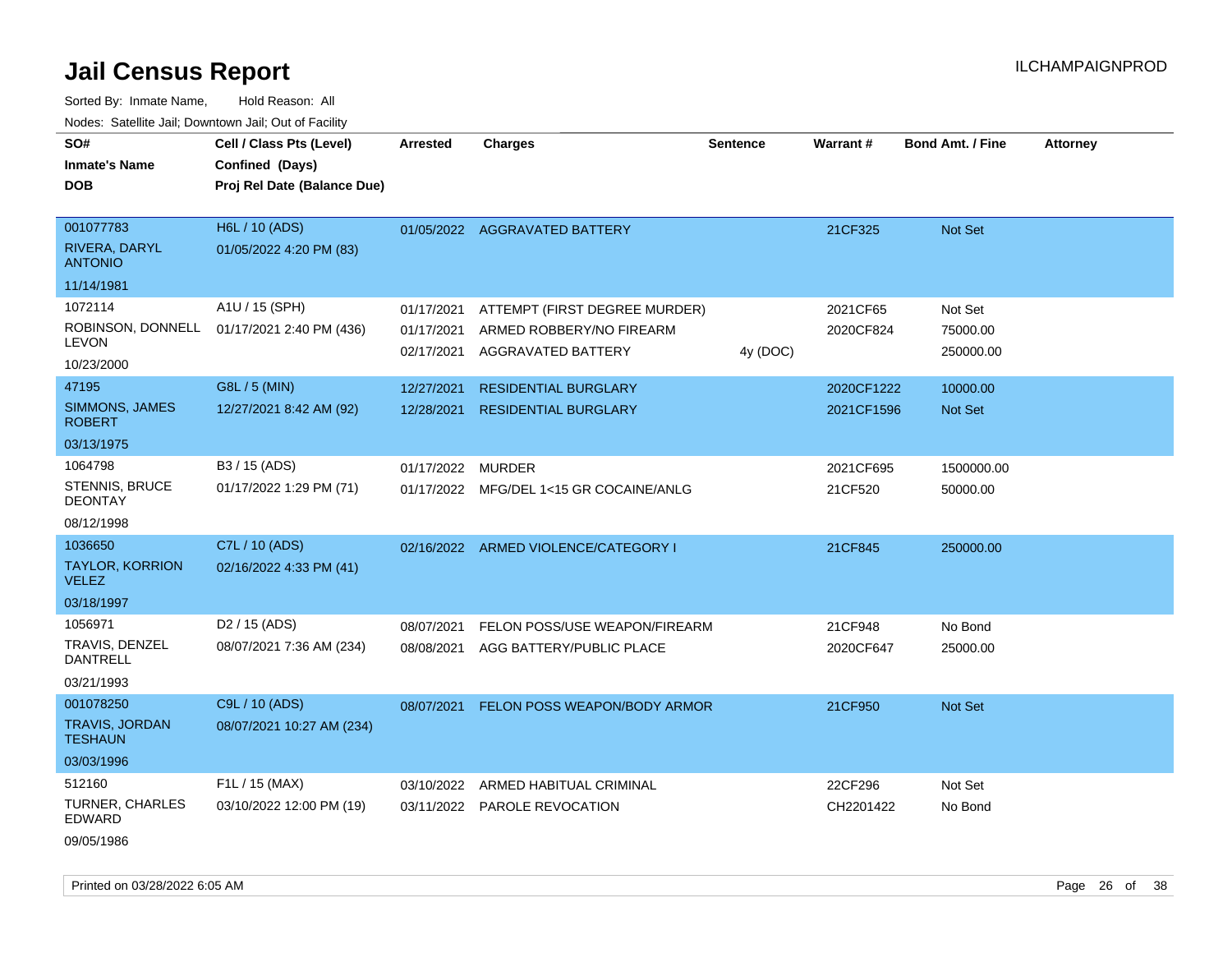| roaco. Calcinio can, Downlown can, Out or Fability |                             |            |                                          |                 |                 |                         |                 |
|----------------------------------------------------|-----------------------------|------------|------------------------------------------|-----------------|-----------------|-------------------------|-----------------|
| SO#                                                | Cell / Class Pts (Level)    | Arrested   | <b>Charges</b>                           | <b>Sentence</b> | <b>Warrant#</b> | <b>Bond Amt. / Fine</b> | <b>Attorney</b> |
| <b>Inmate's Name</b>                               | Confined (Days)             |            |                                          |                 |                 |                         |                 |
| <b>DOB</b>                                         | Proj Rel Date (Balance Due) |            |                                          |                 |                 |                         |                 |
|                                                    |                             |            |                                          |                 |                 |                         |                 |
| 30108                                              | J4L / 15 (ADS)              | 07/30/2021 | <b>MURDER</b>                            |                 | 21CF902         | 2000000.00              |                 |
| VANDYKE, DARYL<br><b>ANTHONY</b>                   | 07/30/2021 8:29 PM (242)    |            |                                          |                 |                 |                         |                 |
| 10/04/1965                                         |                             |            |                                          |                 |                 |                         |                 |
| 968681                                             | D5 / 15 (ADS)               | 08/27/2021 | AGG CRIM SX AB/VIC 13<18/TRUST           |                 | 2020CF499       | 250000.00               |                 |
| WADE, DEMETRIUS<br>DARYL                           | 08/27/2021 2:25 AM (214)    | 08/27/2021 | INDIRECT CRIMINAL CONTEMPT               | 3y (DOC)        | 2021CC16        | No Bond                 |                 |
| 01/07/1987                                         |                             |            |                                          |                 |                 |                         |                 |
| 1070971                                            | $H3L / 5$ (ADS)             | 12/07/2021 | <b>IDENTITY THEFT/&lt;\$300</b>          |                 | 20CF922         | Not Set                 |                 |
| <b>WEIR, CLINTON</b><br><b>HOWARD</b>              | 12/08/2021 3:45 AM (111)    | 12/07/2021 | <b>RECKLESS DRIVING</b>                  |                 | 19TR2348        | <b>Not Set</b>          |                 |
| 03/15/1983                                         |                             |            |                                          |                 |                 |                         |                 |
| 54212                                              | E3U / 10 (ADS)              | 12/21/2021 | ARMED VIOLENCE/CATEGORY I                |                 | 21CF1576        | Not Set                 |                 |
| <b>WHITLOCK, GEORGE</b>                            | 12/21/2021 1:20 PM (98)     | 12/21/2021 | RECEIVE/POSS/SELL STOLEN VEH             |                 | 2021CF669       | 10000.00                |                 |
| ABRAM                                              |                             | 12/21/2021 | <b>VIOLATE ORDER PROTECTION</b>          |                 | 2021CM391       | 1000.00                 |                 |
| 11/10/1978                                         |                             |            |                                          |                 |                 |                         |                 |
| 001077917                                          | G4U / 5 (MIN)               | 03/15/2022 | <b>RESIDENTIAL BURGLARY</b>              |                 | 2022CF311       | Not Set                 |                 |
| <b>WILLIAMS, EDDIE SIM</b>                         | 03/15/2022 3:17 AM (14)     |            |                                          |                 |                 |                         |                 |
| 02/04/1972                                         |                             |            |                                          |                 |                 |                         |                 |
| 1058072                                            | A2U / 15 (SPH)              | 02/25/2021 | ARMED HABITUAL CRIMINAL                  |                 |                 | Not Set                 |                 |
| <b>WILLIAMS, KENNETH</b><br><b>BERNARD</b>         | 02/25/2021 3:24 PM (397)    |            |                                          |                 |                 |                         |                 |
| 10/04/1985                                         |                             |            |                                          |                 |                 |                         |                 |
| 1020914                                            | F3L / 10 (MED)              |            | 03/06/2022 FELON POSS/USE WEAPON/FIREARM |                 | 21CF1337        | 250000.00               |                 |
| <b>WILSON, BRANDON</b><br><b>LARON</b>             | 03/06/2022 11:46 AM (23)    |            |                                          |                 |                 |                         |                 |
| 07/05/1994                                         |                             |            |                                          |                 |                 |                         |                 |
|                                                    |                             |            |                                          |                 |                 |                         |                 |
| <b>Total Downtown Jail: 62</b>                     |                             | Males: 62  | Females: 0<br>Unknown: 0                 |                 |                 |                         |                 |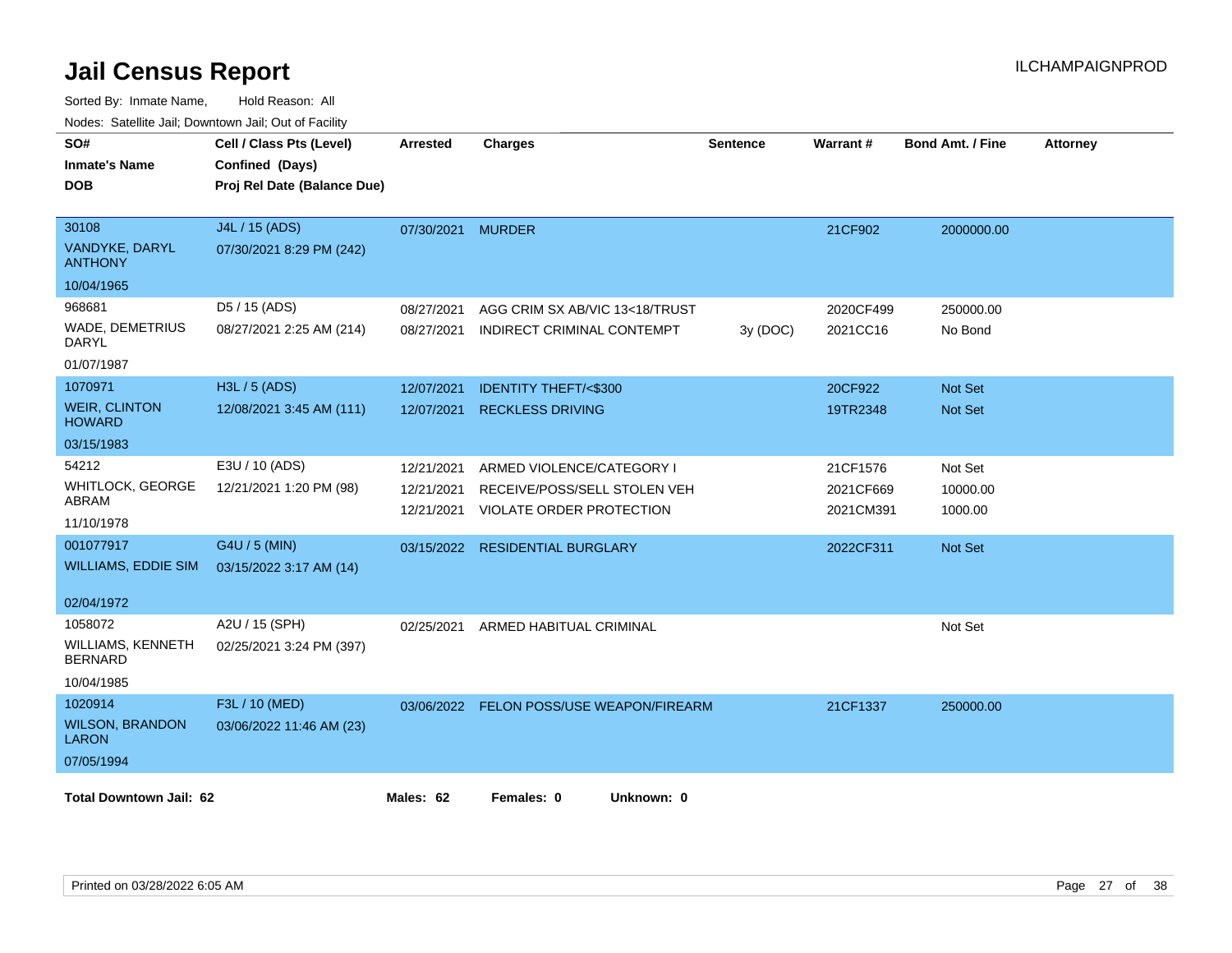Sorted By: Inmate Name, Hold Reason: All Nodes: Satellite Jail; Downtown Jail; Out of Facility

| <b>Out of Facility</b>                  |                                              |                 |                                  |                 |            |                         |                 |
|-----------------------------------------|----------------------------------------------|-----------------|----------------------------------|-----------------|------------|-------------------------|-----------------|
| SO#                                     | Cell / Class Pts (Level)                     | <b>Arrested</b> | <b>Charges</b>                   | <b>Sentence</b> | Warrant#   | <b>Bond Amt. / Fine</b> | <b>Attorney</b> |
| <b>Inmate's Name</b>                    | Confined (Days)                              |                 |                                  |                 |            |                         |                 |
| <b>DOB</b>                              | Proj Rel Date (Balance Due)                  |                 |                                  |                 |            |                         |                 |
|                                         |                                              |                 |                                  |                 |            |                         |                 |
| 001078621                               | <b>KAN / 10 (MED)</b>                        | 12/23/2021      | <b>RESIDENTIAL BURGLARY</b>      |                 | 21CF1582   | Not Set                 |                 |
|                                         | BAILEY, DANIEL SCOTT 12/23/2021 9:44 AM (96) | 01/14/2022      | PROBATION VIOLATION              |                 | 21CF1445   | Not Set                 |                 |
| 05/09/1999                              |                                              |                 |                                  |                 |            |                         |                 |
| 19971                                   | <b>EHD</b>                                   | 11/09/2021      | DRIVING RVK/SUSP DUI/SSS 4-9     |                 | 2021CF968  | Not Set                 |                 |
| <b>LYNN</b>                             | BARNESKE, RAYMOND 11/09/2021 9:32 AM (140)   |                 |                                  |                 |            |                         |                 |
| 08/17/1961                              | 5/6/2022 (0.00)                              |                 |                                  |                 |            |                         |                 |
| 516062                                  | <b>KAN / 15 (MAX)</b>                        | 02/22/2021      | <b>PHONE HARASSMENT/2+</b>       |                 | 20CF194    | 5000.00                 |                 |
| <b>BENNETT, JOHN</b><br><b>MICHAEL</b>  | 02/22/2021 10:47 AM (400)                    | 02/22/2021      | AGG DISCH FIR/VEH/PC OFF/FRMAN   |                 | 21CF210    | No Bond                 |                 |
| 04/30/1986                              |                                              |                 |                                  |                 |            |                         |                 |
| 33993                                   | KAN / 10 (MED)                               | 06/14/2021      | AGGRAVATED DOMESTIC BATTERY      |                 | 21CF688    | Not Set                 |                 |
| <b>BOOKER, STEPHON</b>                  | 06/14/2021 7:42 PM (288)                     | 06/14/2021      | POSSESSING A CONTROLLED SUBSTANC |                 | 21CF657    | Not Set                 |                 |
| <b>MONTELL</b>                          |                                              | 06/14/2021      | PAROLE REVOCATION                |                 | CH2103612  | No Bond                 |                 |
| 06/11/1971                              |                                              |                 |                                  |                 |            |                         |                 |
| 38273                                   | <b>EHD</b>                                   | 02/23/2022      | AGG DUI/NO VALID DL              |                 | 2020CF1371 | Not Set                 |                 |
| BRADLEY,<br><b>CHRISTOPHER</b>          | 02/23/2022 9:14 AM (34)                      |                 |                                  |                 |            |                         |                 |
| 02/24/1974                              | 4/7/2022 (0.00)                              |                 |                                  |                 |            |                         |                 |
| 1074315                                 | KAN / 15 (MAX)                               | 07/27/2021      | AGG DISCHARGE FIREARM/VEH/SCH    |                 | 21CF927    | Not Set                 |                 |
| <b>BRIGGS, PATRICK</b><br><b>MONTAY</b> | 08/03/2021 4:56 PM (238)                     |                 |                                  |                 |            |                         |                 |
| 08/05/2001                              |                                              |                 |                                  |                 |            |                         |                 |
| 001078880                               | KAN / 15 (MAX)                               | 02/25/2022      | <b>PAROLE REVOCATION</b>         |                 | HN-2200660 | No Bond                 |                 |
|                                         |                                              |                 |                                  |                 |            |                         |                 |

BROACH, CAREU 001078880 KAN / 15 (MAX) 02/25/2022 3:58 PM (32) 02/27/2003 02/25/2022 ARMED VIOLENCE/CATEGORY I 22CF237 Not Set 02/25/2022 AGG DISCHARGE FIREARM/BLDG/SCH 22600096201 No Bond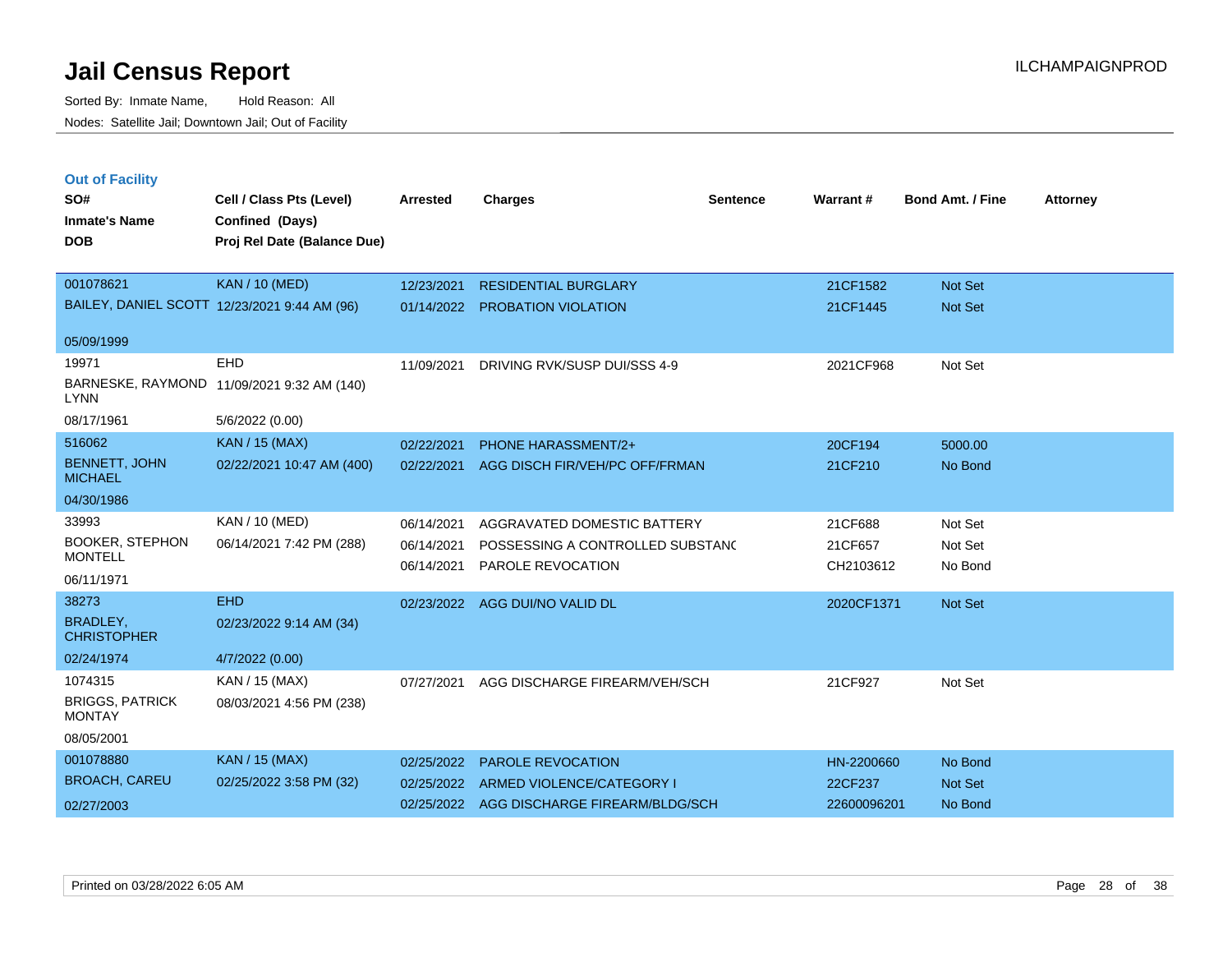| rouco. Calcinic Jan, Downtown Jan, Out of Facility       |                                                                            |                          |                                                               |                 |                      |                         |                 |
|----------------------------------------------------------|----------------------------------------------------------------------------|--------------------------|---------------------------------------------------------------|-----------------|----------------------|-------------------------|-----------------|
| SO#<br>Inmate's Name<br><b>DOB</b>                       | Cell / Class Pts (Level)<br>Confined (Days)<br>Proj Rel Date (Balance Due) | <b>Arrested</b>          | <b>Charges</b>                                                | <b>Sentence</b> | <b>Warrant#</b>      | <b>Bond Amt. / Fine</b> | <b>Attorney</b> |
| 001078065<br><b>BROWN, CHARMAN</b><br><b>LAKEEF</b>      | <b>KAN / 10 (ADS)</b><br>06/17/2021 12:32 PM (285)                         |                          | 06/17/2021 AGG BATTERY/DISCHARGE FIREARM                      |                 | 21CF704              | 1000000.00              |                 |
| 11/30/2002                                               |                                                                            |                          |                                                               |                 |                      |                         |                 |
| 001078008<br>BROWN, CODY<br><b>RUSSELL</b><br>02/15/2004 | KAN / 15 (MAX)<br>02/15/2022 9:17 AM (42)                                  |                          | 02/15/2022 AGG BATTERY/DISCHARGE FIREARM                      |                 | 21CF1090             | 500000.00               |                 |
| 1038554                                                  | <b>KAN / 15 (MAX)</b>                                                      |                          |                                                               |                 |                      |                         |                 |
| <b>BROWN, CORRION</b><br><b>DEVONTAE</b>                 | 08/18/2021 5:40 PM (223)                                                   | 08/18/2021<br>08/18/2021 | ARMED HABITUAL CRIMINAL<br>DELIVERY OF OR POSSESSION OF W/INT |                 | 21CF1162<br>21CF1009 | Not Set<br>No Bond      |                 |
| 04/19/1995                                               |                                                                            |                          |                                                               |                 |                      |                         |                 |
| 1038579<br><b>BROWN, MARKEL</b><br>rikki                 | KAN / 15 (MAX)<br>08/18/2021 2:05 PM (223)                                 | 08/18/2021               | FELON POSS/USE WEAPON/FIREARM                                 |                 | 21CF1010             | Not Set                 |                 |
| 01/06/1995                                               |                                                                            |                          |                                                               |                 |                      |                         |                 |
| 1003006<br><b>BROWN, ROCKEITH</b><br>JAVONTE             | <b>KAN / 15 (MAX)</b><br>08/19/2021 12:55 AM (222)                         | 08/19/2021               | <b>FELON POSS/USE MACHINE GUN</b>                             |                 | 21CF1011             | No Bond                 |                 |
| 07/23/1991                                               |                                                                            |                          |                                                               |                 |                      |                         |                 |
| 1068812<br>BRYANT, DANNY<br>EUGENE<br>11/22/1989         | KAN / 15 (MAX)<br>12/21/2021 1:50 PM (98)                                  | 12/21/2021<br>12/21/2021 | AGG DISCHARGE FIREARM/OCC VEH<br>FELON POSS/USE FIREARM PRIOR |                 | 21CF741<br>21CF1568  | Not Set<br>Not Set      |                 |
| 987334<br>CAIN, ISAIAH<br><b>DEPRIEST</b><br>12/23/1990  | <b>KAN / 15 (MAX)</b><br>03/10/2021 2:22 PM (384)                          |                          | 03/10/2021 ATTEMPT (FIRST DEGREE MURDER)                      |                 | 19CF689              | <b>Not Set</b>          |                 |
| 992962<br>CAMPBELL, KEITH<br>KNAQEEB<br>07/22/1991       | KAN / 15 (ADS)<br>05/25/2021 1:19 PM (308)                                 | 05/25/2021               | MURDER/INTENT TO KILL/INJURE                                  |                 | 2018CF1045           | 1000000.00              |                 |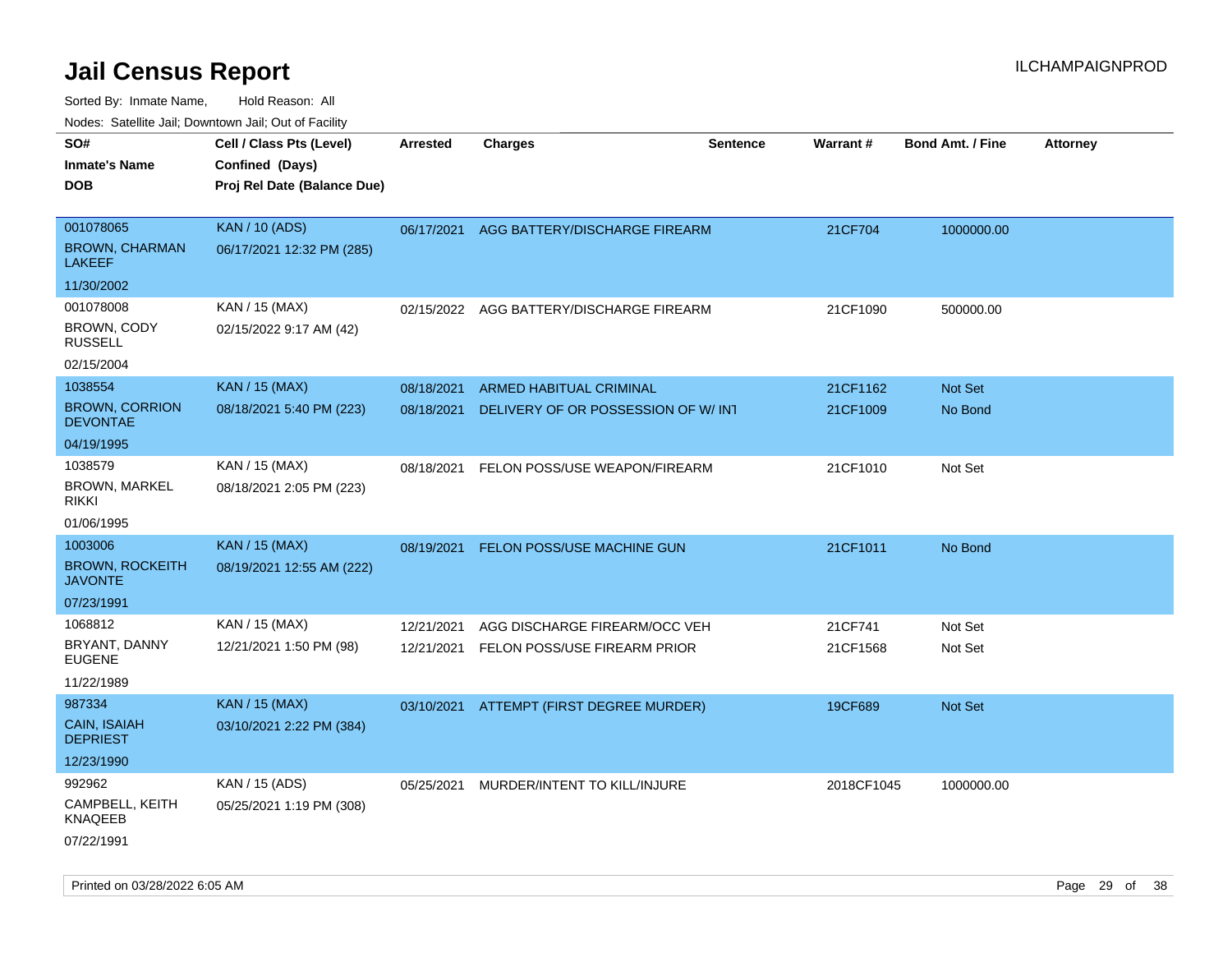Sorted By: Inmate Name, Hold Reason: All

Nodes: Satellite Jail; Downtown Jail; Out of Facility

| SO#                                       | Cell / Class Pts (Level)    | <b>Arrested</b> | <b>Charges</b>                          | <b>Sentence</b> | Warrant#   | <b>Bond Amt. / Fine</b> | <b>Attorney</b> |
|-------------------------------------------|-----------------------------|-----------------|-----------------------------------------|-----------------|------------|-------------------------|-----------------|
| <b>Inmate's Name</b>                      | Confined (Days)             |                 |                                         |                 |            |                         |                 |
| <b>DOB</b>                                | Proj Rel Date (Balance Due) |                 |                                         |                 |            |                         |                 |
|                                           |                             |                 |                                         |                 |            |                         |                 |
| 001078576                                 | <b>KAN / 15 (MAX)</b>       | 11/09/2021      | UNLAWFUL USE OF A WEAPON                |                 | 21CF1383   | Not Set                 |                 |
| <b>CARTER, DEMONDRE</b><br><b>DAVON</b>   | 11/09/2021 6:01 PM (140)    |                 |                                         |                 |            |                         |                 |
| 05/27/2001                                |                             |                 |                                         |                 |            |                         |                 |
| 1064992                                   | KAN / 15 (MAX)              | 09/20/2021      | ARMED VIOLENCE/CATEGORY I               |                 | 21CF1137   | Not Set                 |                 |
| CARTER, KEJUAN<br><b>JAVONTE</b>          | 09/20/2021 11:42 PM (190)   |                 |                                         |                 |            |                         |                 |
| 06/27/1998                                |                             |                 |                                         |                 |            |                         |                 |
| 001078729                                 | <b>KAN</b> / 15 (ADS)       |                 | 01/02/2022 MURDER/INTENT TO KILL/INJURE |                 | 20CF396    | 1000000.00              |                 |
| <b>CARTER, TROY</b><br><b>DEMON</b>       | 01/02/2022 10:29 AM (86)    |                 |                                         |                 |            |                         |                 |
| 01/02/2004                                |                             |                 |                                         |                 |            |                         |                 |
| 001078461                                 | KAN / 10 (MED)              | 10/07/2021      | AGG UNLAWFUL USE WEAPON/PERSON          |                 | 2021CF1209 | No Bond                 |                 |
| COLE, ERIC JOSE                           | 10/08/2021 12:25 AM (172)   | 10/07/2021      | AGG DOMESTIC BATTERY/STRANGLE           |                 | 2021CF1208 | Not Set                 |                 |
| 01/24/2002                                |                             |                 |                                         |                 |            |                         |                 |
| 1048488                                   | <b>KAN / 10 (ADS)</b>       | 12/30/2021      | ARMED VIOLENCE/CATEGORY I               |                 | 2022CF4    | Not Set                 |                 |
| COLSON, WAYNE<br><b>ARTHUR, Third</b>     | 12/30/2021 8:27 AM (89)     |                 |                                         |                 |            |                         |                 |
| 10/14/1995                                |                             |                 |                                         |                 |            |                         |                 |
| 57733                                     | KAN / 15 (SPH)              | 02/25/2020      | <b>HOMICIDE</b>                         |                 | 2020-CF250 | 2000000.00              |                 |
| <b>CRAIG, ANTOINE</b><br>DARRELL          | 02/25/2020 4:08 PM (763)    | 02/25/2020      | FELON POSS/USE WEAPON/FIREARM           |                 | 19CF-1827  | 80000.00                |                 |
| 10/09/1982                                |                             |                 |                                         |                 |            |                         |                 |
| 001077939                                 | <b>KAN / 10 (MED)</b>       | 05/10/2021      | <b>FIREARM/FOID INVALID/NOT ELIG</b>    |                 | 21CF526    | No Bond                 |                 |
| <b>CROSS, PATRICK</b><br><b>DONTRELLE</b> | 05/10/2021 7:31 PM (323)    | 06/02/2021      | POSS STOLEN VEHICLE > \$25,000          |                 | 21CF612    | <b>Not Set</b>          |                 |
| 11/07/2001                                |                             |                 |                                         |                 |            |                         |                 |
| 25022                                     | EHD / 10 (MED)              |                 | 02/17/2022 AGG DUI/2/PASS<16            |                 | 2021CF560  | No Bond                 |                 |
| <b>CRUMP, ROBERT</b><br><b>ANTHONY</b>    | 02/17/2022 11:48 AM (40)    |                 |                                         |                 |            |                         |                 |
| 02/06/1966                                | 5/14/2022 (0.00)            |                 |                                         |                 |            |                         |                 |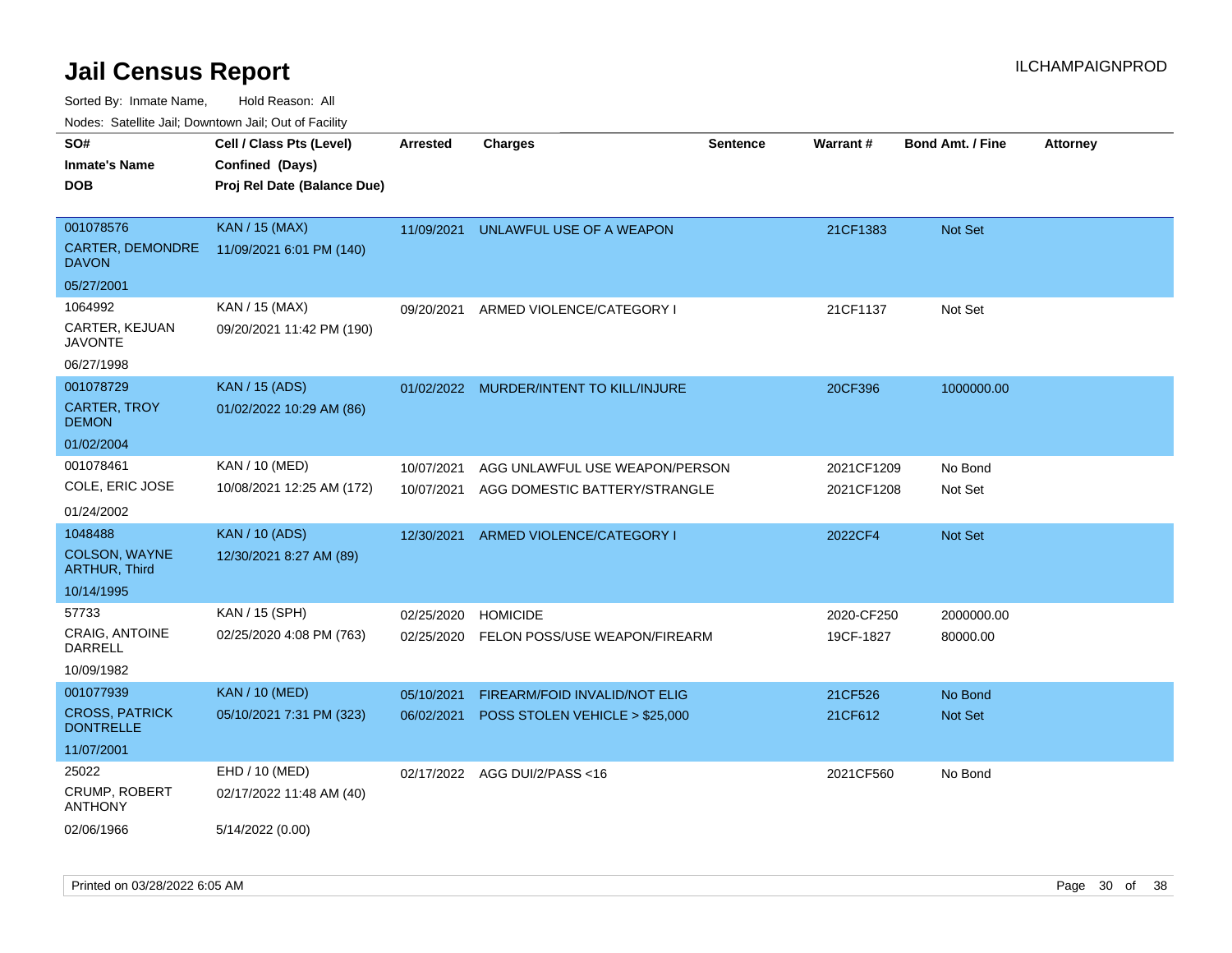| roaco. Catolino cali, Downtown cali, Out of Fability |                                              |                      |                                              |                 |                 |                         |                 |
|------------------------------------------------------|----------------------------------------------|----------------------|----------------------------------------------|-----------------|-----------------|-------------------------|-----------------|
| SO#                                                  | Cell / Class Pts (Level)                     | <b>Arrested</b>      | <b>Charges</b>                               | <b>Sentence</b> | <b>Warrant#</b> | <b>Bond Amt. / Fine</b> | <b>Attorney</b> |
| <b>Inmate's Name</b>                                 | Confined (Days)                              |                      |                                              |                 |                 |                         |                 |
| <b>DOB</b>                                           | Proj Rel Date (Balance Due)                  |                      |                                              |                 |                 |                         |                 |
|                                                      |                                              |                      |                                              |                 |                 |                         |                 |
| 001078538                                            | <b>KAN / 10 (ADS)</b>                        |                      | 10/26/2021 CRIM SEX ASSAULT/FORCE            |                 | 21CF1301        | Not Set                 |                 |
| DAWKINS, LEN                                         | 10/26/2021 8:18 PM (154)                     |                      |                                              |                 |                 |                         |                 |
| 03/23/1987                                           |                                              |                      |                                              |                 |                 |                         |                 |
| 1061304                                              | KAN / 15 (MAX)                               | 10/11/2021           | ARMED HABITUAL CRIMINAL                      |                 | 21CF1226        | No Bond                 |                 |
| DORRIS, KEMION                                       | 10/11/2021 7:30 PM (169)                     | 10/11/2021           | ARMED HABITUAL CRIMINAL                      |                 | 21CF1227        | No Bond                 |                 |
| <b>DAETOCE</b>                                       |                                              | 10/11/2021           | HOME INVASION/FIREARM                        |                 | 21CF1228        | No Bond                 |                 |
| 11/19/1997                                           |                                              |                      |                                              |                 |                 |                         |                 |
| 1013012                                              | <b>KAN / 15 (MAX)</b>                        | 07/08/2021           | ATTEMPT (FIRST DEGREE MURDER)                |                 | 2021CF790       | 1000000.00              |                 |
| <b>GARY, XAVIER LAMAR</b>                            | 07/08/2021 9:24 AM (264)                     | 07/08/2021           | <b>FELON POSS/USE FIREARM PRIOR</b>          |                 | 2020CF650       | 25000.00                |                 |
|                                                      |                                              | 07/08/2021           | FELON POSS/USE FIREARM PRIOR                 |                 | 21CF798         | Not Set                 |                 |
| 12/14/1991                                           |                                              |                      |                                              |                 |                 |                         |                 |
| 1065946                                              | KAN / 10 (MED)                               | 09/04/2021           | AGG BATTERY/DISCHARGE FIREARM                |                 | 21CF1057        | 750000.00               |                 |
| GODBOLT, DESMOND<br><b>DEVONTAE</b>                  | 09/04/2021 1:17 AM (206)                     |                      | 09/04/2021 RESIST/OBSTRUCTING A PEACE OFFICE |                 | 21CM407         | Not Set                 |                 |
| 11/15/1997                                           |                                              |                      |                                              |                 |                 |                         |                 |
| 1070118                                              | <b>KAN / 15 (MAX)</b>                        | 08/31/2021           | AGGRAVATED DOMESTIC BATTERY                  |                 | 21CF1049        | No Bond                 |                 |
| <b>GRAHAM, CORTEZ</b><br><b>LAMON</b>                | 08/31/2021 9:32 PM (210)                     | 09/02/2021           | PROBATION VIOLATION                          |                 | 21CF55          | Not Set                 |                 |
| 03/31/1976                                           |                                              |                      |                                              |                 |                 |                         |                 |
| 1076506                                              | KAN / 15 (MAX)                               | 09/17/2021           | AGG UUW/PERSON/CM THREAT VIOL                |                 | 21CF1131        | Not Set                 |                 |
|                                                      | GRAY, JAMARH EMERE 09/17/2021 10:41 AM (193) | 09/20/2021           | DOMESTIC BATTERY                             |                 | 21CM430         | Not Set                 |                 |
|                                                      |                                              |                      |                                              |                 |                 |                         |                 |
| 06/21/2003                                           |                                              |                      |                                              |                 |                 |                         |                 |
| 1055117                                              | <b>EHD</b>                                   |                      | 02/15/2022 AGG BATTERY/PUBLIC PLACE          |                 | 2021CM47        | Not Set                 |                 |
| <b>GREAM, JOHN</b><br><b>ROBERT LEE</b>              | 02/15/2022 10:44 AM (42)                     |                      |                                              |                 |                 |                         |                 |
| 08/23/1996                                           | 6/13/2022 (0.00)                             |                      |                                              |                 |                 |                         |                 |
| 1037683                                              | <b>EHD</b>                                   | 02/23/2022           | AGG DUI/LIC SUSP OR REVOKED                  |                 | 2020CF350       | Not Set                 |                 |
| HARRISON, HAROLD<br><b>RAY</b>                       | 02/23/2022 10:01 AM (34)                     | 02/23/2022 AGG DUI/3 |                                              |                 | 2020CF1351      | Not Set                 |                 |
| 11/30/1963                                           | 5/22/2022 (0.00)                             |                      |                                              |                 |                 |                         |                 |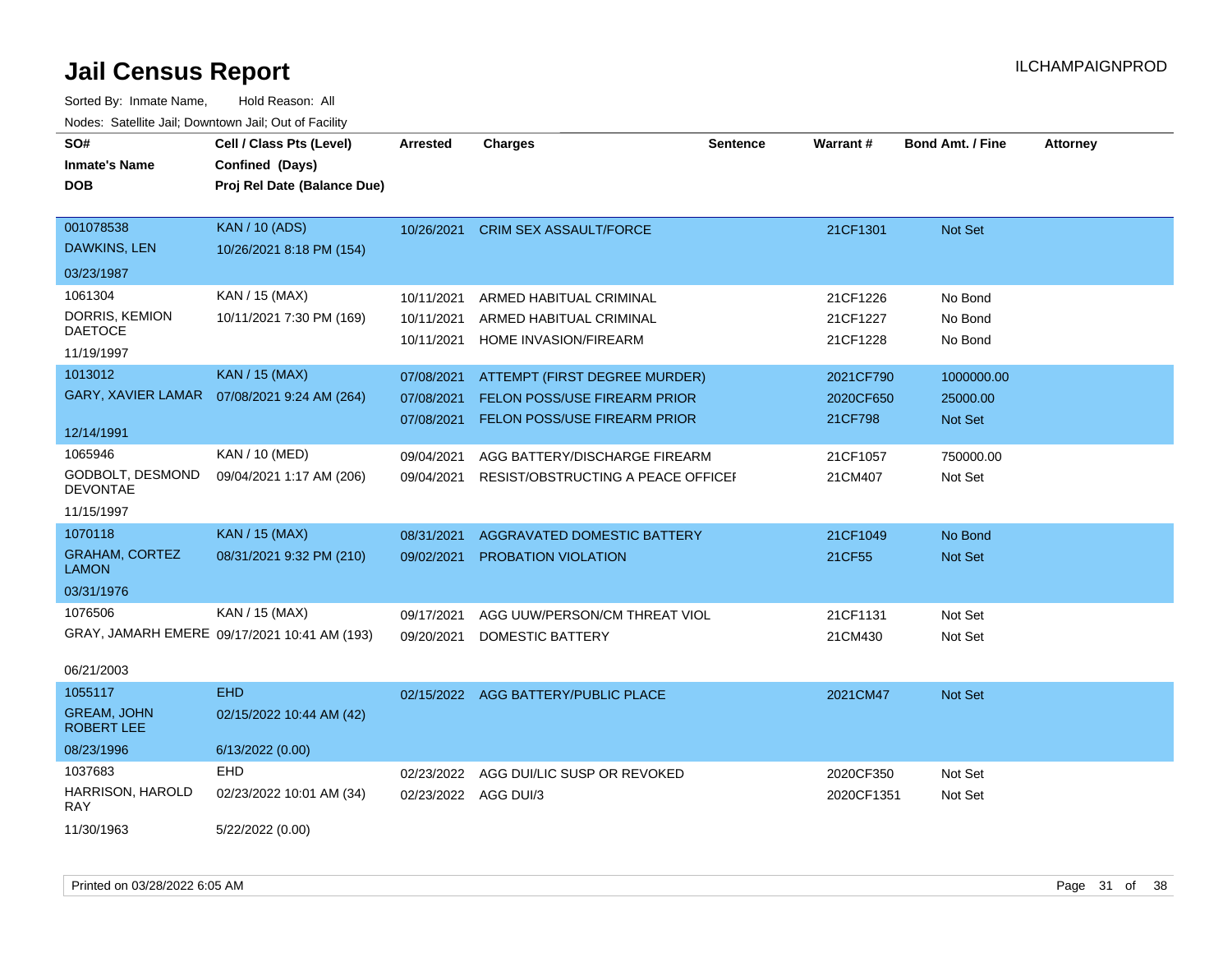| SO#                                  | Cell / Class Pts (Level)    | Arrested   | <b>Charges</b>                           | <b>Sentence</b> | Warrant #  | <b>Bond Amt. / Fine</b> | <b>Attorney</b> |
|--------------------------------------|-----------------------------|------------|------------------------------------------|-----------------|------------|-------------------------|-----------------|
| <b>Inmate's Name</b>                 | Confined (Days)             |            |                                          |                 |            |                         |                 |
| <b>DOB</b>                           | Proj Rel Date (Balance Due) |            |                                          |                 |            |                         |                 |
|                                      |                             |            |                                          |                 |            |                         |                 |
| 1045186                              | <b>KAN / 15 (MAX)</b>       | 08/16/2021 | ARMED VIOLENCE/CATEGORY I                |                 | 21CF934    | 1000000.00              |                 |
| HOLBROOK, JOHNNIE                    | 08/16/2021 11:07 AM (225)   | 08/16/2021 | FELON POSS/USE WEAPON/FIREARM            |                 | 19CF968    | Not Set                 |                 |
| <b>MATHIS</b>                        |                             | 08/16/2021 | AGG FLEEING POLICE/21 MPH OVER           |                 | 21CF988    | <b>Not Set</b>          |                 |
|                                      |                             | 08/16/2021 | FELON POSS/USE WEAPON/FIREARM            |                 | 21CF989    | <b>Not Set</b>          |                 |
| 07/19/1996                           |                             |            |                                          |                 |            |                         |                 |
| 972300                               | KAN / 10 (MED)              | 12/22/2021 | RESIDENTIAL BURGLARY                     |                 | 18CF1691   | 25000.00                |                 |
| HOLT, MICHAEL<br><b>TERRELL</b>      | 12/22/2021 8:36 AM (97)     | 12/22/2021 | AGG CRIM SEX ABUSE/VICTIM <9             |                 | 19CF1277   | 250000.00               |                 |
| 12/25/1989                           |                             |            |                                          |                 |            |                         |                 |
| 001078146                            | <b>KAN / 15 (MAX)</b>       | 07/09/2021 | AGG BATTERY/DISCHARGE FIREARM            |                 | 21CF795    | 1000000.00              |                 |
| HUNT, TEIGAN<br><b>JAZAIREO</b>      | 07/09/2021 12:41 PM (263)   |            | 07/09/2021 ARMED ROBBERY/ARMED W/FIREARM |                 | 21CF806    | Not Set                 |                 |
| 05/14/2003                           |                             |            |                                          |                 |            |                         |                 |
| 989743                               | KAN / 15 (ADS)              | 04/13/2021 | AGGRAVATED DOMESTIC BATTERY              |                 | 21CF399    | Not Set                 |                 |
| JACKSON, STEVE<br><b>ALLEN</b>       | 04/13/2021 2:45 AM (350)    |            |                                          |                 |            |                         |                 |
| 06/04/1991                           |                             |            |                                          |                 |            |                         |                 |
| 001078788                            | KAN / 5 (ADS)               |            | 01/21/2022 AGGRAVATED BATTERY            |                 | 22CF93     | Not Set                 |                 |
| <b>JOHNSON, BRENTON</b><br>ZAE       | 01/21/2022 8:33 PM (67)     |            |                                          |                 |            |                         |                 |
| 08/07/1987                           |                             |            |                                          |                 |            |                         |                 |
| 57271                                | EHD                         | 03/08/2022 | DRIVING RVK/SUSP DUI/SSS 4-9             |                 | 2021CF34   | Not Set                 |                 |
| <b>KEYS, CAPREE</b><br><b>REMONE</b> | 03/08/2022 9:17 AM (21)     | 03/08/2022 | DRIVING RVK/SUSP DUI/SSS 4-9             |                 | 2020CF1116 | Not Set                 |                 |
| 11/23/1982                           | 9/3/2022(0.00)              |            |                                          |                 |            |                         |                 |
| 1064445                              | <b>KAN / 15 (MAX)</b>       | 04/23/2021 | AGG DISCHARGE FIREARM/OCC VEH            |                 | 2021CF295  | 500000.00               |                 |
| <b>LARUE, TERENCE</b>                | 04/23/2021 11:18 AM (340)   | 04/23/2021 | POSSESS 15<100 GRAMS COCAINE             |                 | 19CF1052   | 10000.00                |                 |
| <b>TRAMEL</b>                        |                             | 04/23/2021 | FELON POSS/USE FIREARM/PAROLE            |                 | 21CF899    | Not Set                 |                 |
| 12/23/1998                           |                             |            |                                          |                 |            |                         |                 |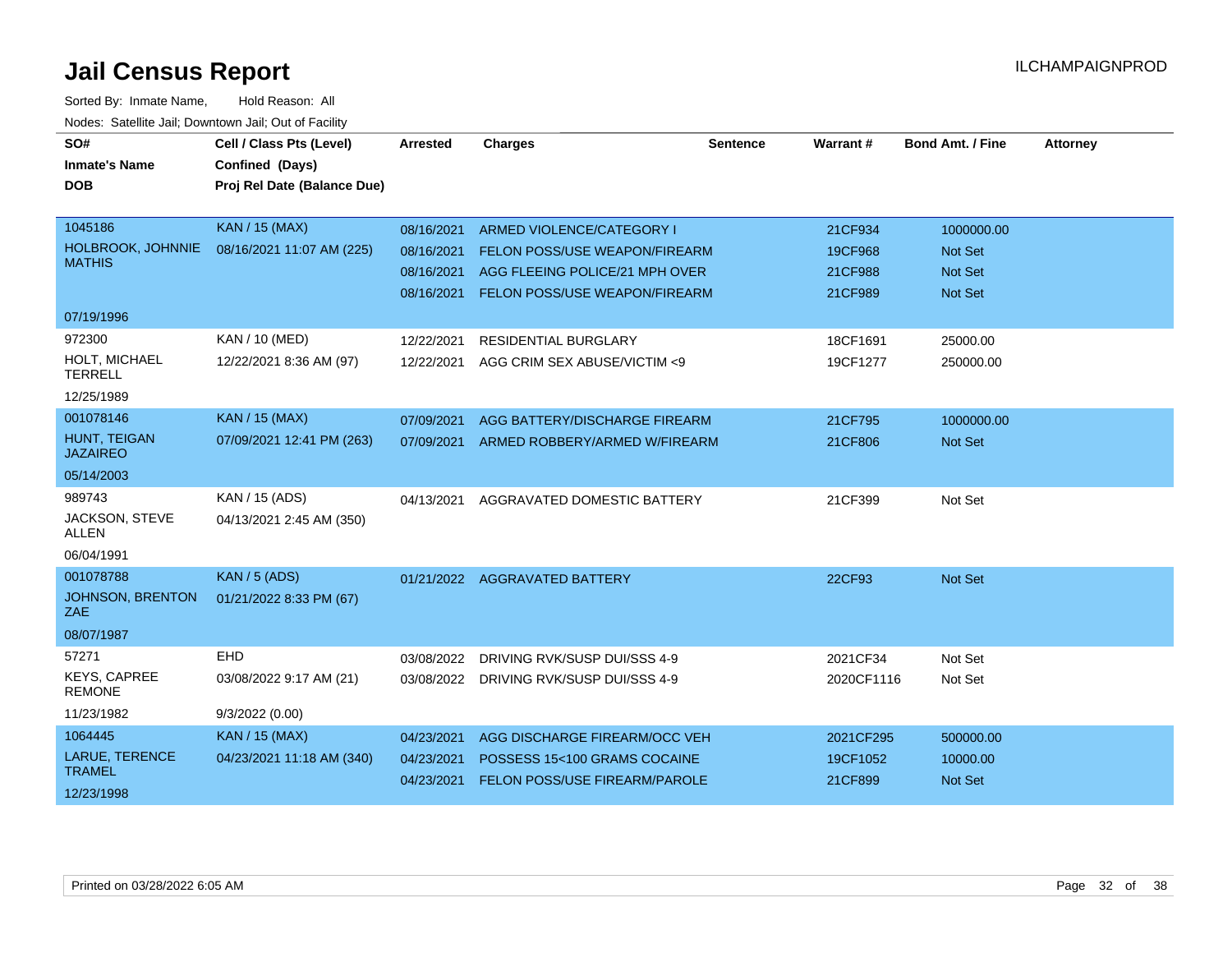| ivoues. Salellite Jali, Downtown Jali, Out of Facility |                                           |                      |                                         |                 |                 |                         |                 |
|--------------------------------------------------------|-------------------------------------------|----------------------|-----------------------------------------|-----------------|-----------------|-------------------------|-----------------|
| SO#                                                    | Cell / Class Pts (Level)                  | <b>Arrested</b>      | <b>Charges</b>                          | <b>Sentence</b> | <b>Warrant#</b> | <b>Bond Amt. / Fine</b> | <b>Attorney</b> |
| Inmate's Name                                          | Confined (Days)                           |                      |                                         |                 |                 |                         |                 |
| <b>DOB</b>                                             | Proj Rel Date (Balance Due)               |                      |                                         |                 |                 |                         |                 |
|                                                        |                                           |                      |                                         |                 |                 |                         |                 |
| 001078237                                              | <b>KAN / 15 (ADS)</b>                     | 08/03/2021           | AGG DISCHARGE FIREARM/OCC VEH           |                 | 21CF928         | No Bond                 |                 |
| <b>LAWS, TERON</b><br><b>RAMONTE</b>                   | 08/03/2021 6:29 PM (238)                  |                      |                                         |                 |                 |                         |                 |
| 04/03/2001                                             |                                           |                      |                                         |                 |                 |                         |                 |
| 001078470                                              | KAN / 15 (MAX)                            | 10/10/2021           | MURDER/INTENT TO KILL/INJURE            |                 | 21CF1221        | Not Set                 |                 |
| LEE, AMAHRION<br>JA'MERE                               | 10/10/2021 1:23 PM (170)                  |                      |                                         |                 |                 |                         |                 |
| 11/05/2002                                             |                                           |                      |                                         |                 |                 |                         |                 |
| 56792                                                  | <b>KAN / 10 (MED)</b>                     | 02/02/2021           | <b>ARMED HABITUAL CRIMINAL</b>          |                 | 2021CF141       | 500000.00               |                 |
| LILLARD, LAWRENCE<br>TYRONE                            | 02/02/2021 2:11 PM (420)                  | 02/22/2021           | DRIVING ON REVOKED LICENSE              |                 | 21TR426         | 5000.00                 |                 |
| 10/20/1982                                             |                                           |                      |                                         |                 |                 |                         |                 |
| 40877                                                  | <b>EHD</b>                                | 02/01/2022 AGG DUI/3 |                                         |                 | 2020CF986       | Not Set                 |                 |
| MABRY-HALL,<br>REBECCA SUE                             | 02/01/2022 9:32 AM (56)                   |                      |                                         |                 |                 |                         |                 |
| 03/21/1971                                             | 5/1/2022 (0.00)                           |                      |                                         |                 |                 |                         |                 |
| 001078896                                              | <b>KAN / 15 (MAX)</b>                     |                      | 03/01/2022 ARMED HABITUAL CRIMINAL      |                 | 22CF239         | <b>Not Set</b>          |                 |
| MANN, DAVID<br><b>WILBERT, Junior</b>                  | 03/01/2022 4:35 AM (28)                   |                      |                                         |                 |                 |                         |                 |
| 04/02/1976                                             |                                           |                      |                                         |                 |                 |                         |                 |
| 1004137                                                | KAN / 15 (MAX)                            |                      | 02/14/2022 AGG CRIM SEX ABUSE/VIC 13-17 |                 | 22CF165         | 250000.00               |                 |
|                                                        | MCDONALD, DAVON D 02/14/2022 4:21 PM (43) |                      |                                         |                 |                 |                         |                 |
|                                                        |                                           |                      |                                         |                 |                 |                         |                 |
| 11/08/1992                                             |                                           |                      |                                         |                 |                 |                         |                 |
| 001078575                                              | <b>KAN / 10 (MED)</b>                     | 11/09/2021           | <b>GUNRUNNING</b>                       |                 | 21CF1330        | 750000.00               |                 |
| MCLAURIN, KEYON A                                      | 11/09/2021 12:41 PM (140)                 |                      |                                         |                 |                 |                         |                 |
| 11/19/2002                                             |                                           |                      |                                         |                 |                 |                         |                 |
| 1011046                                                | KAN / 15 (ADS)                            | 04/10/2021           | ATTEMPT (FIRST DEGREE MURDER)           |                 | 21CF392         | Not Set                 |                 |
| MILES, DARRION<br><b>ANTONIO KEVONTA</b>               | 04/11/2021 12:46 AM (352)                 | 03/24/2022 MURDER    |                                         |                 | 22CF346         | Not Set                 |                 |
| 03/18/1990                                             |                                           |                      |                                         |                 |                 |                         |                 |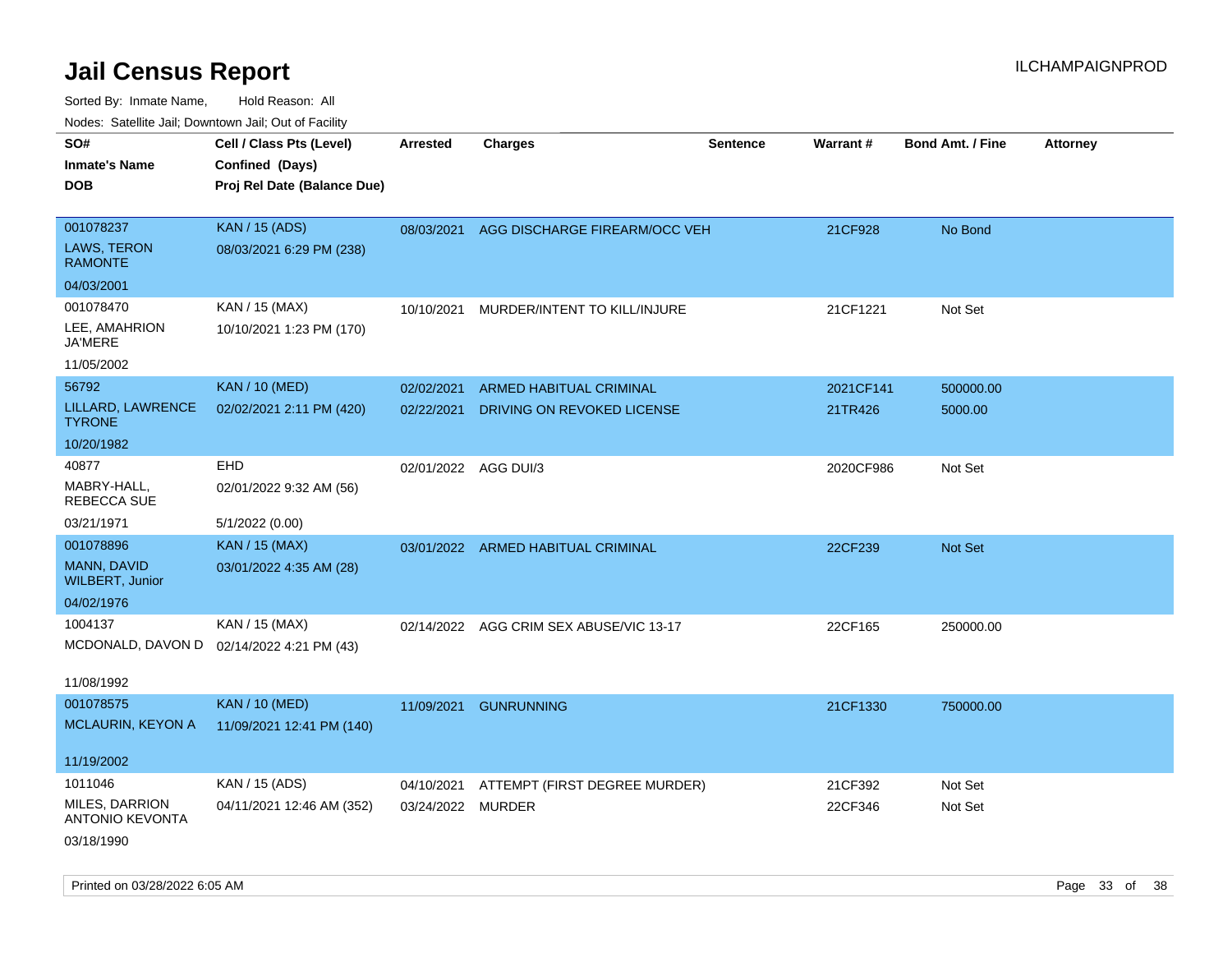| SO#                                | Cell / Class Pts (Level)                      | <b>Arrested</b> | <b>Charges</b>                           | <b>Sentence</b> | Warrant#    | <b>Bond Amt. / Fine</b> | <b>Attorney</b> |
|------------------------------------|-----------------------------------------------|-----------------|------------------------------------------|-----------------|-------------|-------------------------|-----------------|
| Inmate's Name                      | Confined (Days)                               |                 |                                          |                 |             |                         |                 |
| <b>DOB</b>                         | Proj Rel Date (Balance Due)                   |                 |                                          |                 |             |                         |                 |
|                                    |                                               |                 |                                          |                 |             |                         |                 |
| 001077278                          | <b>KAN / 15 (MAX)</b>                         | 10/06/2020      | MURDER/INTENT TO KILL/INJURE             |                 | 2020CF146   | 2000000.00              |                 |
| MILLER, D'ANDRE                    | 10/06/2020 12:49 PM (539)                     | 10/06/2020      | AGG FLEEING POLICE/21 MPH OVER           |                 | 2019CF1171  | 50000.00                |                 |
| 09/08/1986                         |                                               |                 |                                          |                 |             |                         |                 |
| 001078712                          | KAN / 10 (MED)                                | 12/23/2021      | AGG DISCH FIREARM/1ST AID PERS           |                 | 21CF1581    | Not Set                 |                 |
| MONTGOMERY,<br>RASHARD MYKI        | 12/23/2021 4:27 PM (96)                       |                 |                                          |                 |             |                         |                 |
| 11/05/2001                         |                                               |                 |                                          |                 |             |                         |                 |
| 1026477                            | <b>KAN / 15 (ADS)</b>                         | 09/21/2021      | AGG DISCHARGE FIREARM/OCC VEH            |                 | 21CF1138    | <b>Not Set</b>          |                 |
| NEWBILL, DEVONTRE<br><b>LAMONT</b> | 09/21/2021 2:27 AM (189)                      | 09/22/2021      | PROBATION VIOLATION                      |                 | 20CF577     | Not Set                 |                 |
| 11/22/1993                         |                                               |                 |                                          |                 |             |                         |                 |
| 1072907                            | <b>KAN</b>                                    | 07/14/2021      | CRIMINAL DAMAGE <\$500/SCHOOL            |                 | 2021CF840   | 5000.00                 |                 |
| NIKOLAEV, YEVGENIY                 | 07/14/2021 10:10 PM (258)                     | 07/14/2021      | ATTEMPT (FIRST DEGREE MURDER)            |                 | 2021-CF-832 | 2000000.00              |                 |
| 10/06/1983                         |                                               |                 |                                          |                 |             |                         |                 |
| 001078558                          | <b>KAN / 10 (MED)</b>                         | 11/03/2021      | UNLAWFUL USE OF A WEAPON                 |                 | 21CF1352    | Not Set                 |                 |
| PARRISH, DOMINIC<br><b>WALTER</b>  | 11/03/2021 1:25 PM (146)                      |                 |                                          |                 |             |                         |                 |
| 08/23/2001                         |                                               |                 |                                          |                 |             |                         |                 |
| 001078063                          | KAN / 15 (MAX)                                | 06/15/2021      | AGG CRIM SEX ASSAULT/WEAPON              |                 | 2021CF678   | 1000000.00              |                 |
|                                    | PERRY, ROBERT Junior 06/15/2021 4:37 PM (287) | 06/15/2021      | <b>ROBBERY</b>                           |                 | 2021CF159   | 25000.00                |                 |
| 12/21/1990                         |                                               |                 |                                          |                 |             |                         |                 |
| 001078799                          | <b>KAN / 10 (MED)</b>                         |                 | 01/27/2022 FIREARM/FOID INVALID/NOT ELIG |                 | 22CF116     | Not Set                 |                 |
| PURNELL, MARKISE<br><b>MONROE</b>  | 01/27/2022 9:50 AM (61)                       |                 |                                          |                 |             |                         |                 |
| 07/13/2002                         |                                               |                 |                                          |                 |             |                         |                 |
| 001077614                          | KAN / 15 (MAX)                                | 01/17/2021      | ATTEMPT (FIRST DEGREE MURDER)            |                 | 21CF66      | Not Set                 |                 |
| <b>DEVON</b>                       | ROBINSON, DONTRELL 01/17/2021 3:08 PM (436)   |                 |                                          |                 |             |                         |                 |
| 09/22/2002                         |                                               |                 |                                          |                 |             |                         |                 |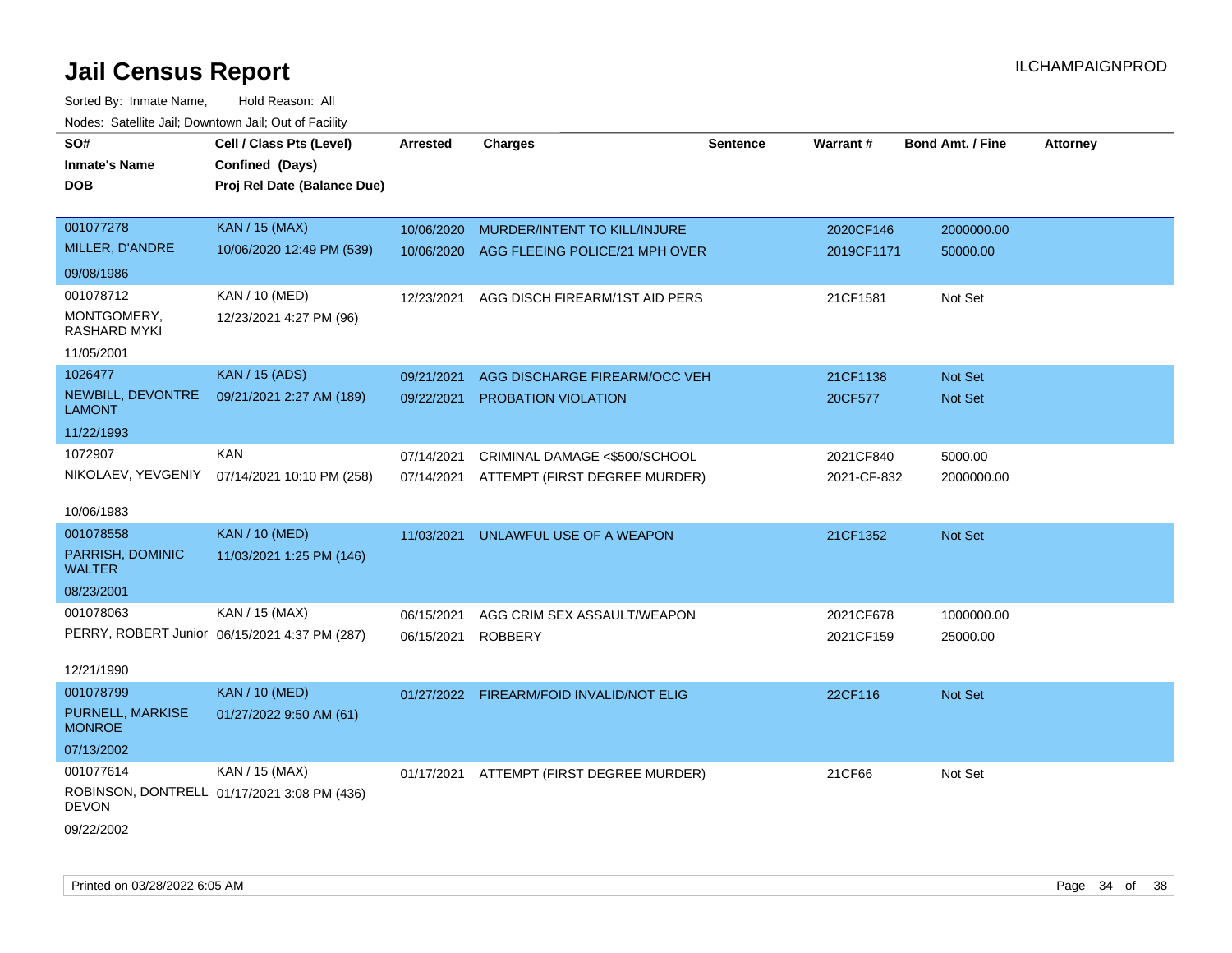| SO#<br><b>Inmate's Name</b><br><b>DOB</b> | Cell / Class Pts (Level)<br>Confined (Days)<br>Proj Rel Date (Balance Due) | <b>Arrested</b> | <b>Charges</b>                       | <b>Sentence</b> | Warrant#    | <b>Bond Amt. / Fine</b> | <b>Attorney</b> |
|-------------------------------------------|----------------------------------------------------------------------------|-----------------|--------------------------------------|-----------------|-------------|-------------------------|-----------------|
|                                           |                                                                            |                 |                                      |                 |             |                         |                 |
| 1061216                                   | <b>KAN / 10 (MED)</b>                                                      | 06/22/2021      | <b>HOME INVASION/FIREARM</b>         |                 | 21CF727     | Not Set                 |                 |
| <b>RUNGE, ANDRE</b><br><b>MARSEAN</b>     | 06/22/2021 4:42 PM (280)                                                   |                 |                                      |                 |             |                         |                 |
| 12/05/1997                                |                                                                            |                 |                                      |                 |             |                         |                 |
| 650295                                    | PIA / 50 (MAX)                                                             | 04/22/2020      | CRIMINAL SEXUAL ASSAULT              |                 | 2020-CF407  | 750000.00               |                 |
| SANDAGE, JERALD                           | 04/22/2020 6:30 AM (706)                                                   | 04/22/2020      | <b>CRIMINAL SEXUAL ASSAULT</b>       |                 | 2020-CF408  | 750000.00               |                 |
| <b>EUGENE</b>                             |                                                                            | 04/22/2020      | <b>CRIMINAL SEXUAL ABUSE</b>         |                 | 2020-CF409  | 750000.00               |                 |
| 06/07/1971                                |                                                                            | 04/22/2020      | CRIMINAL SEXUAL ASSAULT              |                 | 2020-CF410  | 750000.00               |                 |
|                                           |                                                                            | 04/22/2020      | OFFICIAL MISCONDUCT                  |                 | 2019-CF1811 | 25000.00                |                 |
| 59178                                     | <b>KAN / 15 (MAX)</b>                                                      | 12/13/2021      | AGG DISCHARGE FIREARM/OCC VEH        |                 | 21CF1274    | 1500000.00              |                 |
| <b>SANDERS, MICHAEL</b><br>JEAN           | 12/13/2021 4:17 PM (106)                                                   |                 |                                      |                 |             |                         |                 |
| 12/22/1967                                |                                                                            |                 |                                      |                 |             |                         |                 |
| 001078704                                 | KAN / 15 (MAX)                                                             | 12/21/2021      | MURDER/INTENT TO KILL/INJURE         |                 | 21CF1575    | Not Set                 |                 |
| SHORTER, JAQUAN<br><b>MAURICE</b>         | 12/23/2021 1:23 AM (96)                                                    |                 |                                      |                 |             |                         |                 |
| 10/08/1998                                |                                                                            |                 |                                      |                 |             |                         |                 |
| 1062194                                   | <b>KAN / 15 (MAX)</b>                                                      | 02/27/2020      | MURDER/OTHER FORCIBLE FELONY         |                 | 20CF-247    | 1000000.00              |                 |
| SIMMONS, MICHAEL<br><b>JAMAL</b>          | 02/27/2020 1:11 PM (761)                                                   | 09/23/2020      | AGG BATTERY/DISCHARGE FIREARM        |                 | 20CF1061    | <b>Not Set</b>          |                 |
| 11/03/1997                                |                                                                            |                 |                                      |                 |             |                         |                 |
| 1038158                                   | KAN / 10 (MED)                                                             | 02/04/2022      | CRIMINAL SEX ASSAULT/CONSENT         |                 | 22CF146     | Not Set                 |                 |
| SMITH, RASHAD<br><b>JARECE</b>            | 02/04/2022 11:42 PM (53)                                                   |                 |                                      |                 |             |                         |                 |
| 09/16/1995                                |                                                                            |                 |                                      |                 |             |                         |                 |
| 001077868                                 | <b>KAN / 15 (MAX)</b>                                                      | 04/21/2021      | ARMED ROBBERY/ARMED W/FIREARM        |                 | 21CF445     | Not Set                 |                 |
| SPEARMENT,<br><b>KENTRELL</b>             | 04/21/2021 9:48 PM (342)                                                   | 08/19/2021      | <b>FLEEING/ATTEMPT ELUDE OFFICER</b> |                 | 2021TR1053  | 1000.00                 |                 |
| 01/21/2002                                |                                                                            |                 |                                      |                 |             |                         |                 |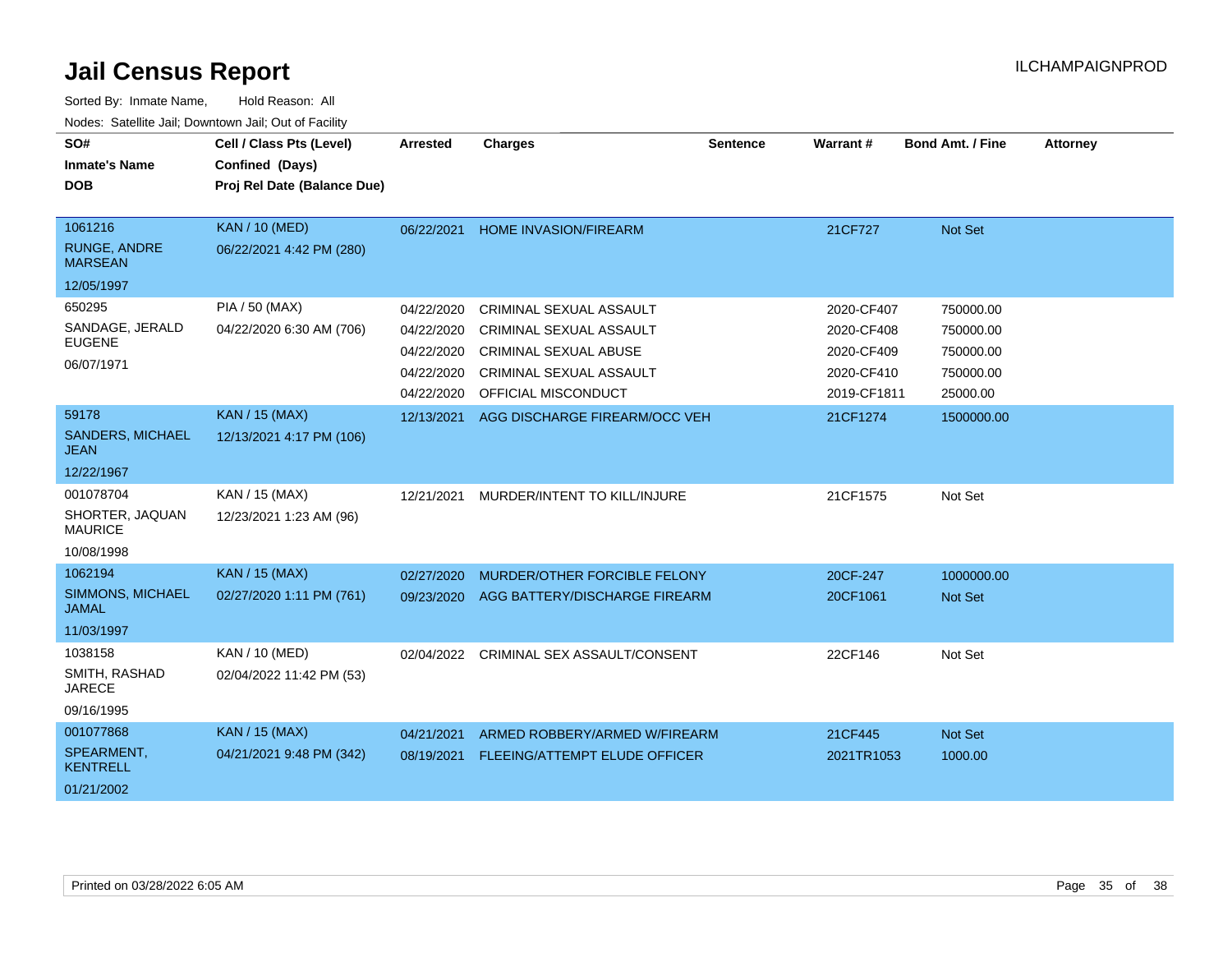| inodes: Satellite Jali, Downtown Jali, Out of Facility |                                               |                 |                                           |                 |            |                         |                 |
|--------------------------------------------------------|-----------------------------------------------|-----------------|-------------------------------------------|-----------------|------------|-------------------------|-----------------|
| SO#                                                    | Cell / Class Pts (Level)                      | <b>Arrested</b> | <b>Charges</b>                            | <b>Sentence</b> | Warrant#   | <b>Bond Amt. / Fine</b> | <b>Attorney</b> |
| <b>Inmate's Name</b>                                   | Confined (Days)                               |                 |                                           |                 |            |                         |                 |
| <b>DOB</b>                                             | Proj Rel Date (Balance Due)                   |                 |                                           |                 |            |                         |                 |
|                                                        |                                               |                 |                                           |                 |            |                         |                 |
| 11979                                                  | <b>EHD</b>                                    |                 | 01/11/2022 AGG FLEEING POLICE/21 MPH OVER |                 | 2021CF629  | Not Set                 |                 |
| STARK, JACK LYNN                                       | 01/11/2022 10:13 AM (77)                      |                 |                                           |                 |            |                         |                 |
| 12/31/1955                                             | 4/9/2022 (0.00)                               |                 |                                           |                 |            |                         |                 |
| 001078182                                              | EHD / 5 (MIN)                                 | 12/20/2021      | DRIVING ON REVOKED LICENSE                |                 | 2021CF800  | No Bond                 |                 |
| STRONG, KEVIN<br><b>GARDNER</b>                        | 12/20/2021 4:34 PM (99)                       |                 |                                           |                 |            |                         |                 |
| 02/12/1963                                             | 6/18/2022 (0.00)                              |                 |                                           |                 |            |                         |                 |
| 65920                                                  | KAN / 15 (MAX)                                | 12/21/2021      | ARMED ROBBERY/ARMED W/FIREARM             |                 | 21CF1543   | 100000.00               |                 |
| TAPSCOTT,<br><b>CORNELIUS</b>                          | 12/21/2021 10:57 PM (98)                      |                 |                                           |                 |            |                         |                 |
| 07/14/1985                                             |                                               |                 |                                           |                 |            |                         |                 |
| 1046632                                                | KAN / 15 (MAX)                                | 09/14/2021      | ARMED VIOLENCE/CATEGORY II                |                 | 21CF912    | 750000.00               |                 |
|                                                        | TATE, JAVON MARQUIS 09/14/2021 12:10 PM (196) |                 |                                           |                 |            |                         |                 |
|                                                        |                                               |                 |                                           |                 |            |                         |                 |
| 08/10/1996                                             |                                               |                 |                                           |                 |            |                         |                 |
| 1033031                                                | KAN / 15 (MAX)                                | 08/19/2020      | *AGG BATTERY W/FIREARM/PERSON             |                 | 2020-CF923 | 500000.00               |                 |
| <b>TOMS, ANDREW</b><br><b>CHUCKY</b>                   | 08/19/2020 5:59 PM (587)                      |                 |                                           |                 |            |                         |                 |
| 09/28/1978                                             |                                               |                 |                                           |                 |            |                         |                 |
| 1004142                                                | KAN / 15 (MAX)                                | 10/27/2021      | POSSESSION OF METH/15<100GRAMS            |                 | 2021CF1298 | 1500000.00              |                 |
| TOY, KAYON LARENZ                                      | 10/22/2021 1:01 PM (158)                      |                 |                                           |                 |            |                         |                 |
| 09/12/1991                                             |                                               |                 |                                           |                 |            |                         |                 |
| 001078386                                              | <b>KAN / 10 (MED)</b>                         | 09/14/2021      | POSSESSION OF STOLEN FIREARM              | 3y (DOC)        | 2021CF1099 | No Bond                 |                 |
| TURNER, AMARIO                                         | 09/14/2021 11:42 PM (196)                     |                 |                                           |                 |            |                         |                 |
| 09/23/2002                                             |                                               |                 |                                           |                 |            |                         |                 |
| 961786                                                 | KAN / 15 (ADS)                                |                 | 01/24/2022 ARMED HABITUAL CRIMINAL        |                 | 22CF104    | Not Set                 |                 |
| <b>WARREN, DESIE</b><br><b>ARNEZ</b>                   | 01/24/2022 7:23 AM (64)                       |                 |                                           |                 |            |                         |                 |
| 04/28/1988                                             |                                               |                 |                                           |                 |            |                         |                 |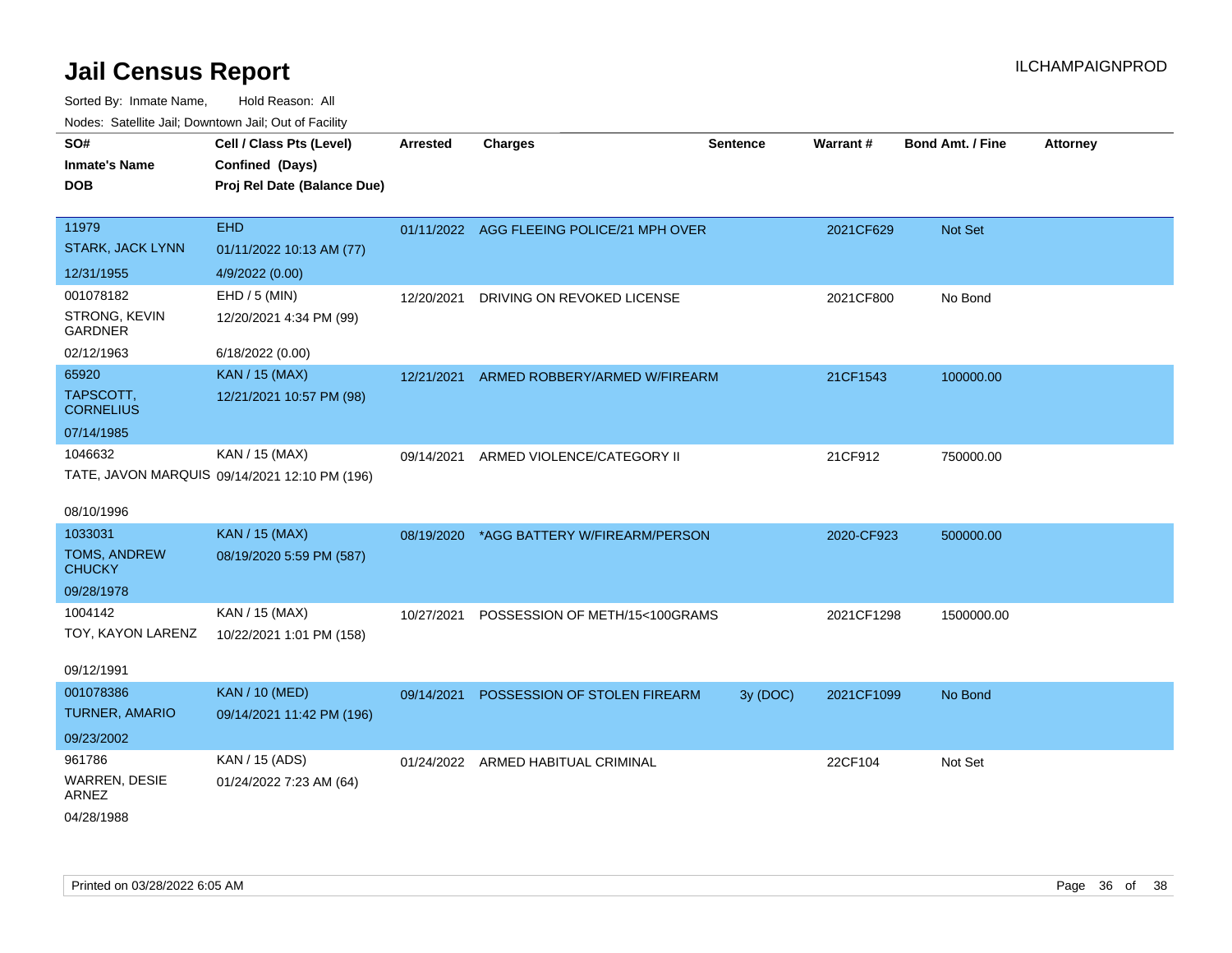| SO#                                        | Cell / Class Pts (Level)    | <b>Arrested</b> | <b>Charges</b>                          | <b>Sentence</b> | <b>Warrant#</b> | <b>Bond Amt. / Fine</b> | <b>Attorney</b> |
|--------------------------------------------|-----------------------------|-----------------|-----------------------------------------|-----------------|-----------------|-------------------------|-----------------|
| <b>Inmate's Name</b>                       | Confined (Days)             |                 |                                         |                 |                 |                         |                 |
| <b>DOB</b>                                 | Proj Rel Date (Balance Due) |                 |                                         |                 |                 |                         |                 |
|                                            |                             |                 |                                         |                 |                 |                         |                 |
| 1062558                                    | <b>KAN / 10 (MED)</b>       | 10/02/2021      | FELON POSS/USE WEAPON/FIREARM           |                 | 21CF1185        | Not Set                 |                 |
| <b>WELLS, JIAMANTE</b><br><b>AMORE</b>     | 10/02/2021 8:29 PM (178)    |                 |                                         |                 |                 |                         |                 |
| 09/02/1995                                 |                             |                 |                                         |                 |                 |                         |                 |
| 1002033                                    | KAN / 15 (MAX)              | 09/08/2021      | DRIVING ON SUSPENDED LICENSE            |                 | 2019-TR-11944   | 5000.00                 |                 |
| <b>WEST, ANTONIO</b>                       | 09/08/2021 11:01 PM (202)   | 09/08/2021      | ARMED ROBBERY/ARMED W/FIREARM           |                 | 2020-CF-1406    | 500000.00               |                 |
| <b>DEONTA</b>                              |                             | 09/08/2021      | AGG UNLAWFUL USE OF WEAPON/VEH          |                 | 2021-CF-AWOW    | Not Set                 |                 |
| 04/15/1992                                 |                             | 09/08/2021      | OBSTRCT JUSTICE/LEAVE STATE             |                 | 2021-CF-AWOW    | Not Set                 |                 |
|                                            |                             | 09/08/2021      | ARMED VIOLENCE/CATEGORY I               |                 | 2021-CF-AWOW    | Not Set                 |                 |
| 1022068                                    | <b>KAN / 15 (ADS)</b>       | 10/10/2021      | FELON POSS/USE WEAPON/FIREARM           |                 | 21CF1212        | Not Set                 |                 |
| <b>WILKINS, MICHAEL</b><br>CARL            | 10/10/2021 5:07 AM (170)    |                 |                                         |                 |                 |                         |                 |
| 07/10/1992                                 |                             |                 |                                         |                 |                 |                         |                 |
| 001078709                                  | KAN / 15 (MAX)              | 12/22/2021      | ARMED VIOLENCE/CATEGORY I               |                 | 21CF1586        | Not Set                 |                 |
| WILLIAMS, DAVID LEE                        | 12/22/2021 11:00 AM (97)    |                 |                                         |                 |                 |                         |                 |
| 12/18/1989                                 |                             |                 |                                         |                 |                 |                         |                 |
| 1075313                                    | <b>KAN / 15 (ADS)</b>       | 01/29/2022      | POSSESSION OF STOLEN FIREARM            |                 | 22CF132         | Not Set                 |                 |
| <b>WILLIAMS, EARDIS</b>                    | 01/29/2022 1:23 AM (59)     | 01/29/2022      | MFG/DEL CANNABIS/30-500 GRAMS           |                 | 20CF51          | 5000.00                 |                 |
| <b>ANTONIO, Junior</b>                     |                             |                 | 01/29/2022 POSSESSION OF STOLEN FIREARM |                 | 20CF1048        | 500000.00               |                 |
| 01/21/1999                                 |                             |                 |                                         |                 |                 |                         |                 |
| 539662                                     | KAN / 10 (MED)              | 08/14/2021      | DOM BTRY/CONTACT/1-2 PRECONV            | 7y (DOC)        | 2021CF770       | 250000.00               |                 |
| WILLIAMS, JAVONTAE<br><b>DEMAR</b>         | 08/14/2021 1:28 AM (227)    | 08/14/2021      | <b>CITY OV ARREST</b>                   |                 | 2017OV893       | 1000.00                 |                 |
| 07/28/1991                                 |                             |                 |                                         |                 |                 |                         |                 |
| 1049234                                    | <b>KAN / 10 (MED)</b>       |                 | 01/22/2022 AGGRAVATED DOMESTIC BATTERY  |                 | 22CF94          | Not Set                 |                 |
| <b>WILLIAMS, KHAMRON</b><br><b>MARCELL</b> | 01/22/2022 9:30 AM (66)     |                 |                                         |                 |                 |                         |                 |
| 08/15/1995                                 |                             |                 |                                         |                 |                 |                         |                 |